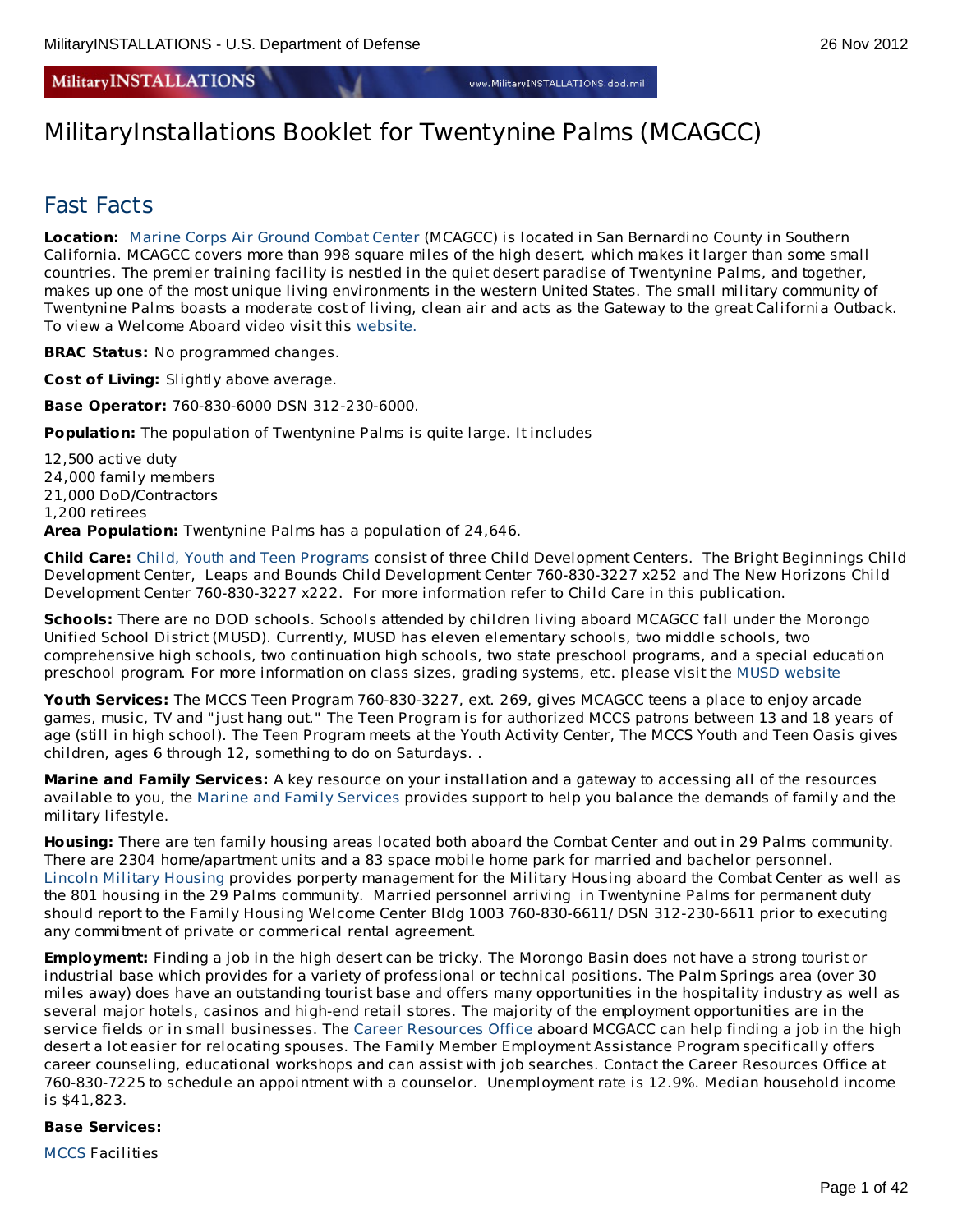# [Commissary](http://www.commissaries.com/stores/html/store.cfm?dodaac=HQCKMD) - 1

# [MCX](http://www.mccs29palms.com/pages/retailServices/mcx.html#mcx) and [MCCS](http://www.mccs29palms.com/pages/retailServices/index.html) Retail stores

**Medical Services:** The Robert E. Bush Naval [Hospital](http://www.med.navy.mil/sites/nhtp/Pages/default.aspx), Twentynine Palms, 760-830-2190/2651 / (DSN) 312-230- 2190/2651, is a general medical and surgical hospital offering both inpatient and outpatient care. Specialty support and referrals for major inpatient and outpatient care not available locally are often provided by one of the local network hospitals such as, Hi-Desert Medical Center in Joshua Tree, Desert Regional Medical Center in Palm Springs, Loma Linda University Medical Center and Naval Medical Center San Diego. Medical support in some complex cases may not be readily available.

# **Special Installation Messages:**

### Defense Service Network (DSN) Dialing Instructions

The DSN is the provider of long-distance communications service for the Department of Defense (DoD). Every installation has a special DSN number and the numbers vary by world-wide location. In order to place a call using DSN, the caller must be using a military phone on an installation. Cell phones cannot dial DSN numbers. When dialing a DSN number from a United States installation to another United States installation, it is unnecessary to dial the DSN 312 area code. When dialing a DSN number to/from overseas locations, the DSN area code must be included. The operator can be reached at commercial (719) 567-1110. Please note that long distance charges may be incurred.

# **Overview**

### **Location**

Marine Corps Air Ground Combat Center is located in San Bernardino County in Southern California. MCGACC covers more than 998 square miles of the high desert, which makes it larger than some small countries. The premier training facility is nestled in the quiet desert paradise of Twentynine Palms, and together, makes up one of the most unique living environments in the western United States. The small military community of Twentynine Palms boasts a moderate cost of living, clean air and acts as the Gateway to the great California Outback. To view a Welcome Aboard video visit this [website.](http://www.usmc-mccs.org/rap/video)

### **History**

The land has a history of military use dating back to 1940, when the Army used the area for training glider crews. Glider training ended in 1943, when the Army switched to training fighter pilots. At the end of World War II, the Navy used the area as a bombing range until 1945, when it was transferred to San Bernardino County. In 1952, the Marine Corps took charge and was designated Headquarters Marine Corps Training Center. In 1957, it was commissioned as a Marine Corps Base. In 1979, the Base finally became what we know it as today, Marine Corps Air Ground Combat Center. For more information, please visit Twentynine Palms' [homepage.](http://www.29palms.usmc.mil/)

# **Mission**

The Marine Corps Air Ground Combat Center's (MCAGCC) two-fold mission is to operate live fire combined arms training that promotes readiness of operating forces and to provide facilities, services, and support, responsive to the needs of tenant commands, marines, sailors and their families.

# **Population Served**

The population of 29 Palms is quite large. It includes 12,500 active duty, 24,000 family members, and another 21,000 DoD/Contractors. Because CA is a popular retirement location 29 Palms has about 1,200 retirees in the area.

# **Sponsorship**

To request a sponsor you should contact your gaining unit. The Relocation Assistance Office offers a Sponsorship Workshop and is available to process sponsor requests, if there are issues with the gaining unit. Sponsors will contact the inbound service member and arrange for a meet. For additional information, please contact the Relocation Team at 760-830-4028.

# **Temporary Quarters**

For inbound married personnel, reservations can be made at our temporary lodging facility (TLF), The Sleepy Tortoise Lodge bldg 690 at 760-830-6573/6583. The TLF only accepts dogs, in a limited number. All rooms at the TLF are efficiencies which include a kitchenette. When making reservations, make certain to mention if there are dogs staying with you and that you are on PCS order, as folks PCSing have priority.

### **Relocation Assistance**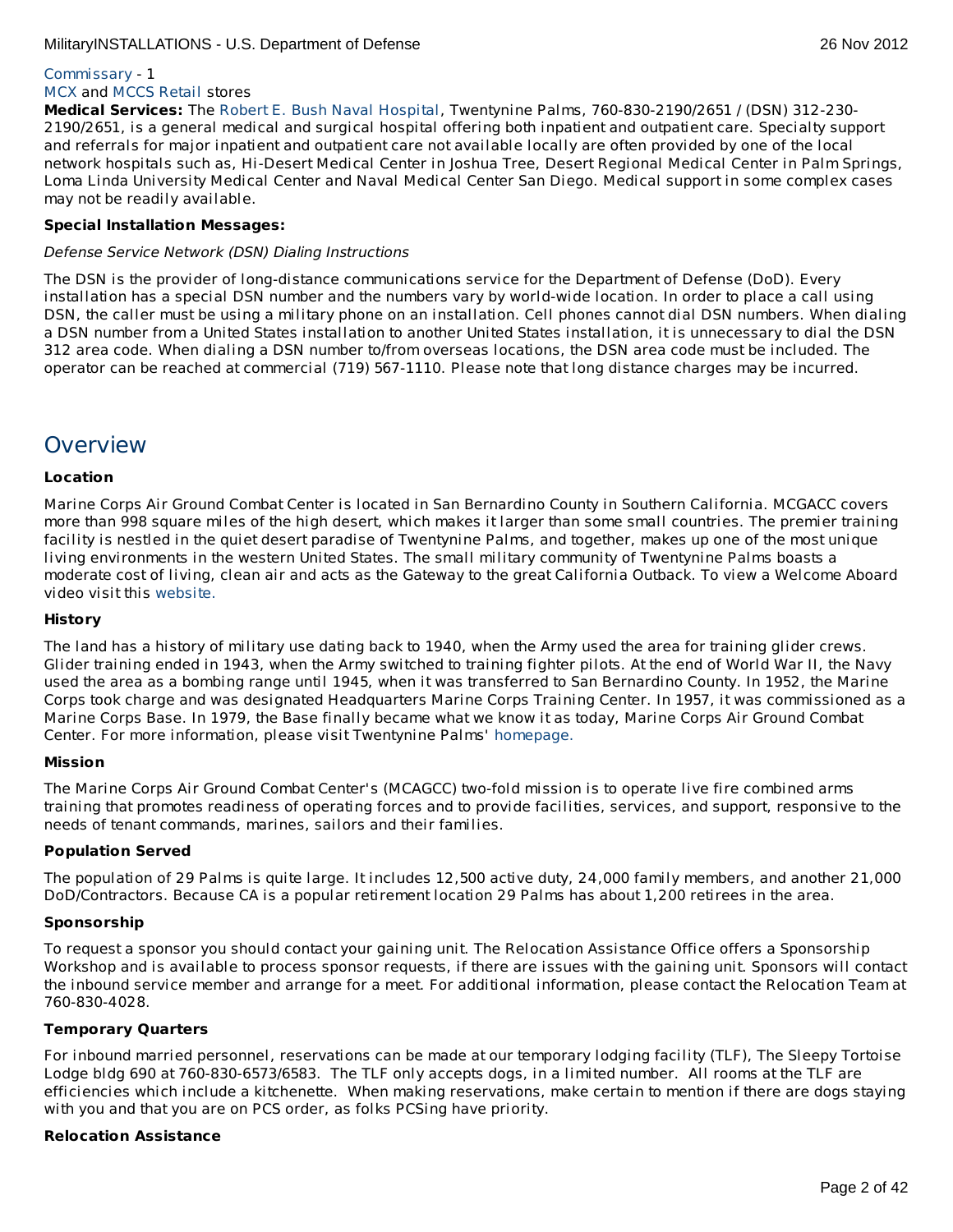The Relocation Assistance Program (RAP) is located in bldg 1551. RAP provides Welcome Aboard packages, which includes maps and other resources for those PCSing to or from 29 Palms. For information about the CG's Welcome Aboard Presentation, contact the RAP at 760-830-4028. Loan Lockers/Hospitality Kits are available with gerenal kitchen items for families checking in or out of 29 Palms, contact the RAP for information.

# **Critical Installation Information**

There are some important rules and regulations that you need to be aware of when coming to 29 Palms.

Seat belts must be worn at all times while driving on Base.

Children under the age of 6 years old or that weight less than 60 pounds must be in a car seat.

A hands-free cell phone device must be used while while driving a vehicle on or off base and texting while driving is also prohibited.

Regarding base housing, certain dog breeds are not allowed in base housing. Please check directly with the Housing Office at 760-830-6611 for specifics.

Telephone Access

The telephone information number to obtain command listing and phone numbers to the various facilities aboard MCAGCC is 760-830-6000 DSN 312-230-6000.

All official activities aboard the Combat Center have an area code and prefix of 760-830-xxxx, unless otherwise noted. All off-base, local activities have an area code of 760.

# Base Newspaper

The OBSERVATION POST is published every Friday and is distributed to housing and other key locations throughout the Base. The Observation Post provides the Combat Center with important military news and useful advertising information.

# **Sponsorship**

Settling into your new location and your new unit takes time. [MilitaryINSTALLATIONS](http://www.militaryinstallations.dod.mil) and Plan My [Move](http://www.militaryhomefront.dod.mil/moving) are designed to assist you with information about your new location. Complementing Plan My Move and MilitaryINSTALLATIONS each of the military Services has a Sponsorship Program which is very helpful in providing new unit information. If you want to learn how to be a sponsor, you can take a short [training](http://apps.militaryonesource.mil/MOS/f?p=ESAT:WELCOMEP) module found on MilitaryINSTALLATIONS, or if you are a Sponsor, you can use the [eSponsorship](http://apps.militaryonesource.mil/esat) Application & Training a secure website designed to train you on your sponsorship duties and provide sample materials for your use when communicating with your newcomer.

The purpose of the Sponsorship program is to:

Provide a sense of belonging Ease the transition for inbound service members or civilians and their family members Increase productivity Reduce culture shock Help newcomers make informed decisions Cultivate new friendships Improve morale A sponsor is someone from your new unit who is assigned to assist you in settling into your new location. You must request a sponsor through your unit. You can learn more about the sponsorship program and how to apply through your Relocation Assistance Program or the Family Center at your new installation.

Your Service will appoint your sponsor in writing. He/she will be the same or close to your rank and the same marital status, if at all possible. This person will be knowledgeable about the local community and the installation; available to assist you and your family for at least two weeks post arrival, and be someone who is positive and outgoing.

A sponsor's duties include:

Contacting you and your family by letter of introduction or e-mail upon learning of your assignment to the installation. Following up with a personal phone call after contact has been made.

Sending information about the installation/area which you may require, or putting you in touch with the resources on the web and at the installation that provide current, complete and up-to-date information such as those provided by the Relocation Program.

Answering any questions which you or your family may have, or, again, providing the proper resources to answer those questions.

Confirm transportation and lodging arrangements.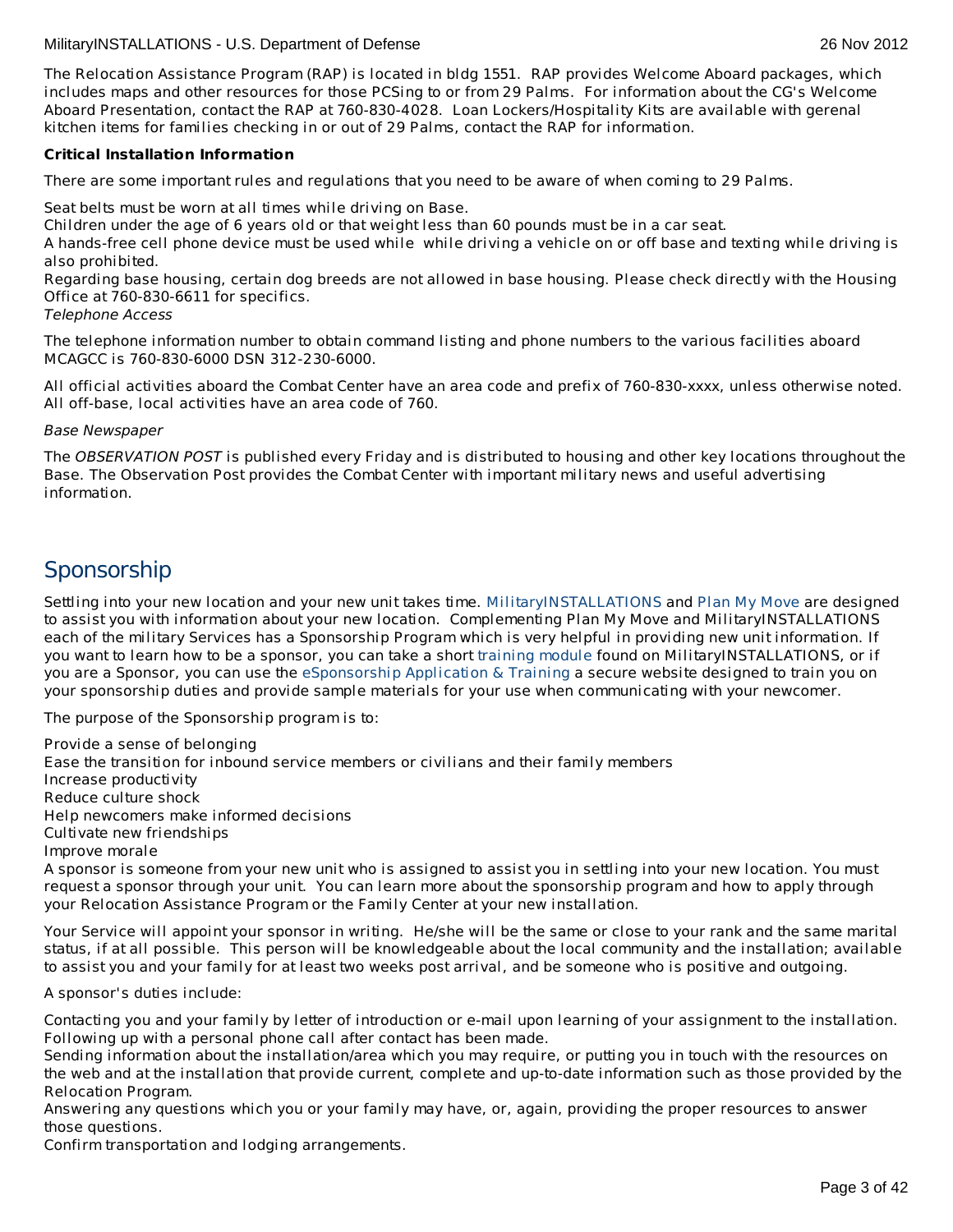Assisting with obtaining a Post Office Box for your mail.

Meeting you and your family upon arrival.

Accompanying you to your check in point for the unit.

Introducing you to the Family Center and lending closet

Providing essential service locations such as commissary, exchange, gas station, and bank.

Being available when you arrive at your installation to meet you, show you around, and help you through inprocessing.

If you have not been assigned a sponsor, or have not been contacted as of yet, request one by contacting your gaining command or unit. If after contacting your new command you find difficulties in obtaining a sponsor, contact your Relocation Assistance Personnel for additional help with your move.

Service specific processes for requesting a Sponsor include:

**Army and Defense Logistics Agency:** AR 600-8-8 outlines procedures for DA Form 5434, Sponsorship Program Counseling and Information Sheet. Sponsorship is mandatory for first term Soldiers. All Soldiers, private through colonel (excluding those completing advanced individual training (AIT) and those PCSing to long term schools) and civilian employees through grade 15 may participate in the advance arrival sponsorship program. Reactionary Sponsorship is available for individuals arriving at an installation without a sponsor. Contact the gaining unit to request a sponsor.

**Air Force:** Gaining Unit Commander Support Staff/Military Personnel Section will assign a sponsor upon receipt of assignment notice. Assigned sponsor will then make contact with the inbound member.

**Navy:** OPNAV INSTRUCTION 1740.3C prescribes procedures regarding Command Sponsor and Indoctrination Programs. This Program is designed to facilitate the adaptation of Sailors and their families into new working and living environments, to minimize the anxiety associated with a Permanent Change of Station (PCS) move, and afford Sailors and their families the greatest opportunity for a successful and productive tour of duty.

Command sponsor and indoctrination responsibilities begin upon receipt of PCS orders and continue until the Sailor has become an integral part of the new command and is fully cognizant of all policies, programs, services, and responsibilities available through the command. Commanding Officers shall establish a Command Indoctrination Program to include the delivery of the Navy Pride and Professionalism training per this instruction. COs should ensure all incoming personnel receive command indoctrination training within 30 days of arrival or within 3 drill weekends Enclosures (1) and (2) of OPNAVINST 1740.3C outline responsibilities and provide guidance for these programs. Assistance to local commands regarding the Command Sponsor Program is through the Fleet and Family Support Center (FFSC) Relocation Assistance Program staff.

**Marine Corps:** Gaining Unit Commander will assign a sponsor on request. Overseas commands should assign a sponsor [automatically,](http://www.militaryonesource.mil/12038/MyDoD/Spons Request Form.doc) however if one is not assigned, send a request to the gaining command using the Sample Sponsorship Request form.

Sponsors' responsibilities and abilities to be available will vary from installation to installation, depending upon the priority which the installation and unit commanders give to the program; however, the Services are making the Sponsorship program a priority as research has shown the many benefits of good sponsorship to service, family members and youth.

# **Youth Sponsorship**

The Youth Sponsorship Program depends on the availability of youth who volunteer to become sponsors. The Youth Services topic should explain the Youth Sponsorship program at your new installation, but if it does not answer all of your questions, contact your Relocation Manager to inquire about the program and acquiring a youth sponsor.

# Directions to Installation

# **Directions to Twentynine Palms, CA Marine Corps Air Ground Combat Center (MCAGCC)**

If you are coming in on Interstate 40 East, get on Highway 95 South at Needles, CA to Highway 62 West (29 Palms Highway) at the Vidal Junction. Take Highway 62 West to Adobe Road in 29 Palms then turn right. Adobe Road runs into the main gate.

#### Airport Transportation

The Combat Center is located approximately 60 miles from Palm Springs Airport (PSP). The only public transportation from the airport to the Combat Center is the Morongo Basin Transit Authority (MBTA) bus service. Please call 1-800- 794-6282 (in CA only) for more information.

#### Additional Area Airports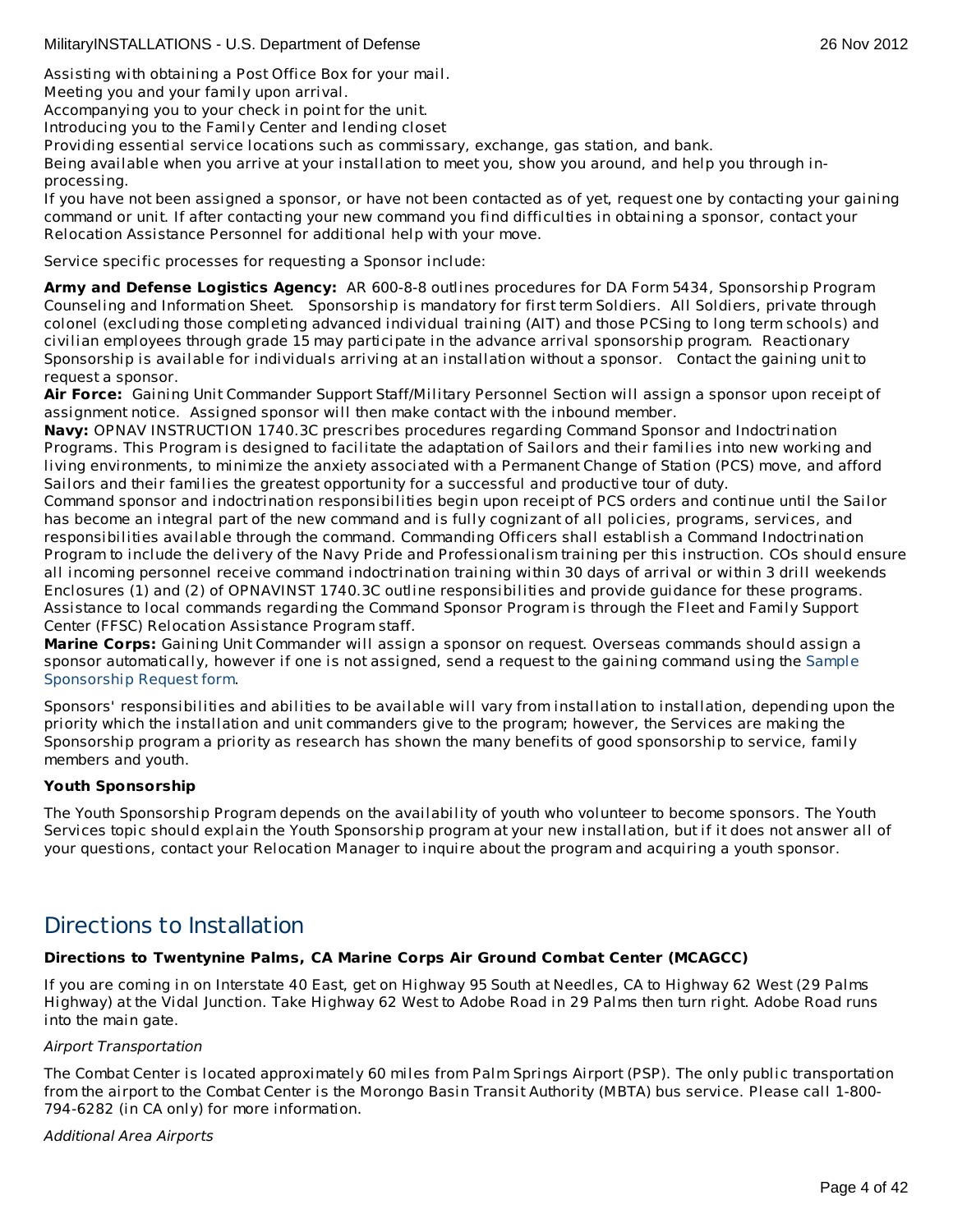Other Airports utilized are Las Vegas (3 1/2 hours drive time); Ontario (2 1/2 hours drive time) and Los Angeles (3 1/2 hours drive time). There is a Marine Liaison at Los Angeles; call 310-363-1997.

Whatever form of transportation you use, request a receipt to turn in with a travel claim. Make sure you agree upon a fare before departing the area and get a receipt upon arrival.

### Arriving at Front Gate

If you arrive at the front gate with a valid DoD sticker, proceed to your unit to begin in processing. If you do not have a valid DoD sticker then you must present your ID card, a valid state drivers license, proof of insurance and valid vehicle registration for a temporary vehicle pass and then proceed to your unit for in processing.

# Check-in Procedures

# **Check-in Procedures**

All Marines (other than C&E students) reporting aboard the Combat Center, must check in at IPAC (Installation Personnel Administration Center), Bldg 1450; 760-830-1818.

C&E students and Permenent Personnel are required to report to Customer Service Center bldg 1865; 760-830-5992.

All Naval personnel assigned to Fleet Marine Force (FMF) units (with orders to Detachment, 1st Marine Division), will report to NAVPERS Office bldg 1525; 760-830-5707. Navy personnel assigned to the Naval Hospital Twentynine Palms (NHTP) will report to bldg 1145, the Naval Hospital; 760-830-2190.

# **Travel Planning**

All personnel checking into MCGACC should make reservations for temporary lodging at the Sleepy Tortoise Lodge, the Temporary Lodging Facility aboard the base. Reservations can be made as soon as you know the dates of your arrival. The summer months are extremely busy for PCS moves, so plan ahead. To make your reservation, contact the Sleepy Tortoise Lodge at 760-830-6573.

Inbound personnel should also notify their Sponsor to let them know when you plan on arriving in Twentynine Palms. Your Sponsor will be able to meet you when you arrive and assist you in settling into your new community.

# **What to do if you Get Married Enroute**

You must notify your Command upon checking-in if your marital status has changed since your last duty station. You will need a copy of your marriage license and your spouse will need a photo ID.

# Motor Vehicles

# **Registration & Licensing Requirements**

California State law requires you to have sufficient liability insurance and a valid driver's license in order to operate a vehicle. The term "vehicle" generally includes automobiles, motorcycles, vans, trailers and boats regularly parked or garaged overnight. Further, your vehicle must be properly registered. Even though you are in the Military, you may be required to register your vehicle in-state and obtain an in-state license within a few months of moving. Access complete [information](http://www.dmv.ca.gov/) on insurance, driver's licensing, and where and how to register your vehicle by visiting the State Department of Motor Vehicles website.

#### **State Laws**

You and your passengers must always wear seatbelts while driving, you will be ticketed and issued heavy fines if seatbelts are not secured. State law requires that all children under 6 years of age be properly restrained in child seats. Some states also require younger, smaller children to sit in the back seat.

Motorcycles and their operators are subject to special laws. If you own and operate a motorcycle, you must comply with those laws. Visit the State Department of Motor Vehicles website for more information.

Many States and local jurisdictions have strict laws about the use of cell phones and other digital devices while driving. Research these laws on the State Department of Motor Vehicles website. Tickets will be issued and fines assessed for violating these laws. Play it safe and always use a "hands free" device if you must use a cell phone or other PDA while driving. Hands-free devices must be used while operating a motor vehicle on ALL military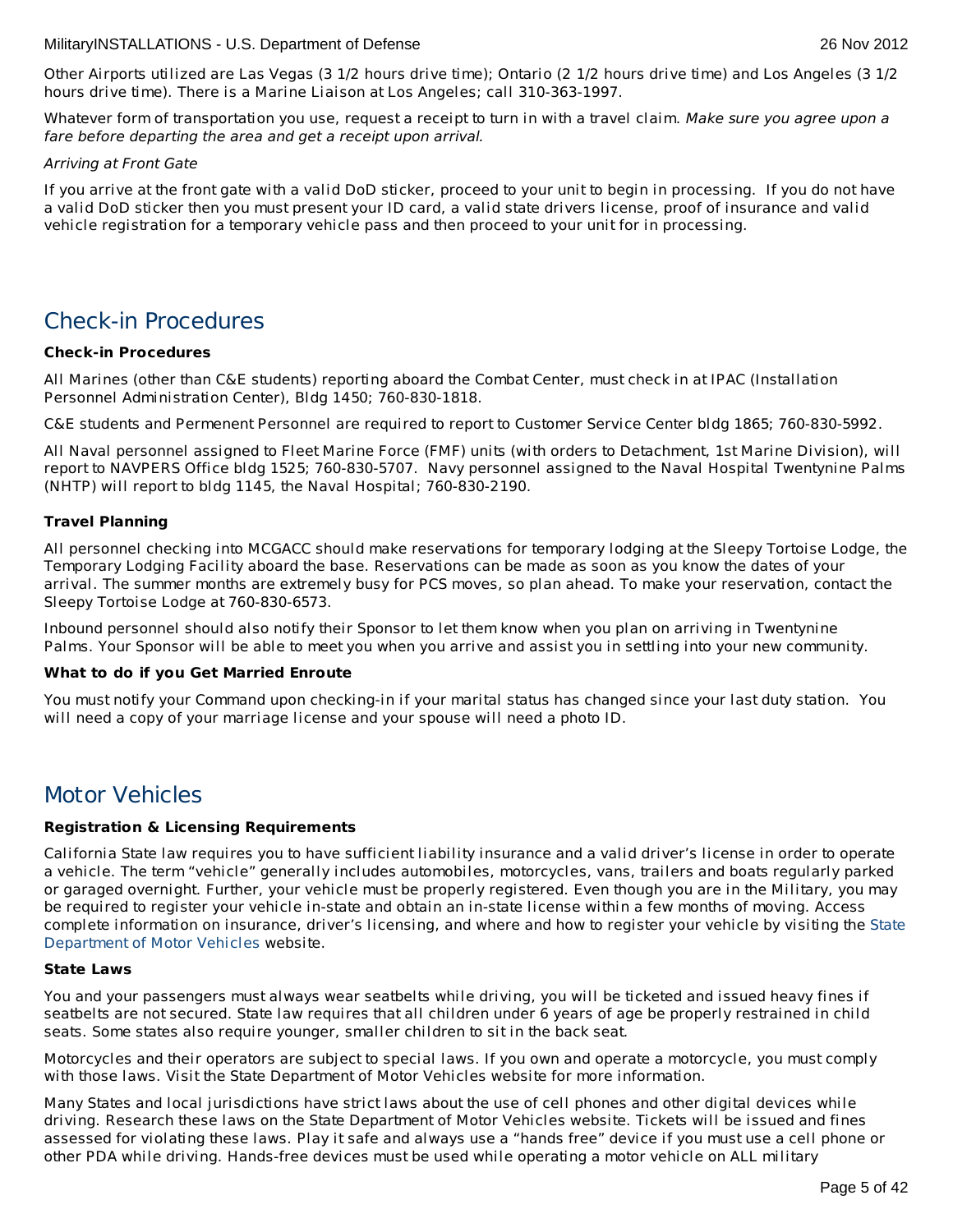installations worldwide.

### **Registering Vehicles on Base**

Smog Inspection-- All personnel registering a vehicle with the Provost Marshal's Office (PMO) will have to show proof that the vehicle has been tested and has passed the California Vehicle Smog Inspection. Changes to the Federal Clean Air Act have required the State of California to enforce the State Inspection/Maintenance program on all vehicles registered for over 60 days at military facilities.

Valid California registration will be proof that the vehicle has passed the state program. Owners of vehicles registered out of California must produce an inspection certificate issued by a Certified California Smog station or California referee.

Vehicles that fail the inspection and cannot be repaired, will be issued a one time, two year waiver. PMO will issue a two year base sticker based on this waiver. Vehicles that fail the inspection and can be repaired, will be issued a "failure" notice. PMO will issue a one time, 60 day vehicle pass to allow the owner time to repair the vehicle and have it re-tested.

Existing vehicle registrations will be valid until they expire. This policy applies to all personnel, civilian and military, who are assigned here 60 days or longer. Combat Center Order (CCO) 6280.2 addresses this issue in detail.

Owners of motor vehicles must present the following in order to register their vehicle on base:

valid driver's license

current vehicle registration

proof of an auto insurance liability policy with a minimum coverage of 15-30-5 (in thousands), which is mandatory under California law

Marines and Sailors under the age of 26 must have completed a DOD-sanctioned driver improvement course Motorcycles -- In addition to the above, a DoD Motorcycle Safety Course must be completed prior to registering a motorcycle aboard the Combat Center.

You can reach the Vehicle Pass and Installation Access Card section at the Visitors Center bldg 901 at 760-830- 6794/6734/7700.

### California Driver's License

Active duty military are exempt from having a California Driver's License, but you must have a valid driver's license from another state in order to operate a vehicle. Dependants must get a California license if they are working in California. If the vehicle is registered in the dependant's name only, then the vehicle must be registered in California within 20 days of arrival in the state.

# Education - General Overview

#### **Introduction**

Schools attended by children living aboard MCAGCC fall under the Morongo Unified School District (MUSD). There are no DOD schools. MUSD has 1,100 employees who provide services to 9,301 students in the high desert of San Bernardino County.

Currently, MUSD has eleven elementary schools, two middle schools, two comprehensive high schools, two continuation high schools, two state preschool programs, and a special education preschool program. Striving to meet the needs of a diverse student body, the District provides a wide array of programs, including special education, English Language Learners Program, athletics, advanced placement, GATE, and many others.

The emphasis on learning requires an outstanding instructional staff. Teachers are encouraged to develop and maintain their career skills and are assisted in doing so. For post-graduate study, advanced classes are offered locally through Chapman and National Universities, California State University at San Bernardino has a satellite campus in Palm Desert and Cal State Coachella Valley campus is under construction. The University of California at Riverside, the University of Redlands, and Loma Linda University are less than a two-hour drive away and are popular with the MUSD staff.

For more [information](http://www.greatschools.net/) on class sizes, grading systems, etc. please see the MUSD [website](http://www.morongo.k12.ca.us/) or visit the Great Schools website.

For more information, refer to the Education - Training (College/Technical) article.

# **Adult Education**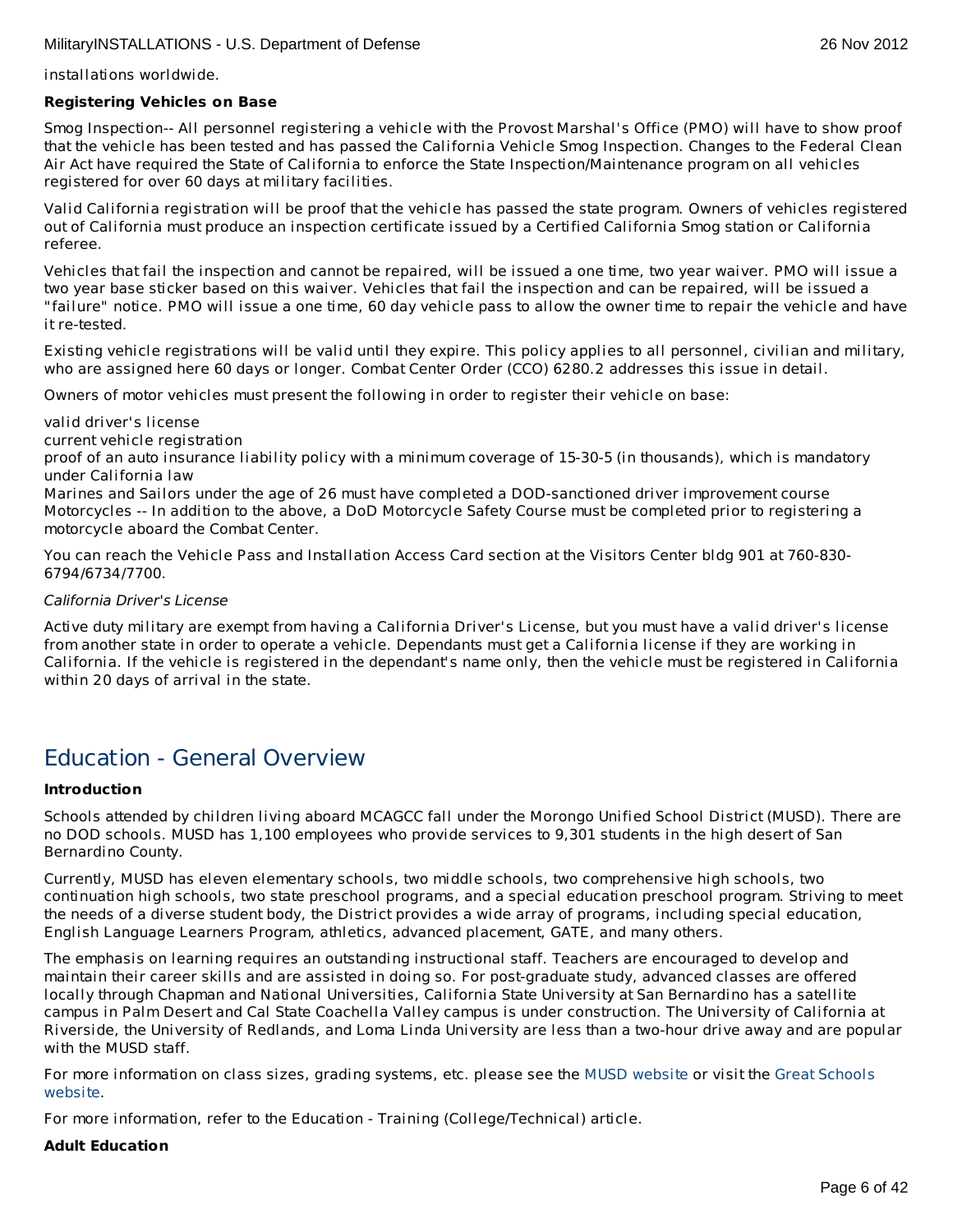The Lifelong Learning Education Center is located in bldg 1427 south, you can contact them at 760-830-6881.

# Education - Local Schools

# **How do I choose a school?**

Choosing the right school for children is a priority for military families. Whether you are assigned living quarters or have a choice of where to live, it is important to explore all educational options to discover the proper match for each child. All parents want the best possible education for their children. Students have different learning styles and needs. Children within the same family may not learn in the same way or at the same rate. Finding the right educational setting for each child requires a careful examination of various options that are available to students and their families.

["Choosing](http://www2.ed.gov/parents/schools/find/choose/index.html) a School for your Child", a publication of the U.S. Department of Education offers a series of checklists and pertinent questions to assist parents in making the right choices.

### **What schools are in my area (or in the area where I may move)?**

Several high quality commercial tools are available to assist in making decisions about which school to choose for your child.

[GreatSchools](http://www.greatschools.org) offers listings of 200,000 public and private schools serving students from preschool through high school and more than 800,000 parent ratings and reviews. GreatSchools also has a new program called College Bound, an online approach to helping parents raise college-ready high school graduates.

Designed for military students, their families and the caring professionals who support them, [SchoolQuest](http://www.schoolquest.org) is an educational resource tool from the Military Child Education Coalition. It is meant to facilitate the search for new schools and centralize resources.

It's also a secure storage site for students' educational, extra-curricular, award, volunteer and work information. Please note, though, that is NOT a replacement for a school transcript. It can be viewed as a safe, centralized virtual "file drawer" where a student (or parent) can keep track of all the details that are so difficult to organize, but so necessary when students move or apply for college, jobs or military service.

In addition, SchoolQuest guests are granted access to research and time-tested information about successful educational transitions.

Military [OneSource](http://www.militaryonesource.mil) is a free service provided by the Department of Defense to service members and their families to help with a broad range of concerns including money management, spouse employment and education, parenting and child care, relocation, deployment, reunion, and the particular concerns of families with special-needs members.

# How can I help plan for a successful transition in this new school and for my child's school career?

Parents often want to know about the availability of extracurricular activities and sports, or the availability of advanced classes. For these questions, it is best to contact the schools directly. It is important to ask the right questions. The following resources can help with these questions and others.

Military Child [Education](http://www.militarychild.org) Coalition

Military Impacted Schools [Association](http://militaryimpactedschoolsassociation.org/)

# Education - Local Schools/Overseas

# **Overseas Schools -- What You Should Know**

Moving your family from one installation to another in the U.S. can be challenging enough; but moving your family overseas presents an even more complex situation. One of the most important challenges can be summed up by this question, "Where are my children going to go to school?"

This article will provide resources to help guide military families through the many questions and decisions regarding local schools abroad.

# **Where do I start?**

Start with the information on your new installation. Visit [MilitaryINSTALLATIONS](http://www.militaryinstallations.dod.mil) and review the installation's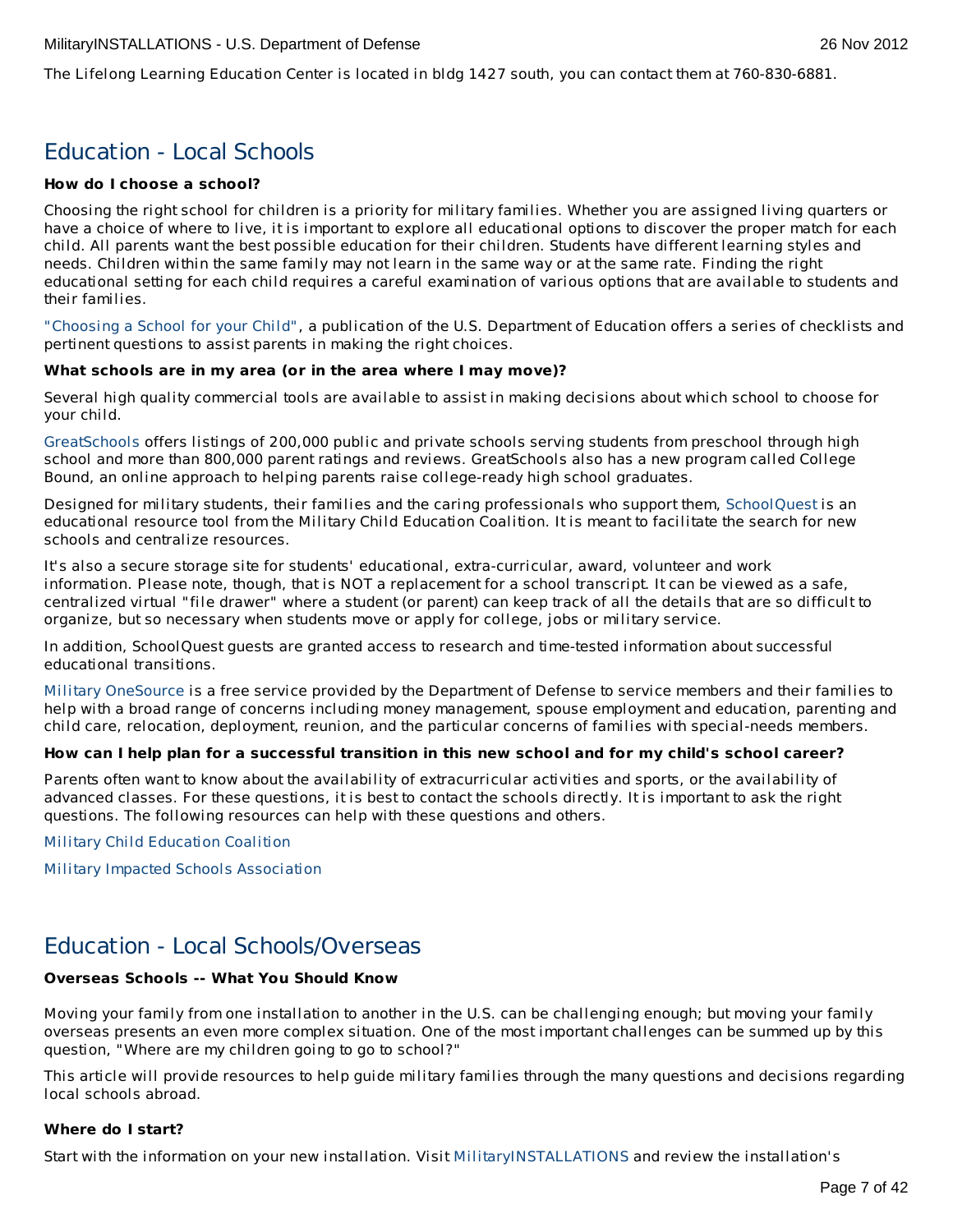Education - article. All of the overseas installations have dedicated a portion of the Education article to discussing the education options available in the local community as well as the DoD schools located on the installation, if available. Most installations overseas that allow accompanied family travel have one or more DoD schools.

# **What is the difference between a DoD school and an international or national school?**

[DoDEA](http://www.dodea.edu/home/index.cfm) is the Department of Defense Education Activity. DoDEA operates DoD schools in 12 foreign countries, Guam and Puerto Rico. All DoDEA schools are fully accredited by U.S. accreditation agencies and maintain high academic standards with well rounded educational programs. Visit the DoDEA School Report Card [website](https://webapps.dodea.edu/SRC) to find a detailed discussion of each DoD School.

DoDEA has launched an Online Student Pre-Registration System for School Year 2011-2012, with the aim of reducing the time parents will have to wait at the school registration site. The new program will also allow school officials to better predict school enrollment for the upcoming year, make more informed decisions regarding teacher and staff requirements, and prepare in advance for special services, supplies, and other classroom needs. Parents can preregister their children by visiting the [registration](https://registration.dodea.edu/privacy-act.cfm) website.

In addition to DoDEA, the U.S. [Department](http://www.state.gov/m/a/os/) of State's Office of Overseas Schools mission is to promote quality educational opportunities for dependents of American citizens overseas at the elementary and secondary level. If a DoD school is not available on your installation there may be a school in the local community that is an American-Sponsored Elementary and Secondary School.

International schools are English-language schools whereas National schools are schools where courses are taught in the native language. The curriculum and grading system of an International school tends to be similar to the traditional American education system. This is a consideration if your family will be returning to the U.S. prior to your child or children graduating high school. Remember, when choosing a school it is best to try to match the school with your child's needs and expectations.

# **Where can I find a list of International schools in the country where my family is moving?**

The Internet can be an excellent resource for finding International Schools overseas. You can find a complete directory of overseas schools on the [International](http://www.iss.edu/) Schools Services' website.

In addition, the World Wide [Schools](http://www.english-schools.org/index.htm) website is an excellent resource. From the homepage you can select the country. Once you have done this, a list of schools will appear and you can then choose which one you are interested in researching. All of the information appearing on this website is provided by the schools directly. Some of the information you may find on a school includes: a background summary about the school, the school's address, phone number, website, and even the email address of the director of the school. This information should be explored so that you can make comparisons with other International schools in the area to determine the best place for your child/children.

# **How do I decide what school is best for my child?**

This process is much the same as it would be in the U.S. You may not have as many choices but it is important to make a list of possible schools and then begin to ask around. This is a daunting task since it is likely that there will be a language barrier. However, talk to the Relocation Personnel in the Family Center and your sponsor at your new installation who may be able to put you in touch other families with children around the same age as your child/children. Always contact the school directly and ask for references.

Once you have narrowed down your options, interview the school or schools directly. This is best done in person, if possible. Ask about: attendance, atmosphere, curriculum; grading system, tuition, accreditations, the staff and administration; as well as other practical details such as, does the school provide meals, what types of extra curricular programs are available, is there transportation, holidays and schedule, sports programs, before and after school care programs, and how is the facility maintained.

# **Now that I have chosen a school, how do I successfully facilitate the transition for my child?**

A successful transition should be a priority during planning the move and once the move has been completed. The more knowledge you provide your child with, the more confident he/she will feel once he/she arrives at the new school. Allow your child to be a part of the decision making process, if he/she is old enough, and take his/her opinions into account.

[MilitaryStudent](http://militaryk12partners.dodea.edu/) provides several valuable tools to facilitate the transition process. Although many of these tools are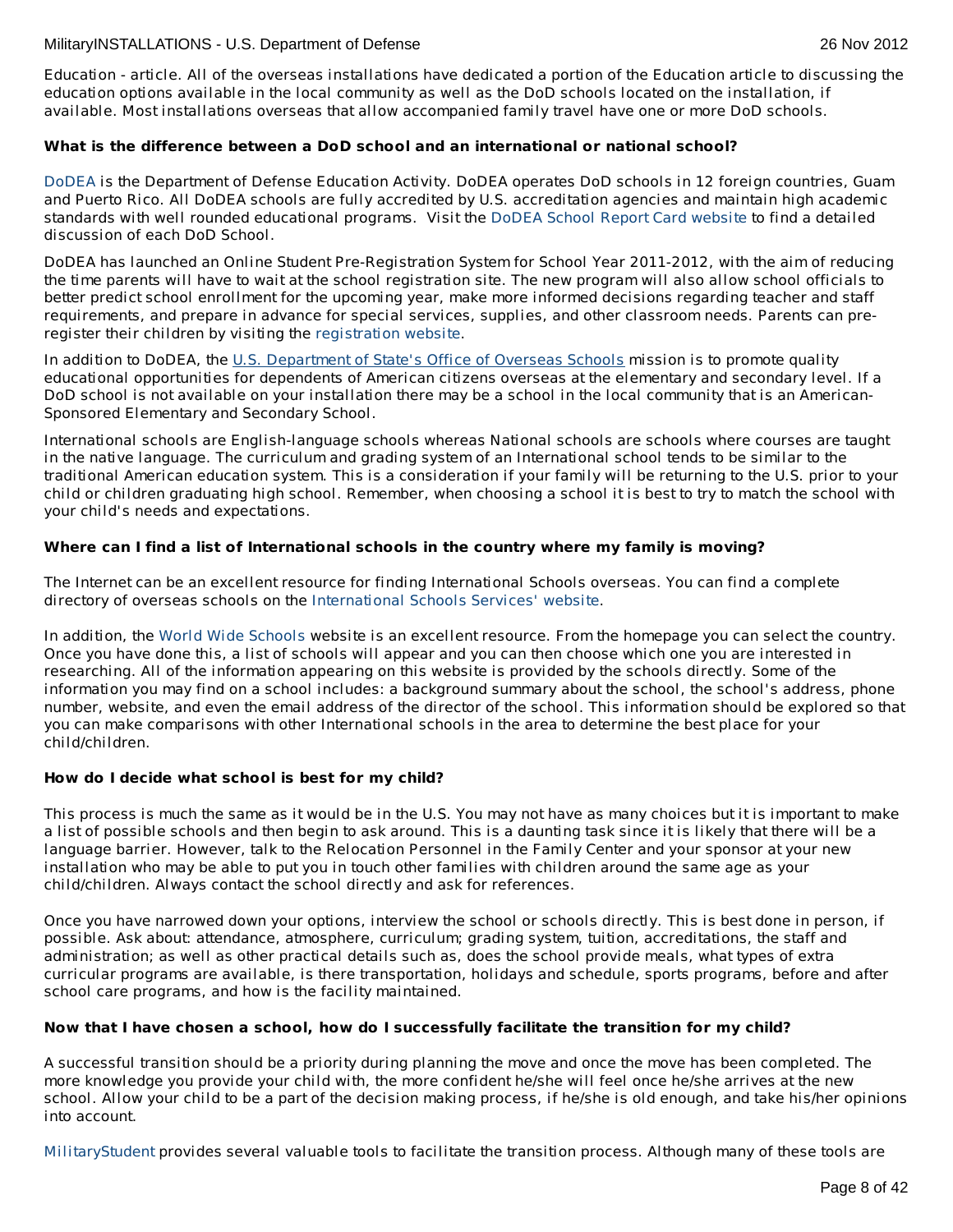not geared specifically to an international move the resources provided do apply to any military student transitioning to a new school in the U.S. or overseas.

# Education - Training (College/Technical)

# **Installation Education Center**

The Combat Center, Lifelong Learning Education Center is located in bldg 1427 South at 760-830-6881. They have weekly briefs on the G.I. Bill and tuition assistance you can also contact them for financial aid and information about college's in the area.

### Testing

A full-service program is available to base personnel through the Defense Activity for Non-Traditional Education Support (DANTES) Program. The College Level Examination Program, DANTES Subject Standardization Test, Excelsior College Examinations, ACT and SAT tests are all available. The Education Center can order and administer many certification and licensing examinations at no charge, including Praxis Series examination for elementary and secondary education students. The Educatin Center also maintains a Military Classification Testing Program that includes the Armed Forces Classification Test, the Defense Language Proficiency Test and the Defense Language Aptitude Battery. Test are administered at scheduled times.

# Military Academic Skills Program

The Military Academic Skills Program (MASP) is designed to improve learning abilities in the areas of math, communications and English. The program runs for four weeks, Monday through Friday, from 7:30 am to 4:30 pm. This no-cost program provides all books, supplies, and other materials. Commanding Officers may refer students or service members may refer themselves. Completion of the program is expected to improve scores on ASVAB, which helps with lateral moves and increased performance upon return to their respective units. Family members are eligible to participate on a space available basis.

# United States Military Apprenticeship Program

United States Military Apprenticeship Program and the US Department of Labor, Bureau of Apprenticeship and Training, have agreed that a number of military skills can lead to certification of completion of apprenticeship in jobs comparable to civilian fields. To qualify for this program, servicemembers must be on active duty, have a high school diploma or GED equivalence, be designated in a job speciality with approved apprenticeable skills and meet the requirements for the journeyman rating, applicable to the trade. A current list of related civilian trades approved for the USMAP are listed on the USMAP Website.

#### College Classes

The Combat Center has Copper Mountain College and National University aboard the installation offering classes during the week in the early evening hours. Degrees are available at all levels, from Certificate programs through Graduate level in 20 different areas of study. Both facilities offer classes in an accelerated format. Programs, course descriptions and financial aid information are available at both the Education Center and at each institution.

#### Tuition Assistance

California Career School also offers a program where you can qualify to become a Commercial Truck Driver. This program is also covered by tuition assistance.

The Tuition Assistance program which is available to active duty service members has a yearly entitlement available. This entitlement can pay 100% of the cost of tuition, contact the Education Center at 760-830-6881 for all the details.

The Education Center has qualified career counselors who provide counseling to service members, family members and civilians. It is a DANTES testing site and offers high school equivalency tests, tests for college credit, undergraduate admissions tests, gradute admissions tests and certificate exams. It also offers Military Classification Tests such as AFCT, DLAB and DLPT. The resource library has up-to-date school references and scholarship and financial aide information.

The MCCS Lifelong Learning Education Center is fully staffed and very knowledgeable in all facets of continuing education, college planning, as well as military education and testing.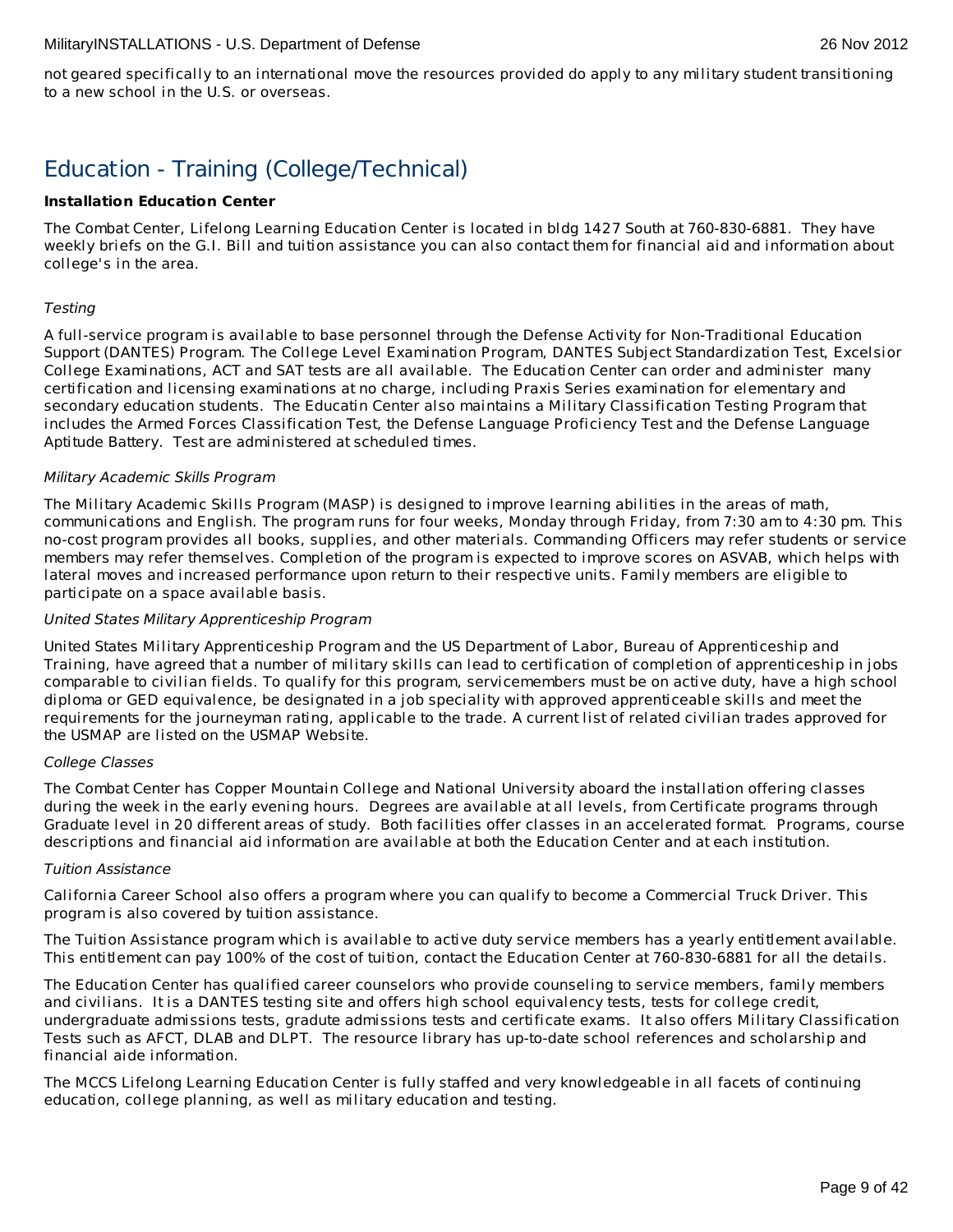# **Library**

# **Marine Corps Library Programs**

The United States Marine Corps General Library program supports the quality of life and well-being of Marines and their families amidst diverse circumstances. Lifelong Learning Headquarters (LLHQ) extends library services to remote Marines, coordinates policy, and manages reporting requirements for the installation General Libraries. Sixteen General Libraries and 11 branch libraries provide collections of 60% professional and academic materials and 40% leisure reading to eligible patrons. An Integrated Library System and General Library websites provide online access to additional resources and services.

On installations, General Libraries play an important role in the professional life of Marines and the family life of their dependents. Collections include academic and professional research resources so that Marines can readily locate professional reading titles, earn college degrees or certifications, update their promotion package, prepare for retirement, and expand future career opportunities. Several on-base colleges offer orientation classes in library research skills at installation libraries. Voluntary Education and General Libraries work in cooperation to meet the needs of Marines receiving tuition assistance. Materials for Marines preparing for CLEP and DANTES tests are in high demand, and library computers are often used to take practice tests. An Inter Library System (ILS) extends the use of each General Library's collection. The system supports remote access to databases and the General Libraries' electronic catalogs. It provides an online public catalog for locating and delivering interlibrary loan materials that meet a scholar's demands, a historian's needs, or a hobbyist's interests.

On-base General Libraries extend opportunities for community sharing, learning environments, and entertainment for single Marines, families on base, and families of deployed Marines. A thematic summer reading program has been standardized to support mobile military children. Library events that vary by base have included science experiments, multicultural activities and refreshments linked to book displays, or a private webcam meeting with a family member in combat.

Lifelong Learning Headquarters procures online databases to provide academic research, professional resources, and recreational material that is available anytime, anywhere for Marines and their families. On the General Library's website, GALE resources offer five full text newspapers and over eighteen collections of databases that cover needs such as academic research, health, criminal justice, and elementary through high school interests. [Tutor.Com](http://www.tutor.com/) Live Homework Help provides online tutors for students from elementary grades through introductory college courses for a broad range of subjects including writing, mathematics though calculus, science, and history. General Librarians support cultural awareness and OCONUS families by registering library patrons for Rosetta Stone, web-based foreign language lessons. Links to NKO, MilitaryOneSource, and websites provide access to Tumblebooks, ebooks and additional databases.

Marine Corps General Libraries are award winning. More than half a dozen Librarians in the General Library program have won prestigious National Parks and Recreation Association - Armed Forces Recreation Society awards. Three of the Marine Corps General Libraries have been awarded Premiere General Library certificates from DoD and are the only Premiere Libraries within DoD. One of those libraries was elected the 2006 Federal Library/Information Center of the Year (large library category) by the Federal Library and Information Center Committee of the Library of Congress. Every success of the program is the outcome of dedication to sustaining and improving the quality of life for Marines and the Marine Corps community.

# **Military OneSource On-Line Library**

Our mobile military members often don't have the resources of a brick and mortar library on hand to provide entertainment, learning or solace. The Online Library provides those resources while the members are in transit or deployed. One-stop shopping for all library resources in print, electronic and downloadable format are available online, 24/7. The library provides recreation, lifelong learning, reference, and career resources for all ages and interests. **All resources including audio and eBooks are free. Resources are available anywhere in the world where there is access to the internet.**

Military [OneSource](http://www.militaryonesource.mil) On-Line Library provides 24/7 access to library materials that include:

Ability to download free books from thousands of fiction and non-fiction titles, including animated children's books, or request a free paperback or digital Playaway book from Military OneSource.

Access to data bases to pursue education, research careers, fix cars or home appliances, maintain or remodel apartments or homes, and more.

# Housing - Overview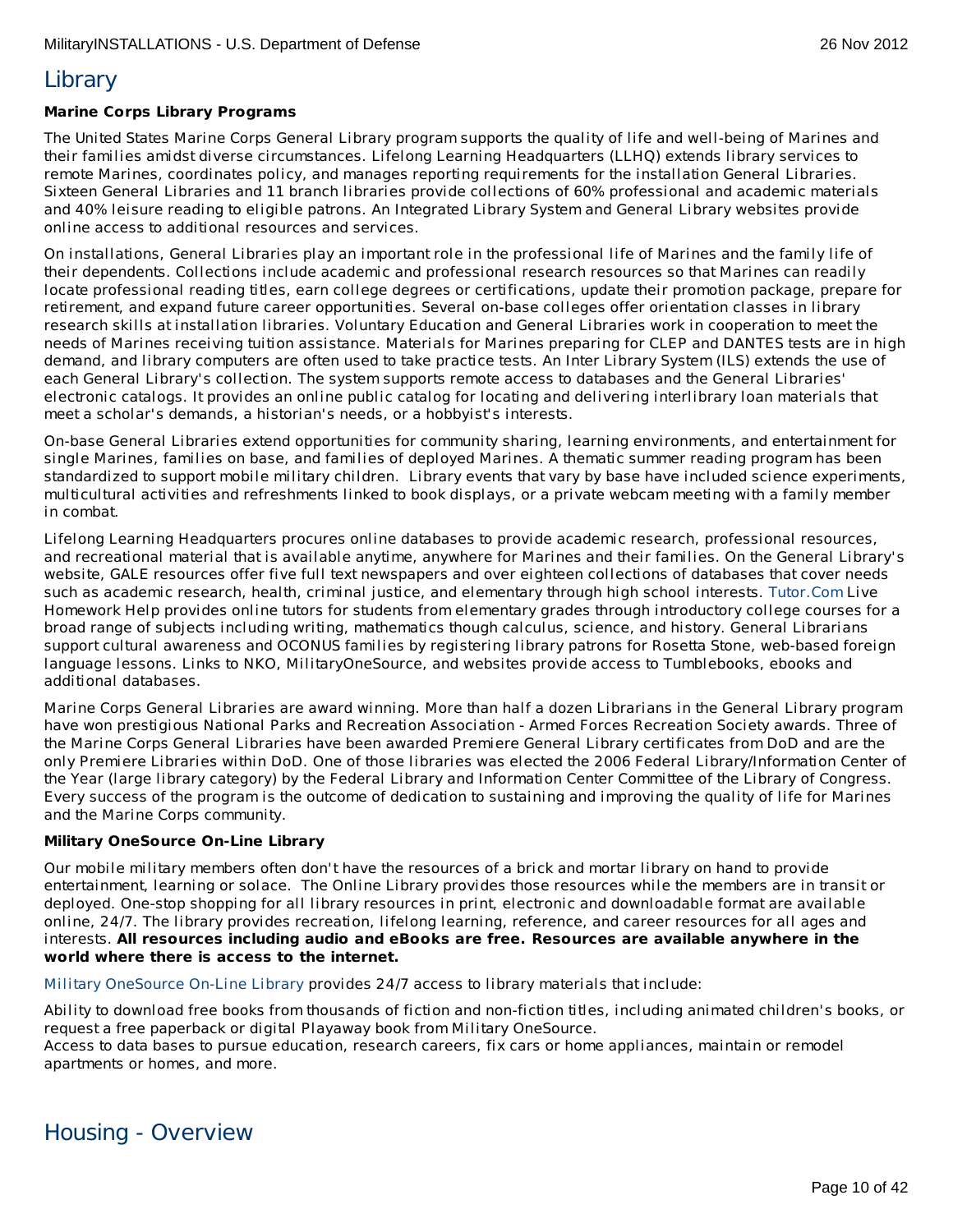### **Government Housing**

There are ten family housing areas located both aboard the Combat Center and out in 29 Palms community. There are 2304 home/apartments for married and bachelor personnel. Married personnel arriving in Twentynine Palms for permenant duty should report to the Family Housing Office bldg 1003 at 760-830-6611 prior to executing any commitment of private or commercial rental agreement. Privatization

Lincoln Property Company provides property management for Military Family Housing aboard 29 Palms.

### **Eligibility**

All officer and enlisted personnel accompanied by their bona fide family members are eligible to apply for Military Family Housing.

#### Availability

The wait times for family housing vary, depending on rank and number of dependents. The summer months are usually very busy and wait times can vary greatly as compared to other times during the year. Wait times vary from 30 days to twelve months

#### Single Service Member Housing

Bachelor housing is available to single active duty service members and geographical bachelors. All bachelor housing is controlled by the commands. You will be assigned to bachelor housing when you check in to your new unit.

#### Exceptional Family Member Housing

Service members who have special housing needs for Exceptional Family Members can request assistance from the Exceptional Family Member Program Coordinator. Call 760-830-7740 for more information.

#### **Non-Government Housing**

Currently, there is a shortage of available off-Base housing in the Morongo Basin (Twentynine Palms, Joshua Tree, Yucca Valley.) We strongly suggested that you make liaison with the Housing Office, prior to your arrival at 29 Palms, to determine current wait times for base housing and to obtain referrals regarding off-base housing. Their number is 760-830-6611 DSN 312-230-6611. Please note, the summer months are usually very busy and wait times can vary greatly as compared to other times during the year. Other options for off-base, non government housing can be found in the nearby towns of Joshua Tree and Yucca Valley.

Housing Referral Office (HRO) -- Your contact for any problems you may encounter (discrimination complaints, tenant/landlord disputes, or any questions/problems about off base housing) is the HRO. Staff are available to assist you in a person to person basis to make your move to this installation an easy and pleasant one. They can provide a list of rentals with corresponding locator maps and give you information regarding the area in which rentals are located.

DoD Automated Housing Referral Network (AHRN)--Visit [AHRN.com](http://www.ahrn.com/) or ask at your local housing office to learn about this DoD program that is currently available for most installations. The program allows military members and families to:

Search listings and pictures of available rentals near military installations

Find out about shared rentals

List their own properties for rent to other military families

List their homes for sale by owner (FSBO) to other military members

Contact installation housing offices

AHRN is not currently available at all installations but the phased program is adding new installations every month. Check the AHRN [website](http://www.ahrn.com) to see if your next assignment is an AHRN base and check out other features to assist you in your home search.

#### Rental and Purchase Options

If base housing is not available when you check in or if you prefer off-base housing, contact the Housing Referral Specialist for assistance. The Housing Referral Specialist has access to all real estate listings in the high desert and can search for listings according to your specific needs (size, cost, etc.). Call 760-830-1706 for more information.

# RV Park

The Combat Center has 83 RV spaces available for daily, monthly and yearly rental. Contact the Twilight Dunes RV park office at 760-830-6583 located in bldg 690 for current rates. Pets are to be on a leash and supervised while in the RV park.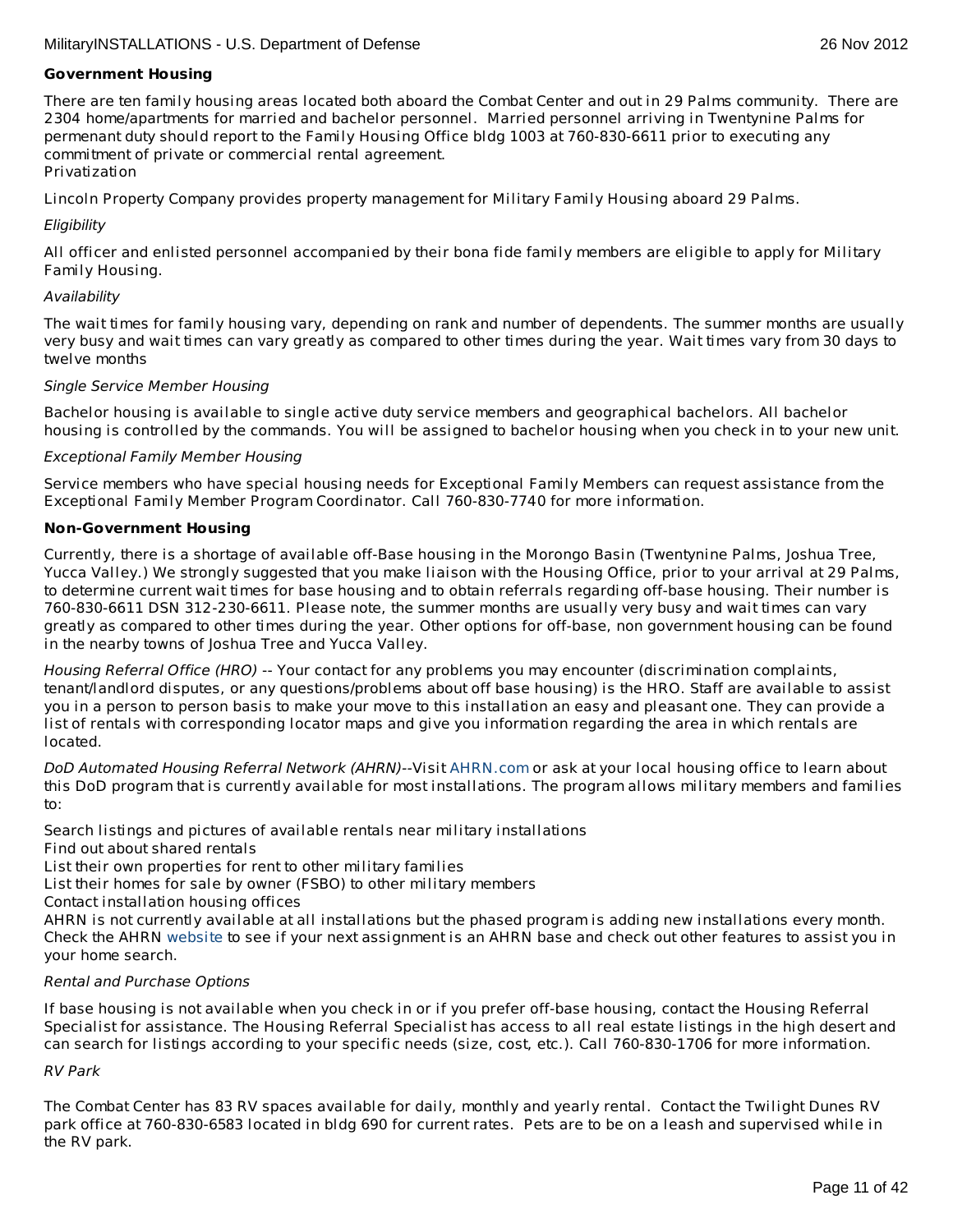# Housing - Temporary

# **Temporary Lodging Facility (TLF)**

The Sleepy Tortoise Lodge is aboard the Combat Center and has 35 rooms with queen and double size beds available. Many of the rooms can accommodate up to six people. All rooms have a full kitchenette with cooking and dining utensils. High speed internet access is also available. A continental breakfast is available on a daily basis contact the front desk for information.

For room rates availability and length of stay information contact the Sleepy Tortoise Lodge bldg 690 at 760-830- 6573/6583.

Pets

The Sleepy Tortoise Lodge is a dog friendly facility "ONLY" room rate and availablity of pet rooms are available upon request. Please notify the TLF staff upon reservation if a dog will be accompanying you during your stay.

### Reservations

Contact the Sleepy Tortoise Lodge at 760-830-6583 or DSN 312-230-6583 or visit their [website](http://www.mccs29palms.com/) for more information.

# Housing - Government

# **Family Housing**

Currently, there are 2304 home/apartment units for married and bachelor personnel stationed at Twentynine Palms. These units are spread out over ten family housing areas located aboard the Combat Center and out in the 29 Palms community. Married personnel arriving at Twentynine Palms for permanent duty should report to the Family Housing Welcome Center prior to executing any commitment of private or commercial rental agreement. The housing office number is 760-830-6611or DSN 312-230-6611.

# Privatization

Lincoln Property Company provides property management for Military Family Housing aboard 29 Palms.

# **Eligibility**

All officer and enlisted personnel accompanied by their bona fide family members are eligible to apply for Military Family Housing.

# Availability

The wait times for family housing vary, depending on rank and number of dependents. The summer months are usually very busy and wait times can vary greatly as compared to other times during the year.

Approximate wait times for Military Family Housing are as follows:

Junior Enlisted 2 bedroom - 90 days Junior Enlisted 3 bedroom - 30-60 days NCO 2 bedroom 3-4 months NCO 3 bedroom 9+ months NCO 4 bedroom 12 months Staff NCO 2 bedroom - 0-30 days Staff NCO 3 and 4 bedroom 90+ days Staff NCO 5 bedroom 6-10 months Company Grade 3 and 4 bedroom 0-30 days Field Grade 3 and 4 bedroom 5-12 months Senior Grade 4 bedroom 10 months Application

You will need the following in order to apply for base housing:

DD Form 1746 (Application for Assignment to Housing)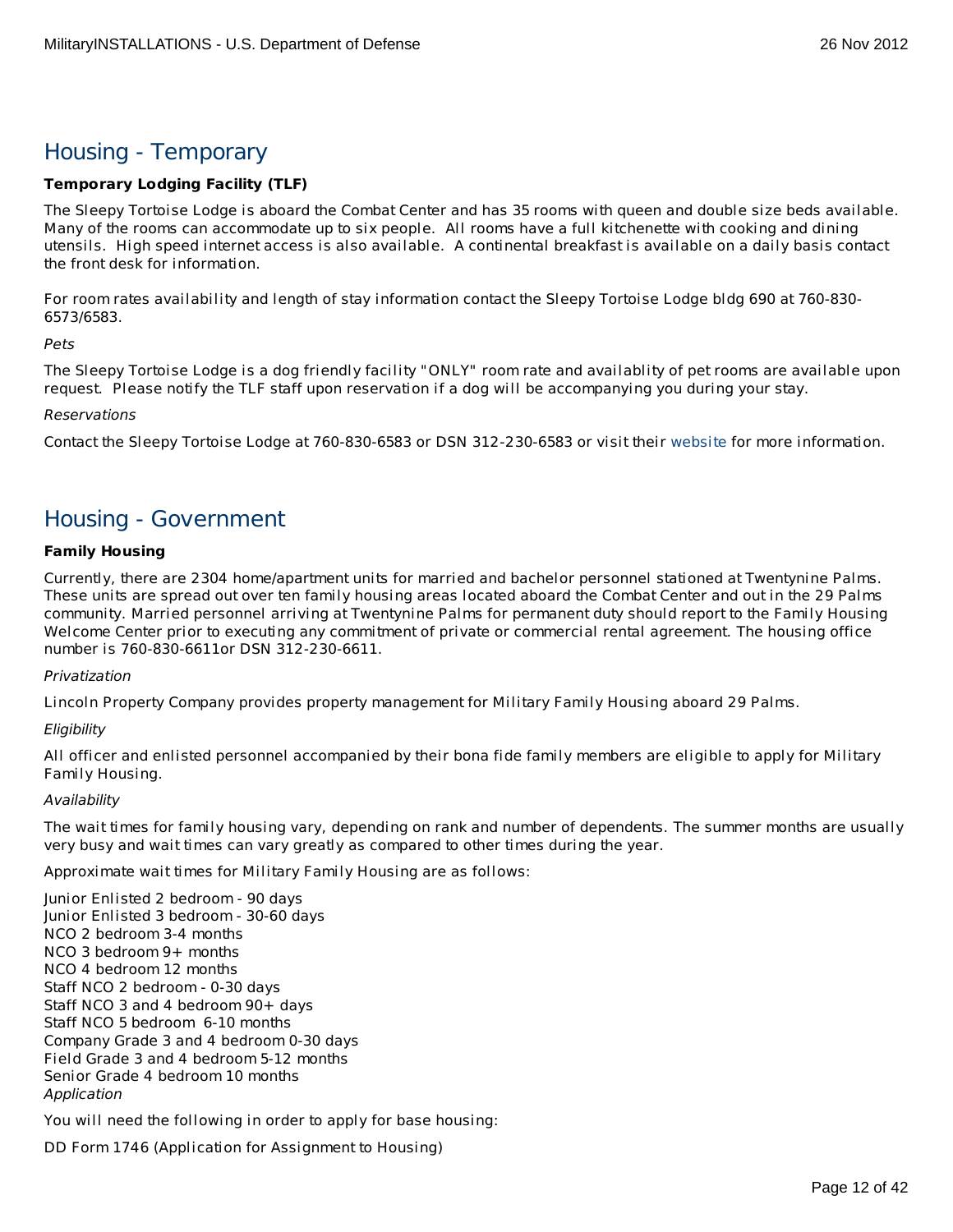### A copy of orders showing your detachment date.

Certification of bona fide family members. Examples of bona fide family members are those individuals listed on an Emergency Data application (Page 2), NAVPERS 1070/602, a NAVCOMPT 3072, Dependency Action Status; a Record of Emergency Data or DD DD1172, Application for Uniformed Services Identification card (DEERS Enrollment). **Single Service Member Housing**

Bachelor housing is available to single active duty service members and geographical bachelors. All bachelor housing is controlled by the commands. You will be assigned to bachelor housing when you check in to your new unit.

# Household Goods - Overview

# **Arranging Household Goods Shipments**

As soon as you are alerted to your upcoming Permanent Change of Station (PCS) move, you can start getting your house and family ready. Clean up and get rid of junk. Hold a yard sale or take serviceable items you no longer need to a thrift shop or donate to charity. Get important family records together in one place. You can even check your weight [allowances](http://www.move.mil/dod.htm#beforeBegin_dodWeightAllow) and estimate the weight of your [household](http://www.move.mil/dod.htm#beforeBegin_dodWeightAllow) goods before you start to set up your move.

If you are going overseas, you should begin to plan what items you will take in your unaccompanied baggage, in your household goods shipment, and what might need to go into permanent storage. Remember, in overseas areas, the electric current is different and houses are generally much smaller than U.S. standards and cannot handle large furniture.

### Household Goods Shipping Process

Most likely, you will use the Defense Personal Property System (DPS) to manage your household goods shipment. If it has been a few years since your last PCS move, you will find that process has changed. The DoD has set up a DPS portal website, [Move.mil](http://www.move.mil/home.htm), that explains this new process and provides access to DPS.

Your first step will be to visit the DPS portal [website](http://www.move.mil/home.htm). This is a public site and can be accessed from any computer, not just government terminals. Select the section called DoD Service [Members](http://www.move.mil/dod.htm#beforeBegin_) and Civilians and watch the short video that explains the new processes. You will then register to use DPS, and, once that is complete, log into DPS to get started.

**As soon as you have a copy of your PCS orders** you can do your self-counseling in DPS, which allows you to do your DPS self-counseling on-line at a time and place of your choosing. Go to <http://www.move.mil/> for a password if you are having difficulties contact DMO bldg 1102 at 760-830-6119 for some assistance. Your completed selfcounseling will be reviewed by a PPSO counselor who will contact you with any questions.

Some special moving situations require that you attend a counseling session in person. If you are not eligible to use DPS for counseling, you will need to set up an appointment with your [transportation](http://www.move.mil/accessingDPS.htm) office **as soon as you have a copy of your PCS orders**. Do not delay this appointment! The earlier you call or visit your transportation office, the greater your chances of moving on the date you desire.

Regardless of how you are counseled, once everything is clear, and if you choose a government move, the counselor will route your shipment to the Transportation Service Provider (TSP) with the best quality and price available. You will be notified when this is complete and you should hear from the selected TSP within 3 business days of this decision.

#### Its Your Move—Take Charge!

If you do not hear from your TSP within 3 business days of your initial notification, contact them to ensure that they have the best possible email and phone numbers for you. Remember that you will now be dealing directly with the TSP who has end-to-end responsibility for your personal property move, not just their local agents. Make sure you keep your contact information current in DPS throughout the move. It is important for communication between you and the TSP that they have the best phone numbers and email addresses.

After counseling, the TSP's pre-move survey of your personal property is critical in arranging your household goods shipment. Generally, this should be completed 10 or more days before your requested pick-up date. Depending on the estimated size and destination of your move, this survey will probably be performed in person by the TSP's local agent. It is important that you cooperate with the surveyor to set up this appointment. You or your authorized agent must be present during the entire survey. During the survey clearly identify all items that will be included in your shipment and answer all the surveyor's questions accurately. Do not go out and buy additional large items to add to your shipment after the survey is complete, this will change the weight of our shipment and probably cost you money for weight over your allowance.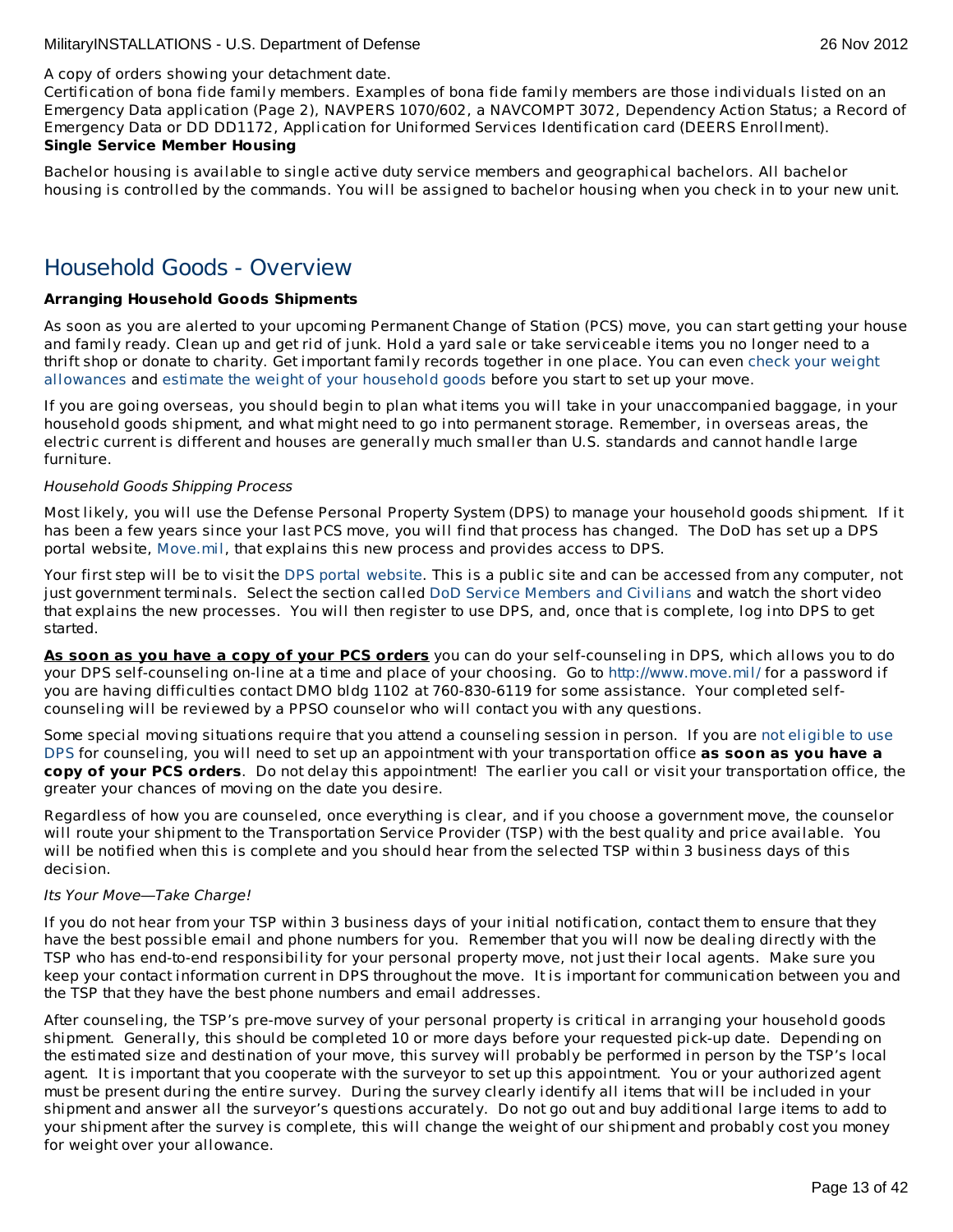The surveyor will also confirm dates and addresses with you at this time and will go over any special requirements. This will allow the TSP to set up the right size crews and vehicles for your move and minimize confusion and delays during your move. The surveyor should ensure that you know how to get in touch with the TSP.

### Shipping Your Automobile

The government may ship one Privately Owned Vehicle (POV) for you at their expense to your new overseas location, if the country allows. If the country does not allow POV shipment, the government will store it. This is handled through your DMO office. The DPS system has a whole section devoted to POV shipping <http://www.move.mil/> if you have further questions contact DMO at 760-830-6119

# Shipping Pets

Planning for shipment of your pet includes researching airline requirements and quarantine restriction laws in your new location. You will need to ask the airlines the requirements for size, weight, number of animals, kennel construction, documentation and season of the year limitations. Occasionally, small pets can be shipped on military flights but availability and regulations are always changing, as well as fees. Search [Move.mil](http://www.move.mil/dod.htm#beforeBegin_) for general information on shipping pets.

Many international locations have strict importation laws including extended quarantines and restrictions on breeds or types of animals that can be brought into the country. Carefully research these rules as they could impact your moving schedule. Not only do overseas locations have strict rules but many locations have restrictions on dangerous dogs as well. Review your destination installation's Shipping Pets article for details found on the left hand tool bar on [MilitaryINSTALLATIONS](http://www.militaryinstallations.dod.mil).

# **Arrival and Delivery of Household Goods Shipments**

It is your responsibility to contact the TSP as soon as you arrive at your new duty station. Let them know how you can be contacted, phone, mobile phone and email. If you already have new quarters, they will help arrange delivery of your personal property shipments. Otherwise they will arrange for temporary storage until you have permanent housing.

Make certain that you, or someone who can act in your name, is available at your new home on delivery day. If the TSP arrives and cannot deliver the shipment, you may be charged for the attempted delivery and any additional storage that may result.

# Claims Process

What if something of yours is damaged, lost, or destroyed during the move? DoD customers are eligible for Full Replacement Value (FRV) protection on DoD-sponsored household goods and unaccompanied baggage shipments. With this protection, the TSP will either repair or pay to repair damaged items and pay the full replacement cost for items that are lost or destroyed.

Providing prompt notice of loss or damage is an essential part of the process. The TSP's delivery crew will provide you with a form to note any loss or damage you discover at the time of delivery. You will complete and sign this at the time of your delivery and a copy will be sent back to the TSP's claims office.

If loss or damage is discovered after the delivery crew departs, you must **notify the TSP within 75 days of delivery in order to retain your right to Full Replacement Value protection.** While you may use a form provided for this purpose by your TSP, the best way is to go to [Move.mil](http://www.move.mil/dod.htm#beforeBegin_) and follow the instructions to file a [claim](http://www.move.mil/dod.htm#afterDelivery_). From there you can complete the loss and [damage](http://www.move.mil/documents/DOD/1-_Steps_for_a_Customer_to_File_a_Loss_Damage_Report_in_DPS.pdf) report in DPS which will be available to the TSP immediately. All you need for a loss and damage report is the inventory number, the item's description from the inventory, and a brief description of the damage or loss. The TSP has the right to inspect the damaged item once they receive the notice of loss or damage. Do not throw out destroyed or unrepairable items before you have spoken with the TSP's claims agent.

**A loss and damage report is not a claim.** If you have any loss or damage to your personal property you will need to **file your claim directly with the TSP within nine months of delivery to receive FRV** coverage. Once the claim is filed directly with the TSP, the TSP is responsible for obtaining repair and replacement estimates and settling the claim by paying for repair or replacement costs. For most military shipments, you will file your claim through DPS. Again, [Move.mil](http://www.move.mil/dod.htm#beforeBegin_) has instructions on [using](http://www.move.mil/documents/DOD/2-_Steps_for_a_Customer_to_File_a_Claim_in_DPS.pdf) DPS to file your claim.

As in the past, the Military Claims Office (MCO) is available to help you understand the claims process and your rights and responsibilities. You may still transfer your claim to the MCO of you wish. However, if you transfer your claim the MCO will only be responsible for the lower depreciated cost of items on the claim.

# Customer Satisfaction Survey

Once your personal property is delivered, you will be asked to rate your satisfaction with the customer service you received from the TSP. Make sure you take the time to do this. Your feedback will make the process better for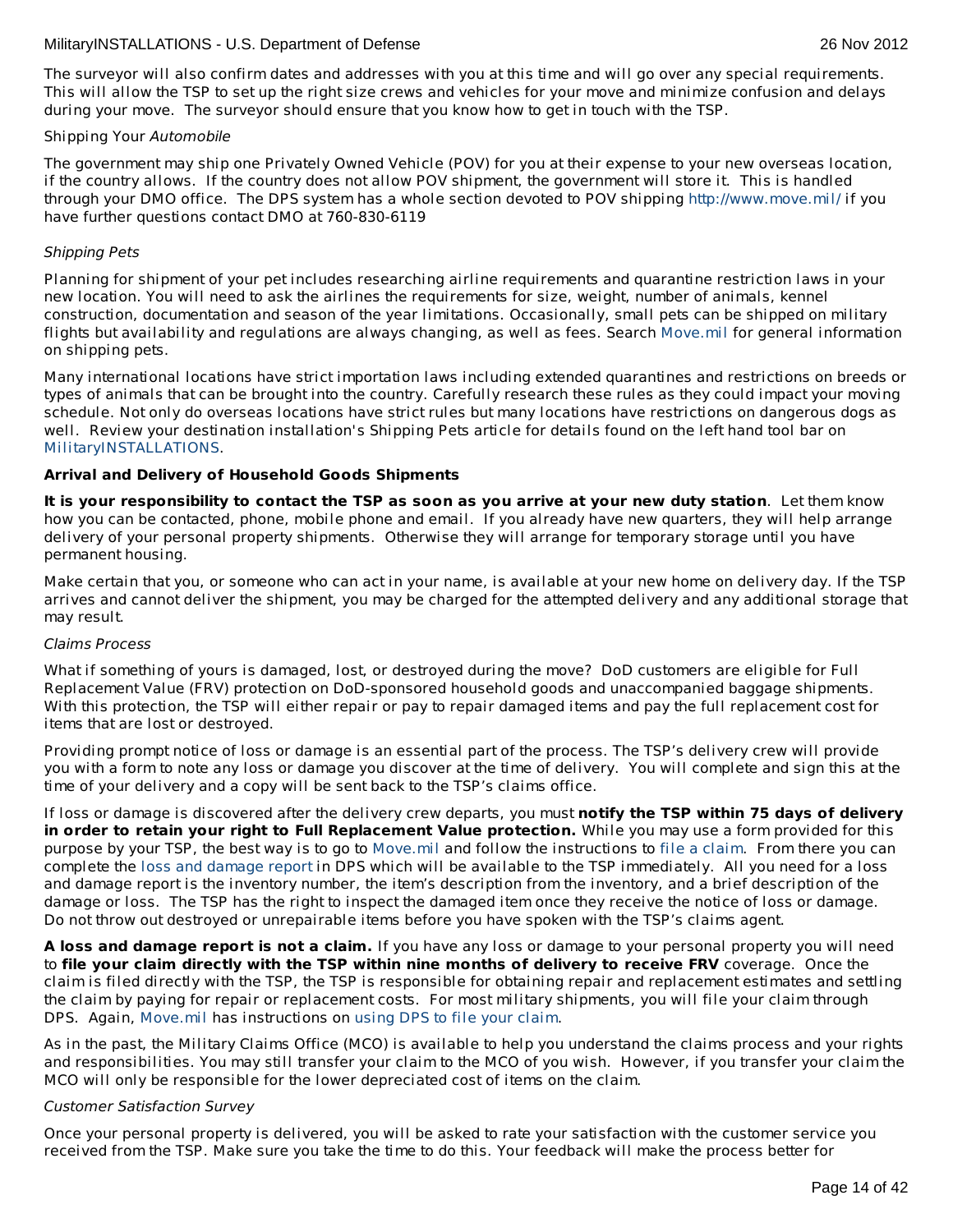everyone. The Move.mil website allows you to access the Customer [Satisfaction](http://www.move.mil/dod.htm#afterDelivery_dodCSS) Survey (CSS). The SDDC website also provides detailed information about completing the Customer [Satisfaction](http://www.militaryonesource.mil/12038/MyDoD/Completing Customer Satisfaction Survey.pdf) Survey.

Your CSS is extremely important. If a TSP has done a good job, your survey will help ensure that they get more military moves and may even be available to you for your next move. Likewise, if your TSP failed to meet expectations, your survey will help ensure that they get fewer military moves. Completing the CSS not only lets your TSP know how they did on your move, it will help make the system better for all future military and DoD civilian personnel and their families when they move.

# Household Goods - Shipping Pets

# **Marine Corps Official Pet Policy**

The United States Marine Corps has set official policy on types of dogs allowed in installation housing and other rules surrounding pets on base. You must read this [policy](http://www.militaryonesource.mil/12038/Plan My Move/USMC pet policy 8 09.pdf) before you plan your move, if you plan to live in government housing.

### **Boarding**

Boarding is available aboard MCAGCC for horses only. Mares and geldings are accepted, but stallions are not permitted. The self-care boarding facility has a monthly fee. Please contact the stables at 760-830-7235 for that and more information on boarding requirements. The self-care boarding facility includes 24X24 partially covered stall, a tack locker in a locked tack room, round pen, mini-arena, a pasture with pond, covered shoeing area, wash racks and miles of trails.

Pet boarding for dogs, cats and other household animals are not available aboard the Combat Center. Check local listings for facilities near the Combat Center. A limited number of rooms are available for dogs "ONLY" at The Sleepy Tortious Lodge for information on fees and availability contact them at 760-830-6573.

### **Transportation**

There are no travel entitlements for pets on official travel orders. Space Available flights accept up to two pets (cats and dogs only with total weight not to exceed 100 pounds including cages) on AMC flights. If you are flying to Twentynine Palms on a commercial airline, please contact the airline to determine specific transportation requirements.

If you are traveling to the desert by car, please remember that it gets very hot in the desert. It is unacceptable to leave pets unattended in a vehicle when temperatures can climb to over 100 degrees.

# **Quarantine**

Contact the Base Veterinary Services for specific quarantine requirements. Call 760-830-6896 for more information.

# **Vaccinations, Licensing, and Registration**

The California Department of Health Services requires all dogs over four months old to have a certificate of current rabies vaccination stating the type, manufacturer and lot number of rabies vaccine used and date of administration. All cities and counties in California have dog control ordinances. It is strongly recommended that cats be rabies immunized, especially if they have access to outdoors. Cats, pet birds and pet rabbits must be healthy on admittance into the state. Parakeets may not be brought into the state for the purpose of sale. Pet ferrets are prohibited in California.

All pets living aboard the Combat Center must be registered and have a MICRO Chip. For assistance contact the Veterinary Services aboard the Combat Center at 760-830-6896.

# **Veterinary Services**

Veterinary Services aboard MCGACC offers sick call and vaccination appointments for the pets of active duty and retired service members. Please call 760-830-6896 for more information.

# Special Needs

As many as 15 percent of military families have members with special needs. These include spouses, children, or dependent parents who require special medical or educational services. These family members have a diagnosed physical, intellectual or emotional condition. The Exceptional Family Member Program (EFMP) serves these families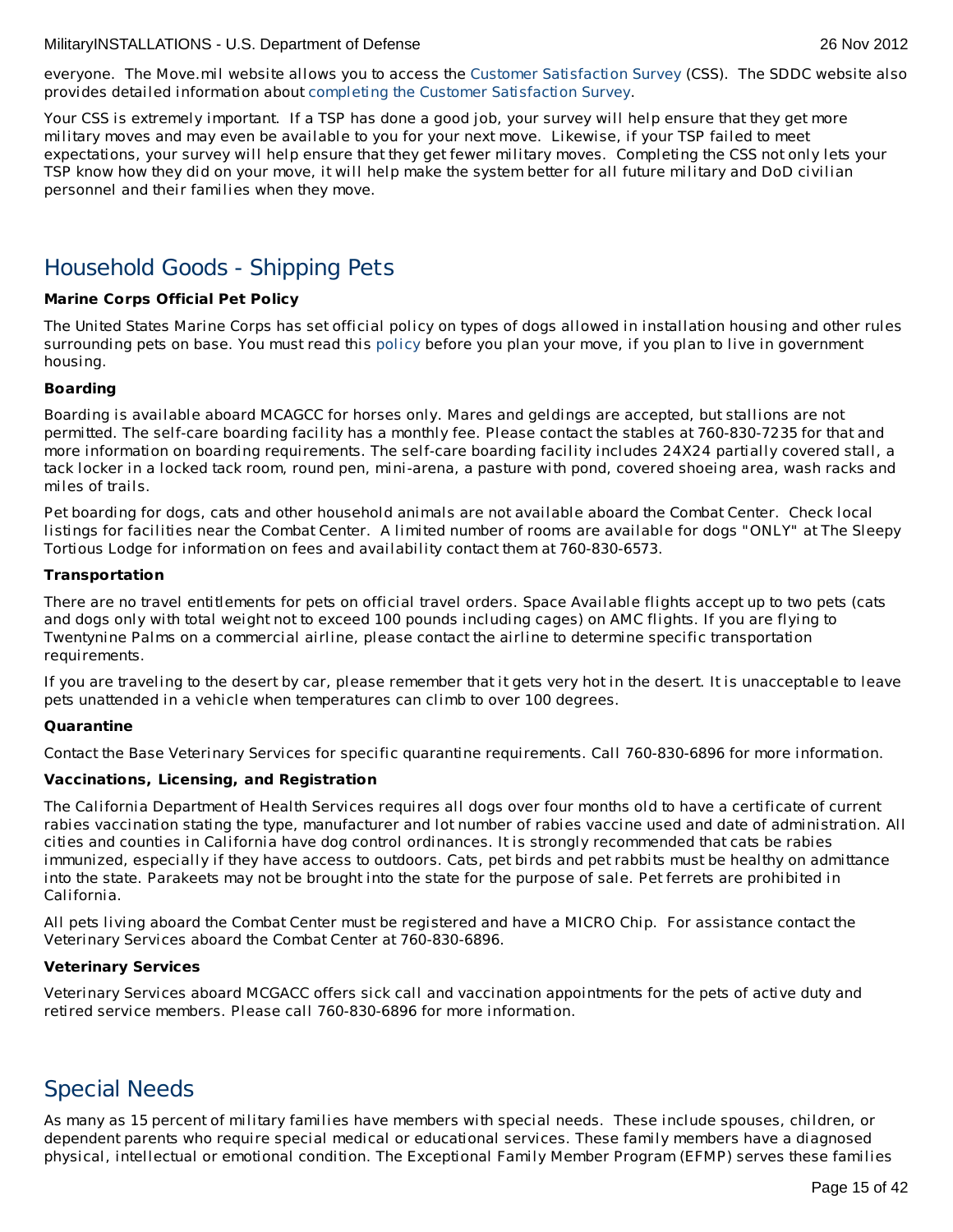in several ways.

These four articles will provide families with special needs helpful information and points of contact:

[Enrollment/EFMP](http://apps.militaryonesource.mil/MOS/f?p=MI:CONTENT:0::::P4_INST_ID,P4_CONTENT_TITLE,P4_CONTENT_EKMT_ID,P4_CONTENT_DIRECTORY:790,Enrollment/EFMP,30.90.180.30.190.0.0.0.0,15) – This article discusses the Exceptional Family Member Program enrollment, which is mandatory for all military personnel who have a member of their family with a medical or educational disability. The article discusses the purpose of enrollment, the process and provides Service-specific differences.

Family [Support/EFMP](http://apps.militaryonesource.mil/MOS/f?p=MI:CONTENT:0::::P4_INST_ID,P4_CONTENT_TITLE,P4_CONTENT_EKMT_ID,P4_CONTENT_DIRECTORY:790,Family Support/EFMP,30.90.210.30.65.0.0.0.0,16) – This article discusses the family support function of the EFMP, which may include information and referral support (to military and community resources), financial management assistance, relocation assistance, and for some families, case management. The article provides Service-specific differences and identifies the point of contact at each installation.

Health [Care/Special](http://apps.militaryonesource.mil/MOS/f?p=MI:CONTENT:0::::P4_INST_ID,P4_CONTENT_TITLE,P4_CONTENT_EKMT_ID,P4_CONTENT_DIRECTORY:790,Health Care/Special Needs,30.90.180.30.180.0.0.0.0,61) Needs - The military health care system supports families with special needs in a number of ways. This article describes the special services and provides the point of contact at the Military Treatment Facility. Special [Education/EIS](http://apps.militaryonesource.mil/MOS/f?p=MI:CONTENT:0::::P4_INST_ID,P4_CONTENT_TITLE,P4_CONTENT_EKMT_ID,P4_CONTENT_DIRECTORY:790,Special Education/EIS,30.90.120.30.240.0.0.0.0,12) – Describes two programs that provide educational intervention for children with disabilities who are from birth to three (early intervention services) or are school aged (3-21) (special education).

# Special Needs - EFMP Enrollment

Exceptional Family Member Program - Enrollment

The Exceptional Family Member Program (EFMP) includes a variety of personnel, medical, and family support functions. Enrollment is a major component of the program and is mandatory for all military personnel who have a member of their family with a medical or educational disability.

By submitting a completed DD 2792, EFM Medical Summary and/or the DD 2792-1, EFMP Educational Summary, the military member identifies that a family member has a special need. Information about the family member's condition including diagnosis, type of provider(s), frequency of care, medication, and special accommodations is documented on the forms. The information is used during the time that a service member is being considered for a new assignment to insure that the service member's family member can obtain necessary care at the new location.

Although each of the Military Services handles the enrollment somewhat differently, there are some commonalities:

1. Each Service uses the Department of Defense forms (DD 2792 and DD 2792-1)

Each Service submits the completed forms to the receiving location for review.

The receiving location indicates whether care is available.

The DD [2792](http://www.dtic.mil/whs/directives/infomgt/forms/eforms/dd2792.pdf) medical form is reviewed by medical personnel,

The DD [2792-1](http://www.dtic.mil/whs/directives/infomgt/forms/eforms/dd2792-1.pdf) is reviewed by educational personnel,

All of the information is confidential and private, and on a need to know basis.

Military personnel, depending upon the Service, can pick up the necessary forms as follows:

Army – At the military treatment facility – ask for the EFMP office.

Marine Corps – At Marine Corps Community Service. Ask for the EFMP manager.

Navy – At the military treatment facility. Ask for the EFMP Coordinators' Office.

Air Force – At the military treatment facility. Ask for the Special Needs Information and Assignment Coordination (SNIAC) officer.

These individuals can also explain the process for getting the forms completed, and for returning them.

# Special Needs - EFMP Family Support

Exceptional Family Member Program - Family Support

The Exceptional Family Member Program (EFMP) includes a variety of personnel, medical, and family support functions. The EFMP family support services may include, but are not limited to:

Information and referral for military and community services Relocation assistance Financial management Local school and early intervention services information Case management To reach a family support program in the: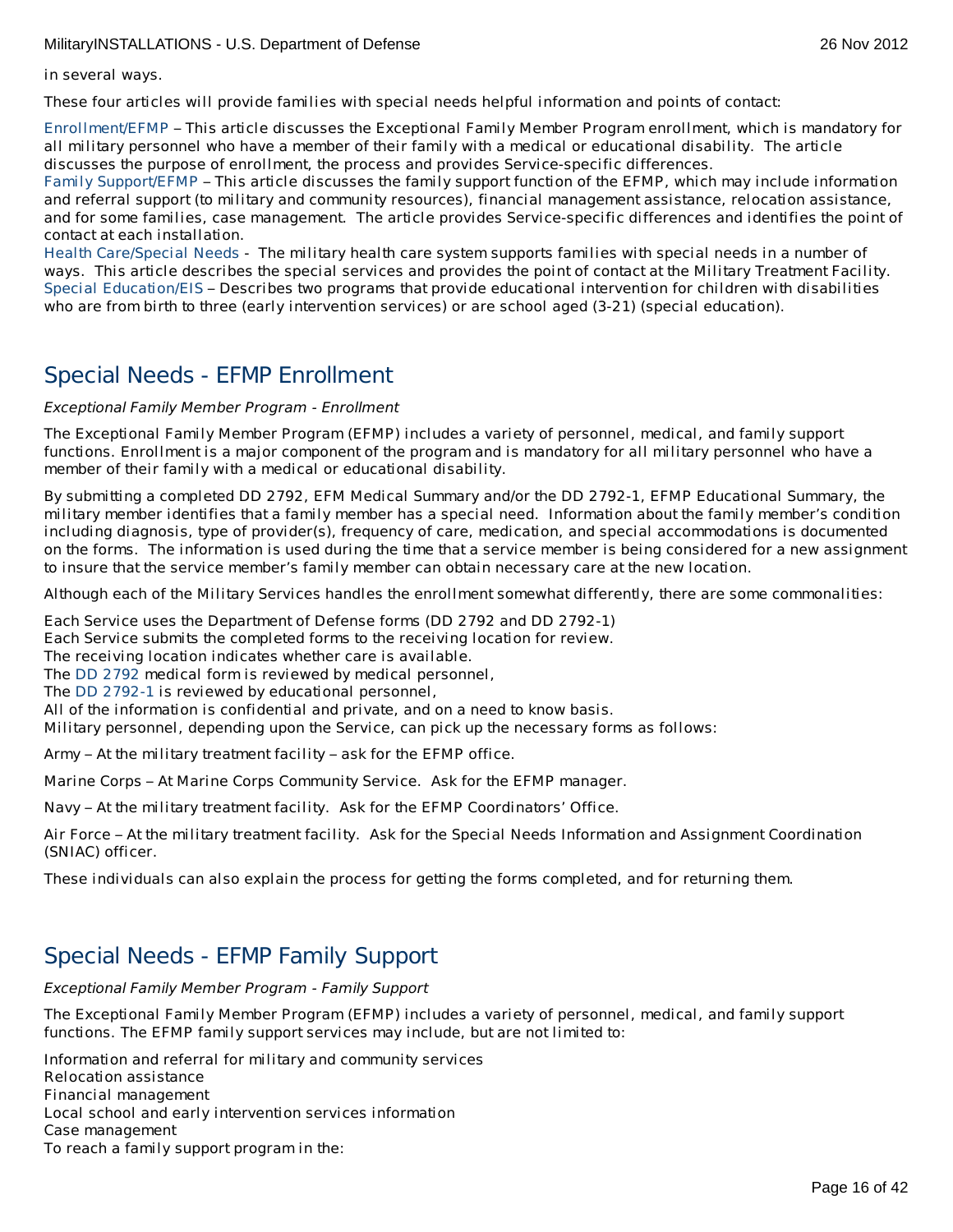Army – Army Community Service - EFMP Manager

Marine Corps – Marine Corp Community Service - EFMP Coordinator

Air Force - Airman and Family Readiness Centers - EFMP-Family Support

Navy – Regional Information and Referral specialists

Military families with special needs who are not located near a military installation are encouraged to call Military OneSource (1-800-342-9647) and ask to speak with a special needs consultant. The Military OneSource program is designed to supplement programs and services available on the installation, and can be especially helpful to Guard and Reserve families who don't live near an installation, or to members who are geographically isolated.

# Special Needs - Health Care

# **Exceptional Family Member Program**

The [Exceptional](http://www.militaryhomefront.dod.mil/MOS/f?p=MHF:HOME1:0::::SID:20.40.500.570.0.0.0.0.0) Family Member Program (EFMP) is mandatory for all family members who have been identified with a special medical or educational need. Enrolling in the EFMP ensures that the family member's medical needs will be considered during the assignment coordination process.

# **Military Treatment Facility**

The clinics and services available at Military [Treatment](http://tricare.mil/mtf/main1.aspx) Facilities vary by location. Before you move, identify the MTF that will serve you, visit the MTF's website to learn about the clinics and services available and to get relevant contact information.

# **Moving to a New TRICARE Region**

If you anticipate a move to another [TRICARE](http://www.tricare.mil/mhshome.aspx) region, work with your local TRICARE Service Center (TSC) or case manager before your move to ensure the transition is as smooth as possible. On arrival at the new duty location, your sponsor should contact the Beneficiary Counseling and Assistance Coordinator (BCAC)or TSC to ensure the transition plans are in place and to obtain authorizations for TRICARE [Extended](http://tricare.mil/mybenefit/ProfileFilter.do?puri=%2Fhome%2Foverview%2FSpecialPrograms%2FECHO) Care Health Option (ECHO) services, if applicable.

# **Beneficiary Counseling and Assistance Coordinator (BCAC)**

All TRICARE Regional Offices and most MTFs are staffed with [BCACs](http://www.tricare.mil/bcacdcao/) (formerly known as Health Benefits Advisors.) [BCACs](http://www.tricare.mil/bcacdcao/) provide information, guidance and assistance on benefit options, TRICARE Prime enrollment, special authorizations, status of claims and eligibility, plus assistance with referrals and appointments. If you or your family member has a more severe medical need, contact your assigned case [manager](http://www.militaryhomefront.dod.mil/tf/efmp).

# **Case Management**

Case management involves a team of health care professionals who help you and your family to find solutions to complex health problems. It is important to inform your case manager if you are moving as he/she will connect you with the case manager at your new location.

# **Extended Care Health Option (ECHO)**

TRICARE [ECHO](http://tricare.mil/mybenefit/ProfileFilter.do?puri=%2Fhome%2Foverview%2FSpecialPrograms%2FECHO) provides financial assistance to beneficiaries of active duty service members who qualify based on specific mental or physical disabilities. ECHO offers an integrated set of services and supplies beyond the basic TRICARE program. ECHO is administered by regional contractors in the TRICARE North, South, and West Regions and by TRICARE Regional Offices in overseas locations.

# **Transporting Medical Equipment**

Your Installation [Transportation](http://www.militaryinstallations.dod.mil/) Office has special procedures to follow for the transportation of medical equipment that is necessary for medical treatment required by the sponsor or family member. Some types of medical equipment may be shipped in the same manner as Professional Books, Papers, and Equipment (PBP&E).

# **Federal and State Health Care Programs**

Medicaid - [Medicaid](http://www.militaryhomefront.dod.mil/tf/efmp/resources) pays for medical assistance for certain individuals and families with low incomes and resources. State Medicaid programs are usually administered by departments of social service or departments of medical assistance.

Supplemental Security Income (SSI) - [SSI](http://www.socialsecurity.gov/pgm/ssi.htm) is a cash assistance program intended to meet basic needs for food, clothing and shelter for those who are aged, blind or disabled. It provides cash to meet basic needs for food, clothing, and shelter. Families must reapply upon each move to another state.

Title V of the Social Security Act - Many states have services for children with special health care needs that are funded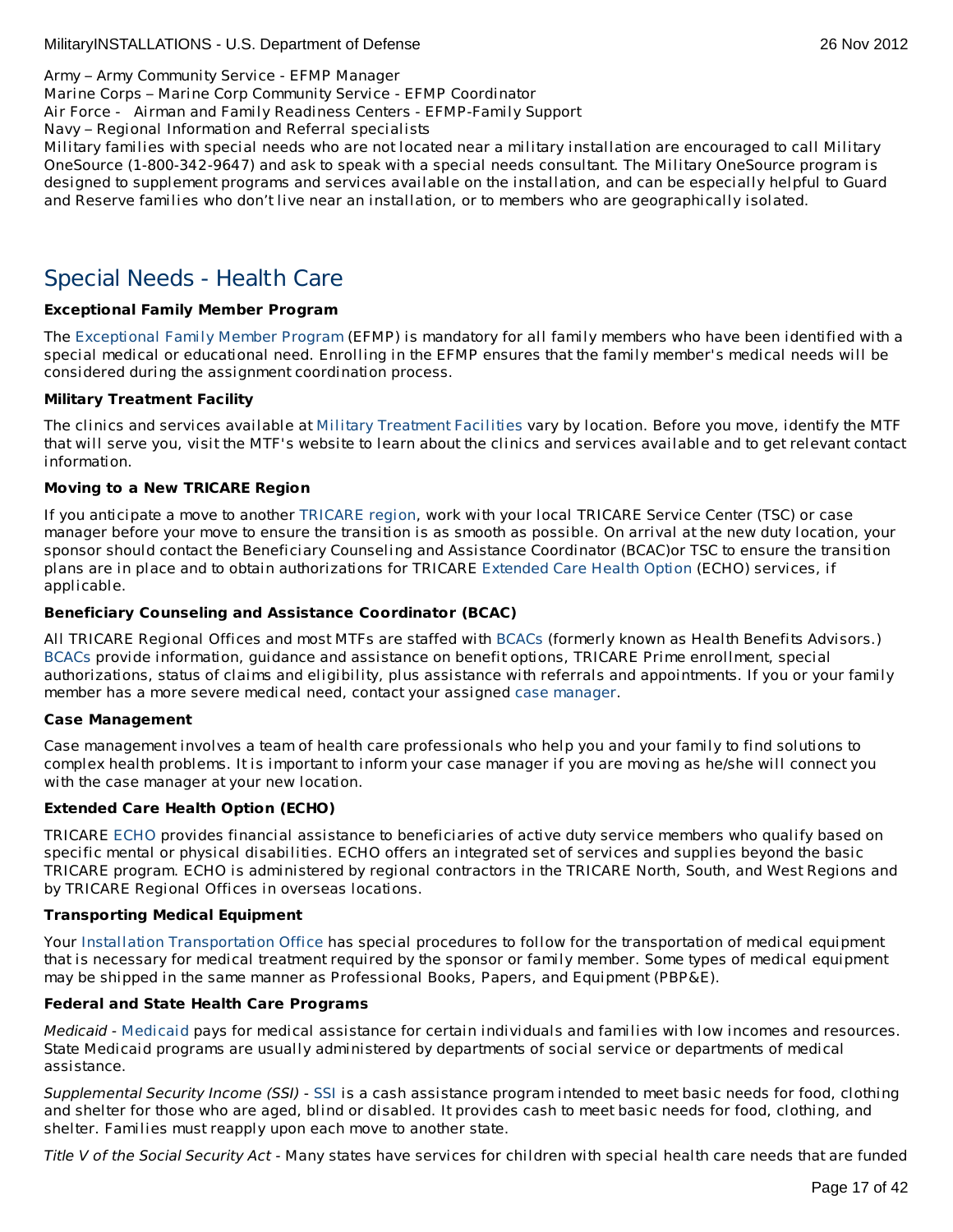by the Maternal and Child Health Services Block Grant, or [Title](http://www.socialsecurity.gov/OP_Home/ssact/title05/0500.htm) V. State departments of health web sites and local health departments will provide information on state health benefits for children with special health care needs. The Maternal and Child Health Bureaus' web site has Title V [information](https://perfdata.hrsa.gov/mchb/TVISReports/ContactInfo/StateContactSearch.aspx) organized by State that provide you with Title V points of contact and other pertinent information.

# **Other Important Resources**

Debt Collection Assistance Officer (DCAO) - TRICARE has a [DCAO](http://www.tricare.mil/bcacdcao/) assigned to TRICARE Regional Offices and MTFs worldwide to help beneficiaries understand and get assistance with debt collection problems related to TRICARE. Individuals who have received a notice from a collection agency or a negative credit report because of a medical or dental bill should be referred to the nearest [DCAO](http://www.tricare.mil/bcacdcao/).

[Family](http://www.familyvoices.org) Voices - Family Voices is a national, grassroots clearinghouse for information and education concerning the health care of children with special health needs. Family Voices also has State points of contacts with useful links to State programs and organizations.

# **Installation Specific Information**

The Marine Corps Exceptional Family Member Program is coordinated by the EFMP Coordinator, located at the Village Center, Bldg 1551, and can be reached at 760-830-7740.

The Navy EFMP is coordinated at the Naval Hospital and can be reached at 760-830-2190.

# Education - Special Education/EIS

# **Exceptional Family Member Program**

The [Exceptional](http://www.militaryhomefront.dod.mil/tf/efmp) Family Member Program (EFMP) is mandatory for all family members who have been identified with a special medical or educational need. Enrolling in the EFMP ensures that the family member's medical needs will be considered during the assignment coordination process.

# **Children from Birth to Three Years of Age**

The Individuals with Disabilities Education Act (IDEA) requires all States and territories to provide early intervention services to children from birth to age three who are [developmentally](http://www.militaryhomefront.dod.mil/tf/efmp) delayed, or who are at high risk of being developmentally delayed. Early intervention services may be provided by local school districts or health departments. There is no common name across States for the programs, but you may hear them referred to as Part C programs (because Part C is the section of the IDEA that pertains to early intervention).

The National Early Childhood Technical [Assistance](http://www.nectac.org/) Center provides a list of State Part C directors and funded programs at their web site. Military [OneSource](http://www.militaryonesource.mil/) can identify local early intervention programs for you.

Parents of children who receive early intervention services should hand-carry a copy of the Individual Family Service Plan (IFSP) and most current evaluation reports to the new location.

# **Children from 3 through 21 Years of Age**

The Individuals with [Disabilities](http://www.militaryhomefront.dod.mil/tf/efmp) Education Act (IDEA) requires all States and Territories to provide special education services to children who are from 3 through 21 year of age.Each local school district has a special education director, and each school should have a case study committee or school based committee (terms differ) that attends to special education students' needs.

Parents of children receiving special education and related services should hand-carry all pertinent school and medical documents to include their children's Individualized Education Program (IEP) and current testing and evaluation reports to the new school.

The IDEA requires that if a child transfers to a district in the same state, the receiving school must provide comparable services to those in the child's IEP from the sending district's until the new school develops and implements a new IEP.If a child transfers to another State, the receiving district must provide comparable services to those in the child's IEP from the sending district until the receiving district completes an evaluation and creates a new IEP.

# **Others who can help you:**

Parent Training and Information Centers Each state is home to at least one Parent Training and Information Center (PTI). PTIs serve families of children and young adults from birth to age 22 with all disabilities: physical, cognitive, emotional, and learning. They help families obtain appropriate education and services for their children with disabilities; work to improve education results for all children; train and inform parents and professionals on a variety of topics; resolve problems between families and schools or other agencies; and connect children with disabilities to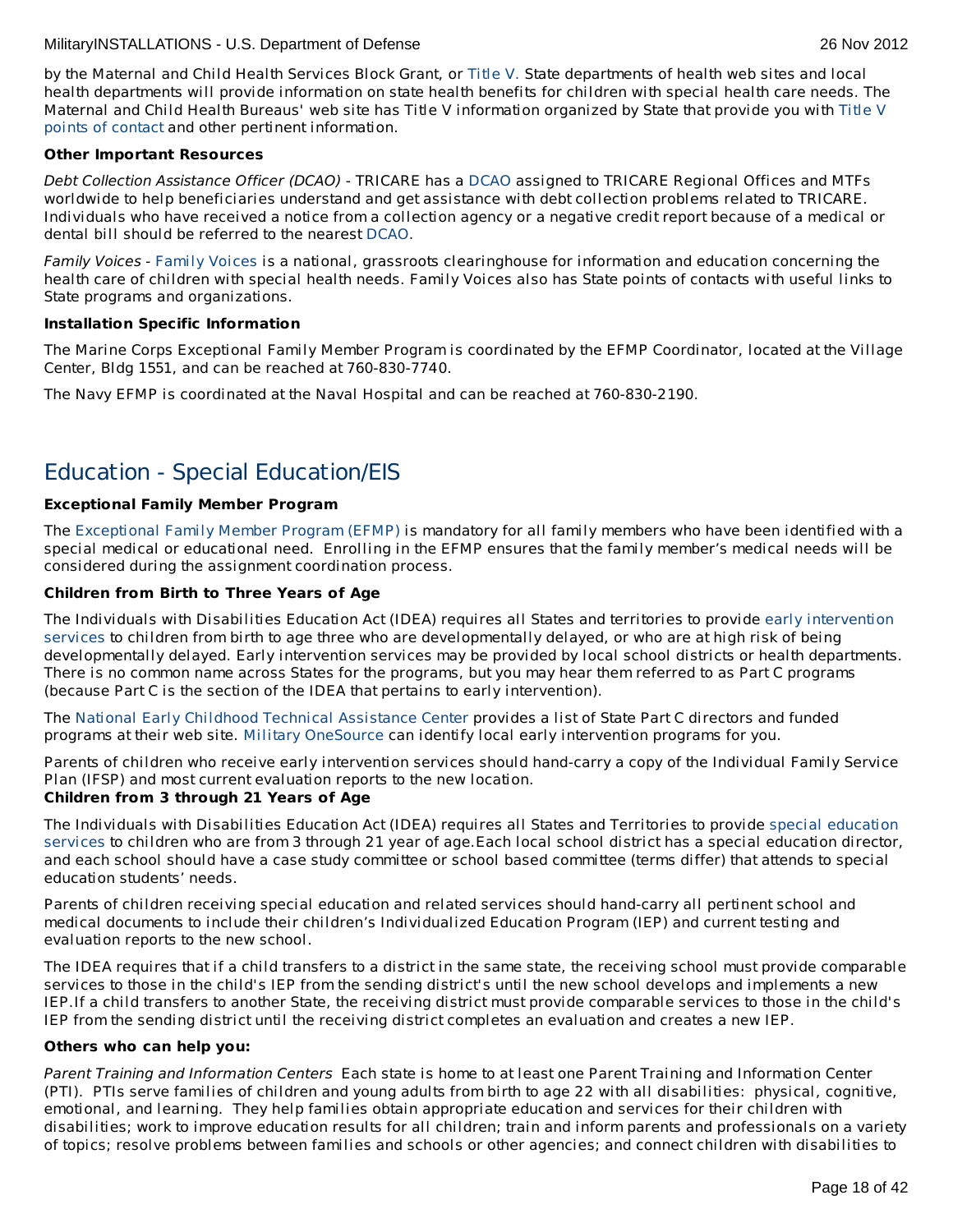community resources that address their needs. The Technical [Assistance](http://www.taalliance.org) Alliance for Parent Centers provides addresses and phone number of the centers in your state.

STOMP (Specialized Training of Military Parents) is a federally funded Parent Training and Information (PTI) Center established to assist military families who have children with special education or health needs. The staff of the [STOMP](http://www.stompproject.org/) Project are parents of children who have disabilities and have experience in raising their children in military communities and traveling with their spouses to different locations.

Washington PAVE STOMP Project 6316 So. 12th St. Tacoma, WA 98465 253-565-2266 (v/tty) 1-800-5-PARENT (v/tty) Fax: 253-566-8052 [Email](http://apps.militaryonesource.mil/MOS/f?p=108:5:0::NO::P5_APP_NAME,P5_MSG_TYPE,P5_EID:STOMP Project,Consultant,1000001266)

### **Installation Specific Information**

For early intervention assistance, school districts request individuals contact them for specific information. You may obtain additional information by contacting:

National Information Center for Children & Youth with Handicaps at P.O. Box 1492 Washington, D.C. 20010, Telephone 1-800-695-0285

# Health Care - Overview

# **Moving With TRICARE**

Whether moving stateside or overseas, active duty families can now switch their TRICARE Prime enrollment by phone! Before you start your move, contact your losing TRICARE health care contractor to see if you need to switch to a new region. TRICARE does the rest! You must update DEERS (Defense Enrollment Eligibility Reporting System) with your new address so you do not have any disruptions in service and your enrollment moves with you. Get contact information, and more TRICARE [moving](http://www.militaryinstallations.dod.mil/MOS/f?p=MI:5:0::::url:type=external|url=http%3A//www.tricare.mil/moving) tips on the TRICARE website.

Your [TRICARE](http://www.militaryinstallations.dod.mil/MOS/f?p=MI:5:0::::url:type=external|url=http%3A//www.tricare.mil/) coverage is completely portable—meaning it moves with you. You are covered worldwide—both intransit to your new duty location and once you arrive—but depending on where you go, you may use a different TRICARE health plan option. Additionally, you may have different enrollment steps depending on which health plan option is available in your new area.

# When Enrolled in a TRICARE Prime Option

The TRICARE Prime options include TRICARE Prime and TRICARE Prime Remote for stateside and TRICARE Prime Overseas and TRICARE Prime Remote Overseas for overseas. Follow these simple steps to set-up Prime coverage in your new location without a break in coverage.

Do not disenroll from your TRICARE Prime option before you move.

2. Call your losing contractor and provide information about your upcoming move; new duty station, expected date of arrival, cell phone number, valid email address, and eligible family members moving to the new location.

Your losing contractor passes the information along to your new contractor.

Within five days of your anticipated arrival, your new contractor will try to call/contact you to confirm your arrival and enrollment choices.

Once you agree to the transfer, the process is complete. It could take up to four days, but you never lose TRICARE Prime/Prime Remote coverage.

There are other ways to set-up Prime in your new area:

Before moving, visit your local TRICARE Service Center to complete an enrollment change form.

Go online and set-up your new enrollment via the [Beneficiary](https://www.dmdc.osd.mil/appj/bwe/indexAction.do;jsessionid=7962ecfc6b86dfb33476ab70607f4835a6bef5c6f4af875ca0a4ac0a6b3b2fe3) Web Enrollment Website

Download and complete a TRICARE Prime Enrollment [Application](http://tricare.mil/mybenefit/Download/Forms/Prime_Enrollment-PCM_Change_Form_exp_7-31-13_unlinked.pdf) and PCM Change Form. Mail it to the new contractor or drop it at a lo cal TRICARE Service Center.

Enroll when you in-process at your new duty station.

Enrollment and assignment of a new primary care manager (PCM) should occur within 30 days when moving within the same region, moving to a new region or overseas.

Update your personal information in the Defense [Enrollment](http://www.militaryinstallations.dod.mil/MOS/f?p=MI:5:0::::url:type=external|url=http%3A//www.tricare.osd.mil/DEERS/update-info.cfm) Eligibility Reporting System (DEERS) immediately, as your new location reflected in DEERS is the key to transferring enrollment.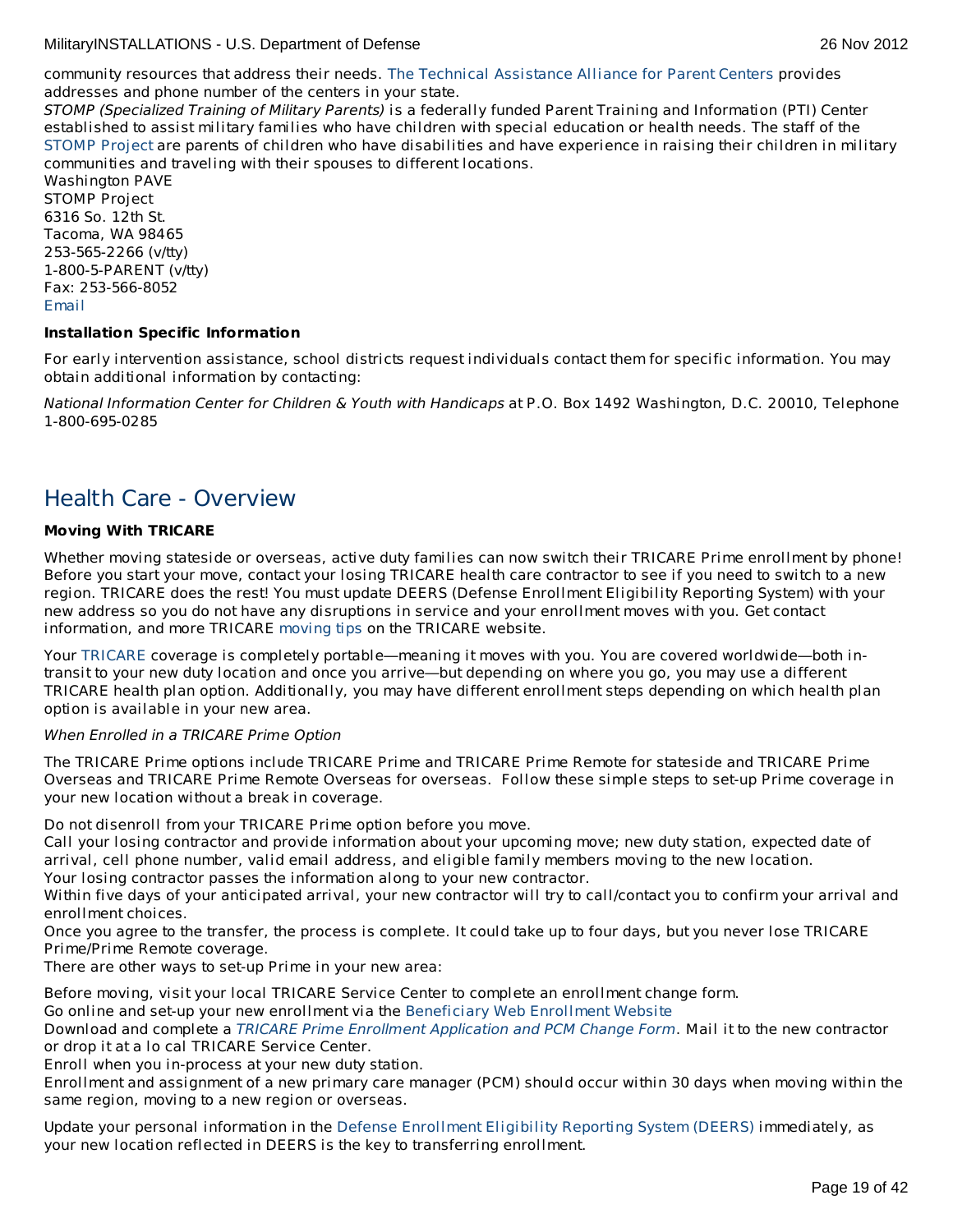Where you are moving determines which Prime option is available.

### **Prime Options in the United States**

### TRICARE Prime

TRICARE Prime is offered in Prime service areas—geographic areas typically located around a military treatment facility—throughout the country.

#### TRICARE Prime Remote

In non-Prime service areas, which are generally 30 minute drive-time or 30 miles from the nearest MTF, TRICARE offers TRICARE Prime Remote. Enrollment is normally with a network provider when available; otherwise, enrollment is with a TRICARE authorized provider who manages all of your care. Any TRICARE-eligible family members living with you in a TRICARE Prime Remote area can enroll in TRICARE Prime Remote for active duty family members. Be sure to include them on the enrollment form.

| <b>TRICARE</b> | <b>Managed Care Support Partner</b>       | <b>Call Toll-Free</b> | Website                 |
|----------------|-------------------------------------------|-----------------------|-------------------------|
| Region         |                                           |                       |                         |
| North          | Health Net Federal Services, Inc.         | 877-874-2273          | www.hnfs.com            |
| South          | Humana Military Healthcare Services, Inc. | 800-444-5445          | www.humana-military.com |
| West           | TriWest Healthcare Alliance               | 888-874-9378          | www.triwest.com         |

#### **Prime Options Outside the United States**

#### TRICARE Prime Overseas (TOP)/TRICARE Prime Remote Overseas

TRICARE Prime Remote Overseas is a Prime option offered in designated remote overseas locations. Commandsponsored family members who reside with you are eligible for TRICARE Prime Overseas. Be sure to include all family members who wish to use TRICARE Prime Overseas.

Before you move to another overseas area or to an area within the United States, contact the nearest TRICARE Service Center or managed care contractor for assistance.

| <b>TRICARE - Eurasia - Africa</b>                                      | <b>TRICARE - Latin America and</b><br>Canada                          | <b>TRICARE - Pacific</b>                                               |
|------------------------------------------------------------------------|-----------------------------------------------------------------------|------------------------------------------------------------------------|
|                                                                        |                                                                       | <b>TOP Regional Call Center (1)</b>                                    |
| <b>TOP Regional Call Center (1)</b>                                    | <b>TOP Regional Call Center (1)</b>                                   | Singapore: +65-6339-2676                                               |
| $+44-20-8762-8384$                                                     | $+1-215-942-8393$                                                     | sin.tricare@ internationalsos.com<br>Sydney: +61-9273-2710             |
| tricarelon@ internationalsos.com<br><b>Medical Assistance (2)</b>      | tricarephl@ internationalsos.com<br><b>Medical Assistance (2)</b>     | sydtricare@ internationalsos.com<br><b>Medical Assistance (2)</b>      |
| $+44-20-8762-8133$                                                     | $+1-215-942-8320$                                                     | Singapore: +65-6338-9277<br>Sydney: +61-2-9273-2760                    |
| <b>TRICARE Area Office</b>                                             | <b>TRICARE ARea Office</b>                                            | <b>TRICARE Area Office</b>                                             |
| $+49-6302-67-6314$                                                     | $+1-703-588-1848$                                                     | $+81-6117-43-2036$                                                     |
| 314-496-6314 (DSN)                                                     | 312-425-1848 (DSN)                                                    | 315-643-2036 (DSN)                                                     |
| teoweb@europe.tricare.osd.mil                                          | taoloc@tma.osd.mil                                                    | tpao.csc@med.navy.mil                                                  |
| www.tricare.mil/overseas                                               | www.tricare.mil/overseas                                              | www.tricare.mil/overseas                                               |
| <b>Health Care Claims (Active Duty)</b>                                | <b>Health Care Claims (Active Duty)</b>                               | <b>Health Care Claims (Active Duty)</b>                                |
| TRICARE Active Duty Claims, PO Box<br>7968, Madison, WI 53707-7968 USA | TRICARE Active Duty Claims, PO Box<br>7968, Madison WI 53707-7968 USA | TRICARE Active Duty Claims, PO Box<br>7968, Madison, WI 53707-7968 USA |
| <b>Health Care Claims (Non-active</b>                                  | <b>Health Care Claims (Non-active</b>                                 | <b>Health Care Claims (Non-active</b>                                  |

#### **Health Care Claims (Non-active duty)**

8976, Madison, WI 53708-8976 USA

7985, Madison, WI 53708-8976 USA

**duty)**

### **Health Care Claims (Non-active duty)**

TRICARE Overseas Region 13, PO Box TRICARE Overseas Region 15, PO Box TRICARE Overseas Region 14, PO Box 7985, Madison, WI 53708-8976 USA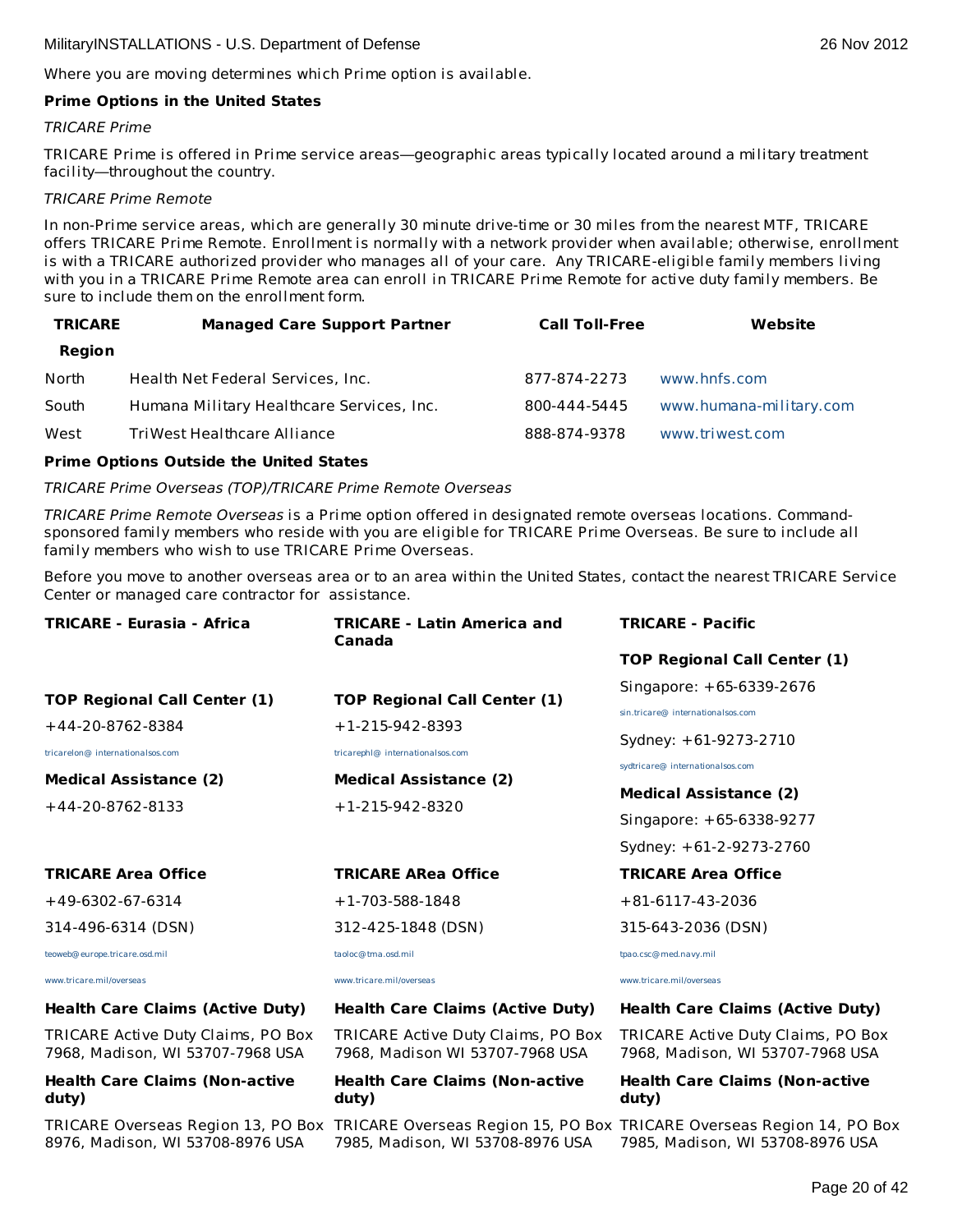# (1) For toll-free numbers contact [www.tricare-overseas.com](http://www.tricare-overseas.com)

(2) Only call Medical Assistance numbers to coordinate overseas emergency care

# **When Using TRICARE Standard and Extra**

TRICARE Standard and Extra are available to family members only. Active duty service members are required to enroll in one of the Prime options described above.

TRICARE Standard and Extra are available throughout the United States and enrollment is not required. Any eligible active duty family member who is registered in DEERS may use these programs by seeing any non-network or network (Extra) TRICARE authorized provider. In areas outside of the United States, active duty family members who do not want to use a Prime option may use TRICARE Standard Overseas by seeing qualified host nation providers.

If you are already using TRICARE Standard and Extra, moving is easy.

1. Once you arrive at your new location, update your personal information in the Defense Enrollment Eligibility Reporting System (DEERS) immediately.

Find TRICARE-authorized providers in your new area.

Here are a few things to remember about using TRICARE Standard and Extra in a new region

In the U.S.: Visit your new regional contractor's website for a list of network providers. Remember, if you see network providers, you will be using the Extra option and pay lower cost shares.

Outside of the U.S.: Contact International SOS or the MTF Servic e Center for help locating a qualified host nation provider. The TRICARE Extra option is not available in overseas areas.

If you move to a new region, you will have a new claims address for submitting your TRICARE claims.

Learn your new region's prior authorization requirements because these requirements can differ by region.

# **When Using TRICARE For Life**

TRICARE For Life—TRICARE's supplemental coverage for those who are eligible for Medicare **and have purchased Medicare Part B** —requires no enrollment and you will have a smooth transition when you move. [TRICARE](http://www.militaryinstallations.dod.mil/MOS/f?p=MI:5:0::::url:type=external|url=http%3A//www.tricare4u.com/) for Life contact information: WPS TRICARE For Life, P.O. Box 7889, Madison, WI 53707-7889; 1-866-773-0404; TDD 1-866- 773-0405

Once you arrive at your new location, update your personal information in the Defense Enrollment Eligibility Reporting System (DEERS) immediately.

Find Medicare providers in your new area.

Visit Medicare's [website](http://www.medicare.gov/).

If you move overseas, your TRICARE For Life coverage may change depending on where you move. In U.S. Territories such as Guam, Puerto Rico and the U.S. Virgin Islands, TRICARE For Life coverage works the same as the stateside program. But, in all other overseas locations, TRICARE For Life Overseas works differently because Medicare does not provider coverage in most overseas locations. Therefore, TRICARE is the primary payer. You can get care from any host nation provider and you will be responsible for TRICARE deductibles and cost shares.

Contact International SOS, or the TRICARE Area Office for the overseas area where you are moving, or the nearest American Embassy Health Unit for assistance finding a host nation provider.

# **Getting Care Along the Way**

Routine Medical and Dental Care—Get it before you go.

Before you move, make sure you have received any routine medical or dental care you think you might need during the time you will be traveling. Or, delay the care until you get to your new duty location. Check supply of all prescription medications and get refills/new prescriptions until you can make an appointment with your new Primary Care Manager (PCM) at your new duty site.

#### Emergency Care in the United States—Call 911 or go to the nearest emergency room.

TRICARE defines emergency care as medical services provided for a sudden or unexpected medical or psychiatric condition, or the sudden worsening of a chronic (ongoing) condition that is threatening to life, limb, or sight and needs immediate medical treatment, or which has painful symptoms that need immediate relief to stop suffering. If you are near a military treatment facility (MTF), you should go to the MTF or military dental treatment facility for emergency services. If you are seen in a civilian facility, contact your PCM or regional contractor within 24 hours.

# Urgent care in the United States—Coordinate with your PCM and/or regional contractor

TRICARE defines urgent care as medical care for a condition that will not result in disability or death if not treated immediately but should be treated within 24 hours to avoid further complications. If you are in a Prime program, you must coordinate urgent care with your primary care manager and/or regional contractor before receiving the care. If you are in TRICARE Standard and Extra or TRICARE For Life, you can receive care as you normally would. You should,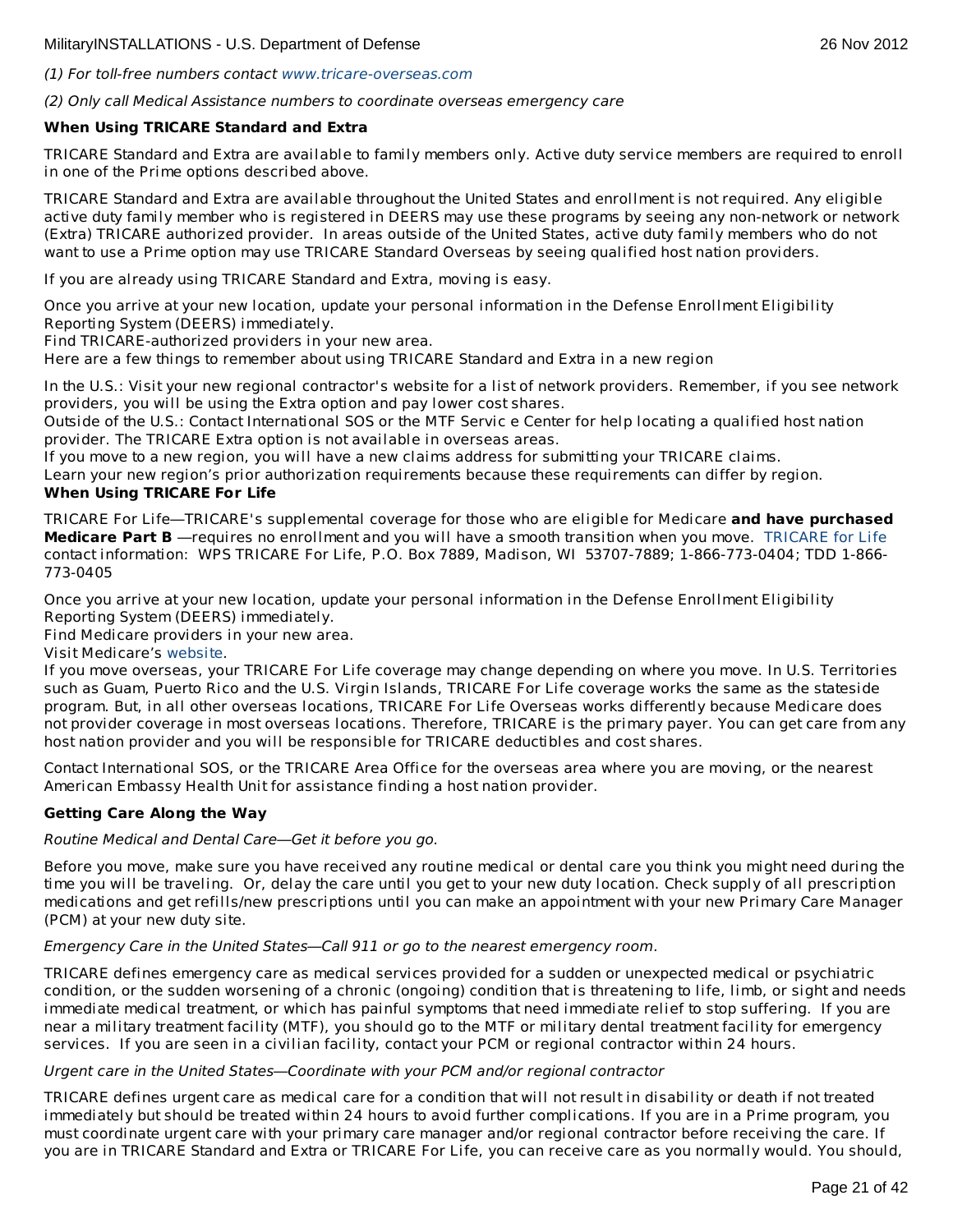however, contact your contractor as soon as possible to coordinate any prior authorizations that are needed.

Emergency or Urgent care Overseas follow these steps

AD and ADFM enrolled in TRICARE Prime and travelling outside the United States: Contact the TRICARE Area Office, or go to their [website](http://www.internationalsos.com/) for assistance finding Emergency or Urgent care.

AD and ADFM stationed overseas:

For Urgent care coordination, contact your MTF PCM, or

Contact the closest TRICARE Area Office, or

Contact the TRICARE Overseas Regional Call Center, or

Go to their [website](http://www.internationalsos.com/) (internationalsos.com)

You do not need prior authorization for emergency or urgent care but the TRICARE Area Office or TRICARE Global Remote Call Center will help you find the best care available in the overseas area in which you are traveling.

# **Filling Prescriptions on the Road**

You should have all your prescriptions filled before you leave, but if you need a prescription filled while you are traveling in the United States, you have several options:

If near an MTF, fill the prescription at the MTF pharmacy.

Find the closest TRICARE network pharmacy.

If a network pharmacy is not available, you can visit a non-network pharmacy. In this case, you may have to pay up front for your medications and file a claim with Express Scripts, Inc., for reimbursement. For more details, visit the [TRICARE](http://www.tricare.mil/) website

The TRICARE home-delivery is not recommended for a prescription you need right away, but if you'll be away for a long time, you can arrange for any regular prescriptions to be filled via the mail-order pharmacy. Your pharmacy coverage is limited overseas:

TRICARE network pharmacies are only located in the United States, Puerto Rico, Guam and the U.S. Virgin Islands. You can have prescriptions filled at host-nation pharmacies, if necessary. Host-nation pharmacies are treated the same as non-network pharmacies. If you have prescriptions filled at a host-nation pharmacy, you should expect to pay for the total amount up front and file a claim with Wisconsin Physicians Service for partial reimbursement. To learn more about pharmacy claims, visit the [TRICARE](http://www.tricare.mil/) website.

To use the mail-order pharmacy overseas, the prescription must be from a U.S. licensed provider and you must have an APO or FPO address.

# **If You Have Questions**

Your regional contractors and TRICARE Area Offices are available to answer your questions. These offices are listed above. Find even more information about moving, updating DEERS, the TRICARE regions and much more at the [TRICARE](http://www.tricare.mil/) website.

# **Installation Specific Information**

Installation Hospital

The Naval Hospital, Twentynine Palms is the No. 2 Small Treatment Facility in the Department of the Navy and the No. 1 Small Treatment Facility in the Marine Corps. We are very proud of our hospital.

Naval Hospital Twentynine Palms, located in Building 1145, is a general medical and surgical hospital offering both inpatient and outpatient care. The hospital is fully accredited by the Joint Commission on the Accreditation of Health Care Organizations (JCAHO). Accreditation is a professional recognition of hospitals which strive to provide highquality health care.

You may reach us by calling 760-830-2190.

TRICARE Prime patients enrolled at the Naval Hospital 29 Palms have priority for access to care.

TRICARE Enrollment -- For Enrollment into TRICARE, patients should contact the Benefits Services Representative for family members at the Naval Hospital at 800-242-6788 or for active duty members, call 760-830-2526.

# Dental Care

The 23<sup>rd</sup> Dental Company provides routine and emergency dental care for all military personnel assigned to MCGACC. Clinic hours are Monday through Friday, 7:00 a.m. to 4:00 p.m. Emergencies are seen at anytime. There is 24-hour clinic coverage seven days a week.

Although emergency care is available for all military beneficiaries, family members and retirees are strongly encouraged to enroll in their respective dental insurance programs. Third party insurance programs afford an opportunity to receive comprehensive dental care from civilian dentists in the communities serving the Combat Center.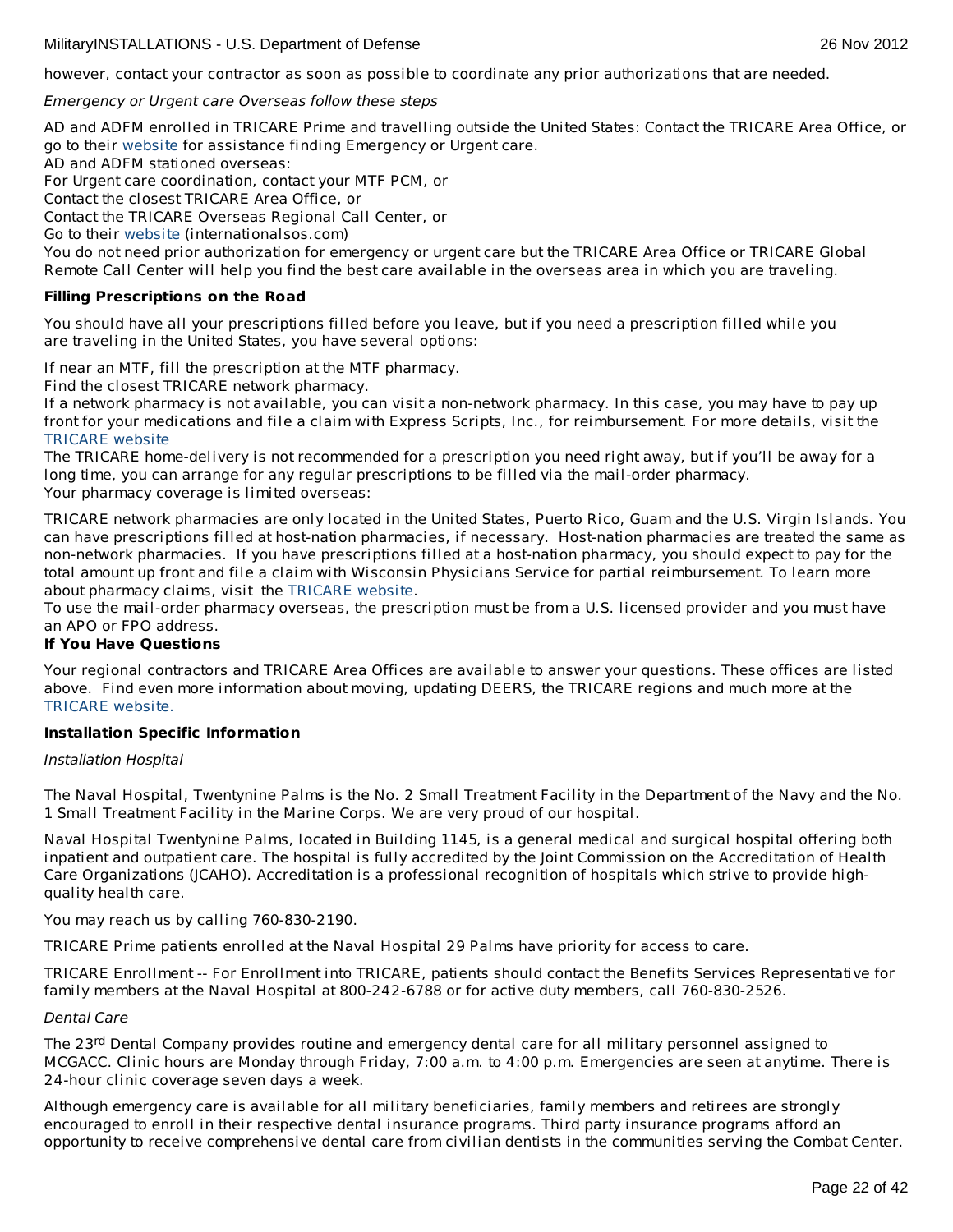The dental insurance provided through TriCare is United Concordia and is the dental provider for most military dependents. To learn more about the services they provide, visit the United [Concordia](http://www.tricaredentalprogram.com/) website.

# Child and Youth Programs

# **General Information**

The Department of Defense (DoD) and the Military Services take great pride in the variety and quality of services provided to children and youth on installations worldwide. While the services provided depend on the size of the location, the standards and quality of services are consistent and meet established regulations. The network has hundreds of locations worldwide serving over 1.3 million children.

# **Child Development Centers (CDC)**

These facilities generally offer child care for children ages six weeks to 5 years old. Care is typically available weekdays from 6:00 a.m. to 6:00 p.m. CDCs vary in size; the average CDC cares for about 200 children. All programs must be certified by the DoD and accredited by a national accrediting body such as the National [Association](http://www.naeyc.org/) for the Education of Young Children.

# **In-Home Childcare**

With in-home childcare, children receive their care in the private home of a certified provider living in governmentowned or leased housing or in state-licensed homes in the community. Family child care provides accommodating child care arrangements, including night, weekend, and flexible hourly care for shift work.

In-home childcare programs offer comparable care to a CDC. Providers must be certified by the DoD, and some seek additional accreditation from the National Association of Family Child Care (NAFCC). Regulations limit the number of children that may be cared for at one time: no more than six children under age eight, and no more than two children under two years old.

# **School-age care (SAC)**

DoD School-Age Care (SAC) programs are offered for children, kindergarten through 6th grade before and/or after school, during holidays, and summer vacations. Emphasis is placed on SAC programs which meet community needs, reinforce family values, and promote the cognitive, social, emotional, and physical development of children. SAC may be provided in DoD Youth Centers, Child Development Centers or other suitable facilities. To expand school-age care spaces, DoD policy encourages use of youth centers; on-and off-base schools, and other suitable facilities such as community centers. Accreditation of DoD SAC programs is a requirement. Accreditation sets the professional standards for after school programs and helps families identify high-quality programs.

# **Waiting List**

Due to a high demand for care, you may be placed on a wait list. Your position on the wait list depends on many factors that are at the discretion of the installation and may include your spouse's military status, the date you apply, deployment and your employment. If these factors change while you are on the wait list, your position will be changed accordingly, so it is important that you keep your information up-to-date.

Child care is not an entitlement, and fees are income-based. Fees throughout the child development system of care fall into fee ranges set by DoD.

To apply for child care, fill out DD Form 2652, Application for [Department](http://www.dtic.mil/whs/directives/infomgt/forms/eforms/dd2606.pdf) of Defense Child Care Fees and DD Form 2606, the Department of Defense Child Development Program Request for Care Record and return them to the Child and Youth Services Coordinator at your installation.

# **Youth Programs**

The Department of Defense has a long history of providing positive youth programs that focus on alternative activities for youth during out-of-school hours. Today, DoD continues to be committed to youth by providing consistent guidance and stable and dynamic programs in more than 350 youth programs worldwide. DoD promotes positive youth development by designing programs to recognize the achievements of youth and by developing partnerships with other youth-serving organizations like the Boys & Girls Clubs of America and 4-H that offer a variety of resources. Programs for teens and pre-teens vary from one base to another, but are governed by a consistent DoD instruction. Programs prepare young people to meet the challenges of adolescence and adulthood through a coordinated, progressive series of activities and experiences that help them become socially, emotionally, physically and cognitively competent. Programs usually include physical fitness and sports, arts and recreation, training in leadership, life skills and career/volunteer opportunities, mentoring, intervention and support services.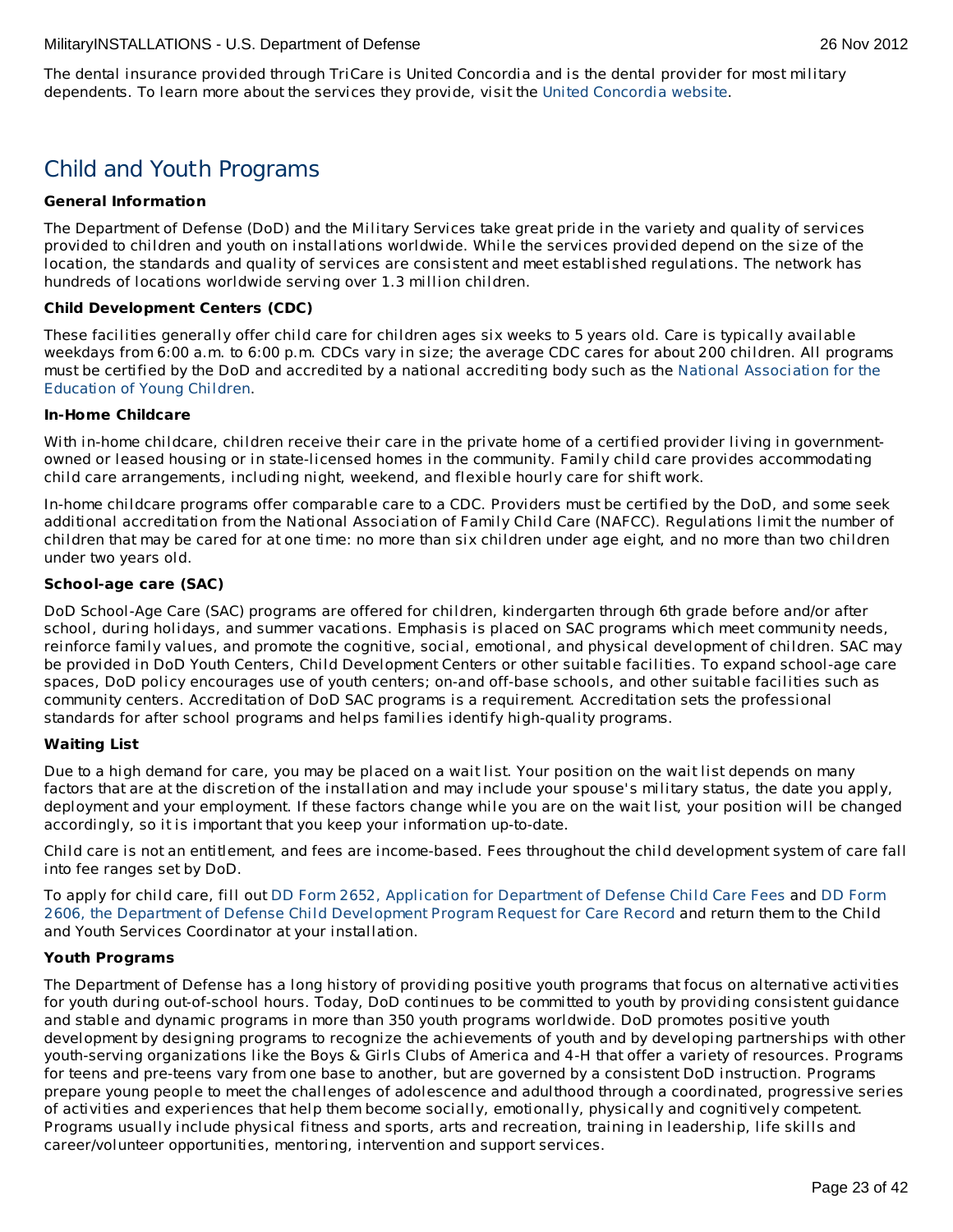# Child Care

# **Child Development Center (CDC)**

Child, Youth and Teen Programs consist of three Child Development Centers (Bright Beginnings, Leaps and Bounds and New Horizons), Family Childcare (FCC), Supplemental Programs and Services (SPS), School Age Care (SAC), and Youth and Teen Oasis (YATO).

# Centers on Installation

The Bright Beginnings bldg 693 at 760-830-3227 x252 and Leaps and Bounds bldg 696 at 760-830-3900 Child Development Center, offers full-time care and hourly care to children six weeks old to three years old. The Centers are open Monday through Friday 6:30 a.m. to 5:30 p.m., with extended hours options of 5:15 a.m. to 6:00 p.m. For more information contact either of the facilities.

New Horizons Child Development Center, located in Building 694, accepts three and four year old full-time children and also provides for school-age children in Kindergarten. There is a part-day Enrichment Program for three and four year old children Monday through Friday from 9:00 a.m. to Noon and 1:30 p.m. to 4:30 p.m. Hourly care is provided for these age groups and reservations can be made up to two weeks in advance. Fore more information regarding this facility call 760-830-3227 x222.

# Programs Offered

### Some programs offered include:

Part Day Preschool -- Available for 3 and 4 year olds in a preschool type environment. Available Monday through Friday 9am-12pm or 1:30pm-4:30pm. Morning snack and afternoon snack provided. Located at the New Horizons CDC. Hourly Care -- Available for 20 hours a week or less. for hourly rates contact the CDC at 760-830-3227 x 252. Reservations can be made up to 2 weeks in advance. Additional walking fee to/from school for school age children. Costs

Fees for child care programs are based on total family income. Leave and Earnings Statement(LES) must be provided to verify service member's income. If the spouse is working, the most recent W2 will be used to determine income.

# Eligibility

Per Section 1003, eligible users shall include military personnel; DOD civilian personnel paid from appropriated funds (APF's) and non appropriated funds (NAF's), active duty Coast Guard, reservists on active duty or during inactive duty for training, and DOD contract personnel who are performing mission related duty on the installation. Retirees may be eligible when a waiting list does not exist and space is available.

# Enrollment Criteria

Section 2006 & 2007 states that programs shall ensure the files of children enrolled are complete and contain current information. These files shall be updated annually and kept on file and readily available for inspection purposes. Child development components include:

Copy of Family Care Plan (if applicable) Health Assessment Current Immunization Record Child Release & Emergency Information Special Needs Evaluation Review Team meeting (if applicable) Request for Care (Form DD2606) Field Trip/ Walk/ Photo Permission Forms Medical Power of Attorney Computer/ Internet Usage Form (youth and teens) Administration of Prescription Medication (if applicable) Waiting List

Per Section 1008, Resource & Referral (R&R) office serves as the central enrollment registry to all eligible patrons seeking programs/ options. R&R shall maintain two separate waiting lists for Children, Youth and Teen Programs (CYTP). The information from the DD2606, Request for Care Record, shall determine family's placement on either of the waiting lists.

# Priority Care

Section 1003 states that if there is a waiting list for child care the individual installation commander may establish a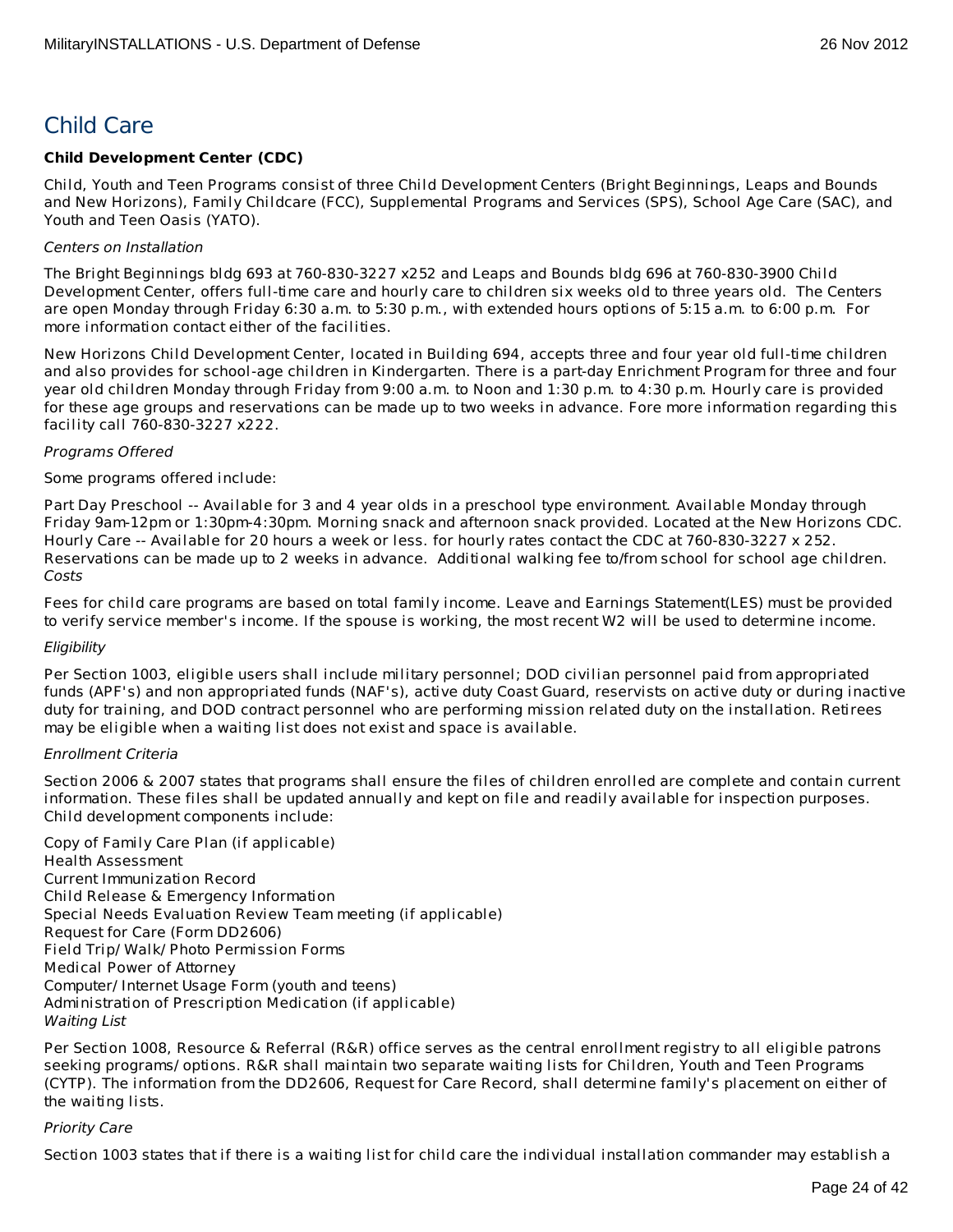more specific enrollment priority system. In all cases, a priority shall be given to full time care for children of active duty military and DOD civilian personnel who are: single parents, active duty dual military parents, a spouse who is employed on a full-time basis outside the home, or is a full-time student.

# **Family Child Care (FCC)**

The Family Child Care Program trains and certifies spouses to provide child care in their base quarters. Family Child Care Providers offer flexible child care hours and provide a small, intimate environment for children's early development. Ratio for infant care ( up to 24 months) is 3:1. For children 24 months and older, ratio is 6:1. Meals are based on USDA guidelines. Call 760-830-3227 ext 232 for information on becoming a FCC provider.

The Family Child Care (FCC) provides a wide range of care for children, ages newborn through twelve years old. The FCC certifies homes in the different housing areas on base as well as in 801 housing and in the local community. Call 760-830-3227 x232 for more information.

# **School Age Care**

School-Age Care (SAC) is for children in 1<sup>st</sup> through 6<sup>th</sup> grades. Children enrolled attend Condor Elementary or 29 Palms Elementary. Fore more information call 760-830-3227 x222.

# **Supplemental Services**

Supplemental Programs and Services are also provided for parent participation in programs such as Fellowship, LINKS, Chapel service, etc. Care may also be arranged for special group functions. Call 760-830-3227 x227 for more information.

# Youth Services

# **Youth Services**

The Child Youth and Teen Programs assists duty and DoD civilian personnel in balancing the competing demands of family life and accomplishing their mission, while improving the economic viability of the family unit. This Branch provides a full range of services to support parents in raising their children. Services include parent information, education, out-of-home child care and youth services for children 6 weeks to 18 years of age.

# Teen Program

The MCCS Teen Program gives Combat Center teens a place to enjoy arcade games, music, TV and "just hang out." The Teen Program is for authorized MCCS patrons between 13 and 18 years of age (still in high school). The Teen Program meets at the Youth Activity Center, Building 692. For additional information, you may reach us at 760-830- 3227, ext. 269.

# Youth and Teen Oasis

The MCCS Youth and Teen Oasis gives children, ages 6 through 12, something to do on Saturdays. This program is also available for special programs. Activities are open to children of MCCS-eligible patrons. The Youth and Teen Oasis is in Building 692 next to the Sleepy Tortoise Lodge on Del Valle Road. Call 760-830-3227, ext. 269 for more information.

# Youth Sports Program

The Youth Sports Program offers young people a great chance to participate in organized sports, cheer, dance and many other fine programs. The Youth Sports office is located in Building 1004. Call 760-830-3910 for more information.

# **Youth Sponsorship Program**

The Relocation Assistance Program works together with the Youth Centers to provide a special program for school age youths to assist them in learning about Twentynine Palms. The Youth Sponsorship Program helps youth moving to the Combat Center by matching them up with another age-appropriate youth presently living in Twentynine Palms. The youths correspond in order to find out exactly what to expect upon their arrival to MCGACC. To obtain a Youth Sponsor Request Form, you may contact the Relocation Assistance Program at 760-830-4028.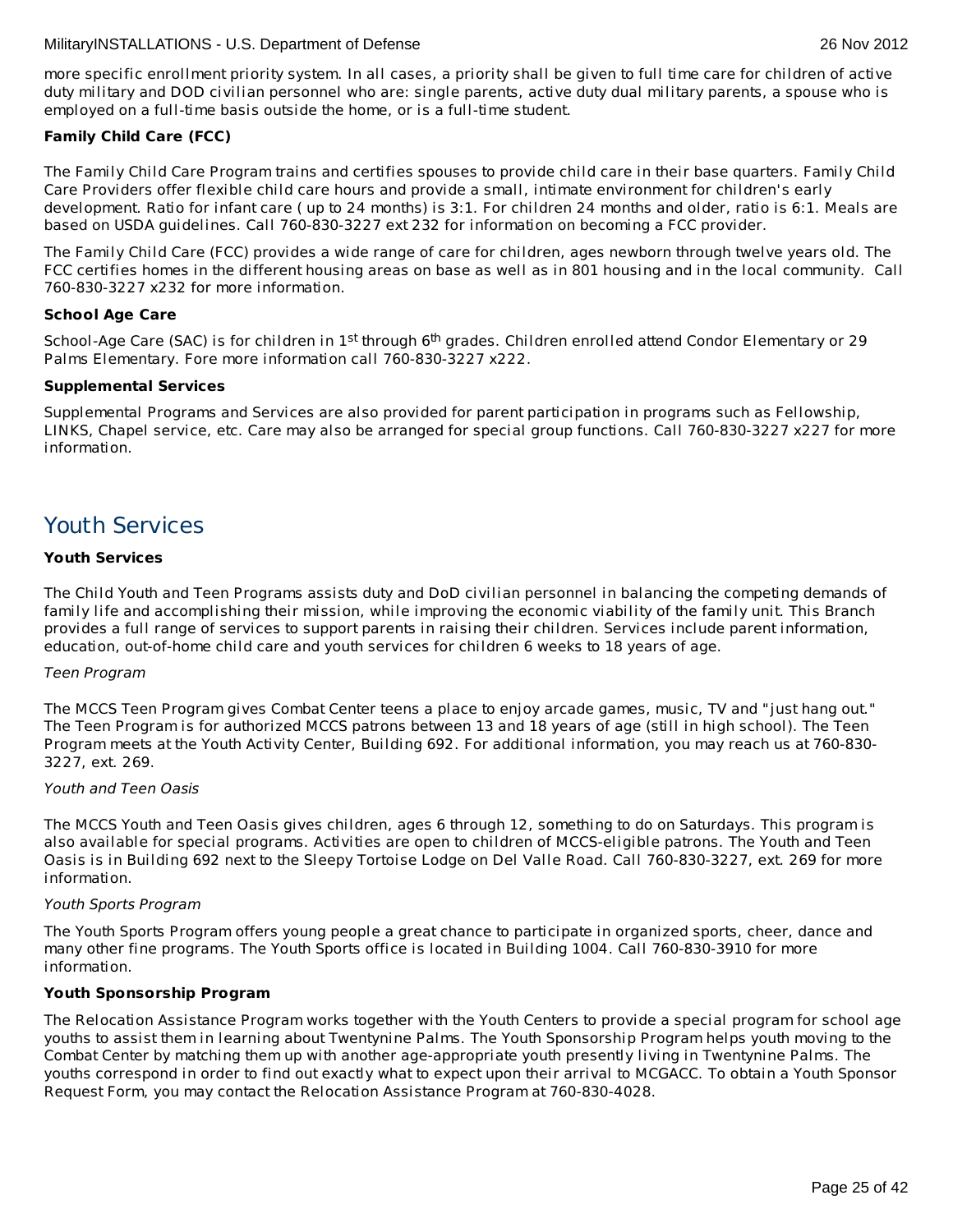# New Parent Support Program

# **Marine Corps New Parent Support Program**

The New Parent Support Program (NPSP) helps to build strong healthy families to cope with stress, isolation, deployment, post-deployment reunions, and the everyday demands of parenthood through a variety of programs including support groups and parenting classes. This program offers expectant parents, parents of newborns and young children the opportunity to learn new skills as parents and to improve old ones. The confidential services also offer you the opportunity to express your concerns and ask questions.

# **Programs Offered**

Programs and Services offered by NPSP include:

Dad's Baby Boot Camp and Mom's Basic Training -- Classes provide expectant parents and those with an infant an understanding of the infant's world and the basic skills necessary for loving, safe care.

Parent Classes -- Classes provide "hands on" information for parents to make informed, responsible decisions about their toddlers and young children.

Referrals -- Assistance with information and referrals provide help for finding the appropriate military and community services.

Play Morning -- An interactive play group designed to teach parents developmentally appropriate play and to help children improve their social, cognitive, and motor skills.

Home Visits -- Help with your concerns as a parent or parent-to-be in the privacy of your home by a warm, caring professional.

NPSP services are available to families regardless of whether they live on or off the military installation.

### **Staff Qualifications**

The New Parent Support Program (NPSP) is a professional team of licensed social workers and registered nurses who provide supportive and caring services to military families. All staff must complete a criminal background check.

Our trained, supervised home visitors have extensive knowledge of the issues encountered by today's parents. These home visitors are sensitive to the unique challenges facing military families.

# **Eligibility Requirements**

Marine families and sister service families, stationed at or near a Marine Corps installation, who are expecting a child or have a child under six years of age, are eligible to participate free of charge in all of the services offered by NPSP.

# **Enrollment Criteria**

Families participating in Play Morning must provide documentation of your child's immunization record signed by a physician or a medical treatment facility.

# **How to enroll**

Enrollment is as easy as dialing our telephone number. Call the NPSP at your installation during regular business hours.

# **Installation Specific Information**

A team of nurses and social workers provide support services to military families who are expecting a child or have a child under six. Services include information and referrals, parenting classes, monthly infant classes for moms and dads, weekly stroller walks, home visits, and social activities. Call for a schedule of classes and activities or to schedule a home visit. Services are provided at your request and convenience. The New Parent Support Program is in Building 1438 and is open Monday through Friday. For more information call 760-830-7622.

# Family Center

# **Programs and Services**

A key resource on your installation and a gateway to accessing all of the resources available to you, the Marine and Family Services provides support to help you balance the demands of family and the military lifestyle. The Marine and Family Services is one part of the overall installation family support system, which is the network of agencies,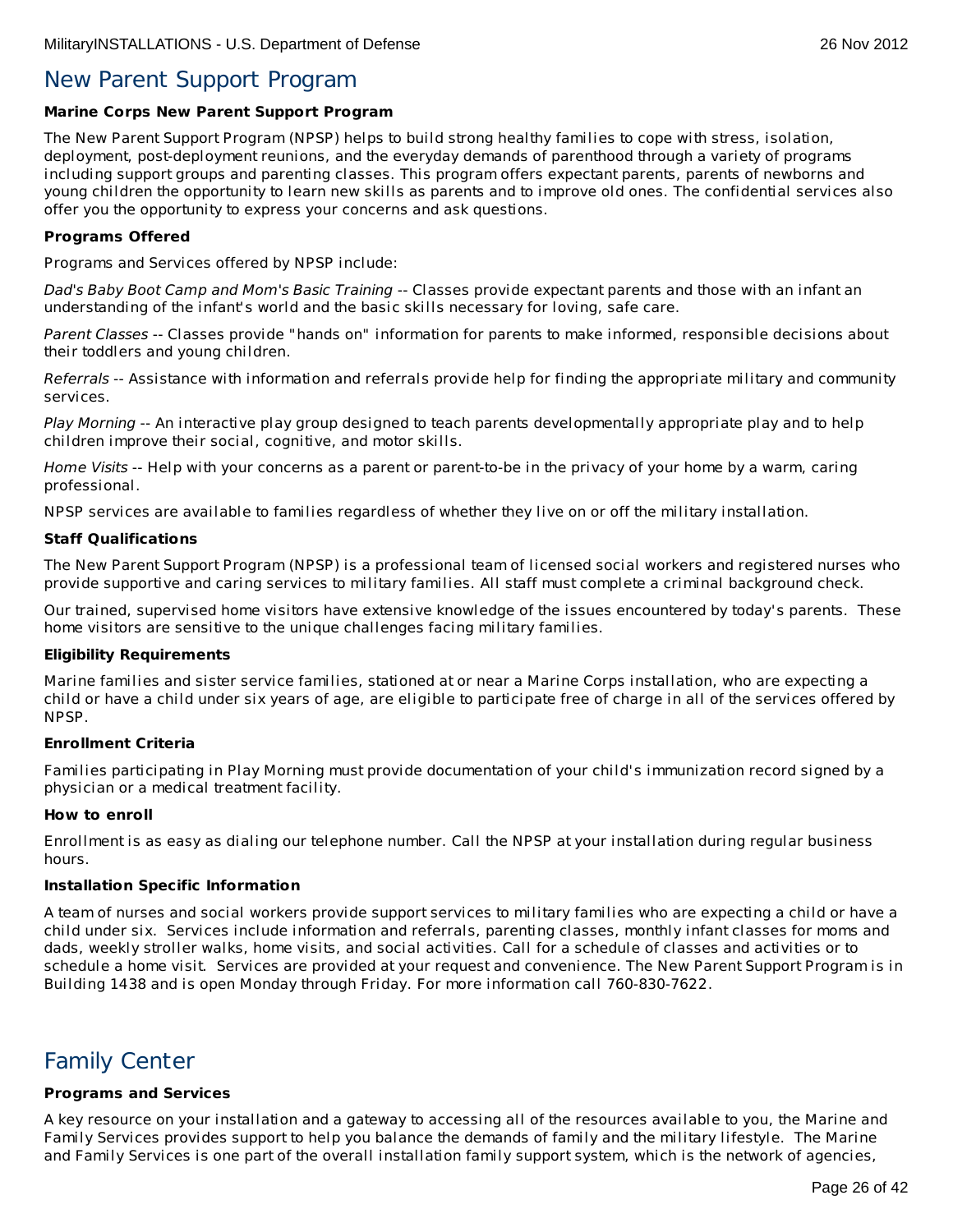programs, services, partnerships and individuals that supports your personal and family life readiness, mobilization and deployment readiness, and mobility and economic readiness. The Marine and Family Services should be one of you first stops upon arriving at an installation; its programs and services will be an important resource for you and your family.

Marine Corps Family Team Building -- (MCFRB) provides educational resources and services to foster personal growth and enhance the readiness of Marine Corps families.

Deployment Support -- Assists you during all phases of the deployment cycle, providing workshops on deployment, as well as referral to deployment-related resources, to help you and your family manage the challenges of deployment. Also includes the MCFTB Readiness and Support Training, which offers assistance to units by connecting unit Family Readiness Officers (FROs) and commands, assisting with family readiness issues, and delivering pre-,during, and post-deployment presentations.

Family Readiness Program Training -- Family Readiness Program Training provides necessary training for Command Teams, FROs, Family Readiness Advisors, and Family Readiness Assistants on their roles and responsibilities in the Unit Family Readiness Program.

Lifestyle Insights, Networking, Knowledge and Skills (LINKS) -- Provides information to all Marines and family members on the resources available and methods for meeting the challenges of the military lifestyle. Sessions are available for Marines, spouses, children/teens, and parents/extended family members of marines. Live, online, and printed versions are available.

Relocation Assistance -- Provides information, referral, resources and tools to help you with permanent change of station (PCS) moves. Services include a loan closet from which families may borrow basic household goods; assistance with in-transit emergencies; pre-departure classes called the PCS Move Workshop; arrival services to include a New Arrivals or Welcome Aboard Orientation, local community tours and other move-related topics such as buying or selling homes; sponsorship training and individual PCS planning.

Personal Financial Management Program -- This program provides financial education, training, counseling, and referral to military personnel and their family members. You can learn more about budgeting, credit management, mortgage counseling, and car buying.

Transition Assistance Management Program (TAMP) -- Provides career/employment assistance, vocational guidance, and transition information to separating Marines and their family members. The tools and information provided enable all separating Marines and their family members to make a successful transition from military to civilian life. Separating Marines are counseled and advised of the availability of these programs, services and their responsibility for attending prior to leaving the military.

Family Member Employment -- This program helps assist family members to achieve their goals through employment and education and/or volunteerism. The career counseling and information provided can help you identify your career development goals. The program will provide guidance on the currant labor market, average salaries and wage trends in your area.

Information and Referral -- An integral function of Marine and Family Services, information and referral services can assist you in locating needed services and programs available on your installation, through civilian agencies in the local community, and via national resources.

Exceptional Family Member Program -- (EFMP) assists Marine families in managing the dual demands of a Marine Corps career and the special needs of a family member. An Exceptional Family Member (EFM) is a family member, enrolled in DEERS and residing with their sponsor, who may require special medical or educational services based upon a diagnosed physical, intellectual or emotional need.

Counseling Services -- Provides education, counseling services including Family Advocacy Program counseling, and workshops to individuals and families seeking self improvement or assistance dealing with domestic abuse.

Substance Abuse Program -- Provides policies and guidance to improve the capability of commanding officers and Marines in preventing and treating alcohol and drug abuse problems that detract from unit performance and mission readiness.

Lifelong Learning -- The Marine Corps Lifelong Learning Program provides personal and professional learning opportunities for Marines regardless of duty station. Lifelong Learning includes the Voluntary Education Program, which provides active-duty service members the opportunity to reach their educational goals.

Children, Youth, and Teen Programs -- Such programs focus on the needs of families in order to provide maximum access to useful, flexible, and affordable programs such as child development, social, recreational, and athletic programs. Children, youth and teens, ages 6 weeks to 18 years, are served in integrated, balanced, quality programs that support the continuum of the Marines family, on- and off base.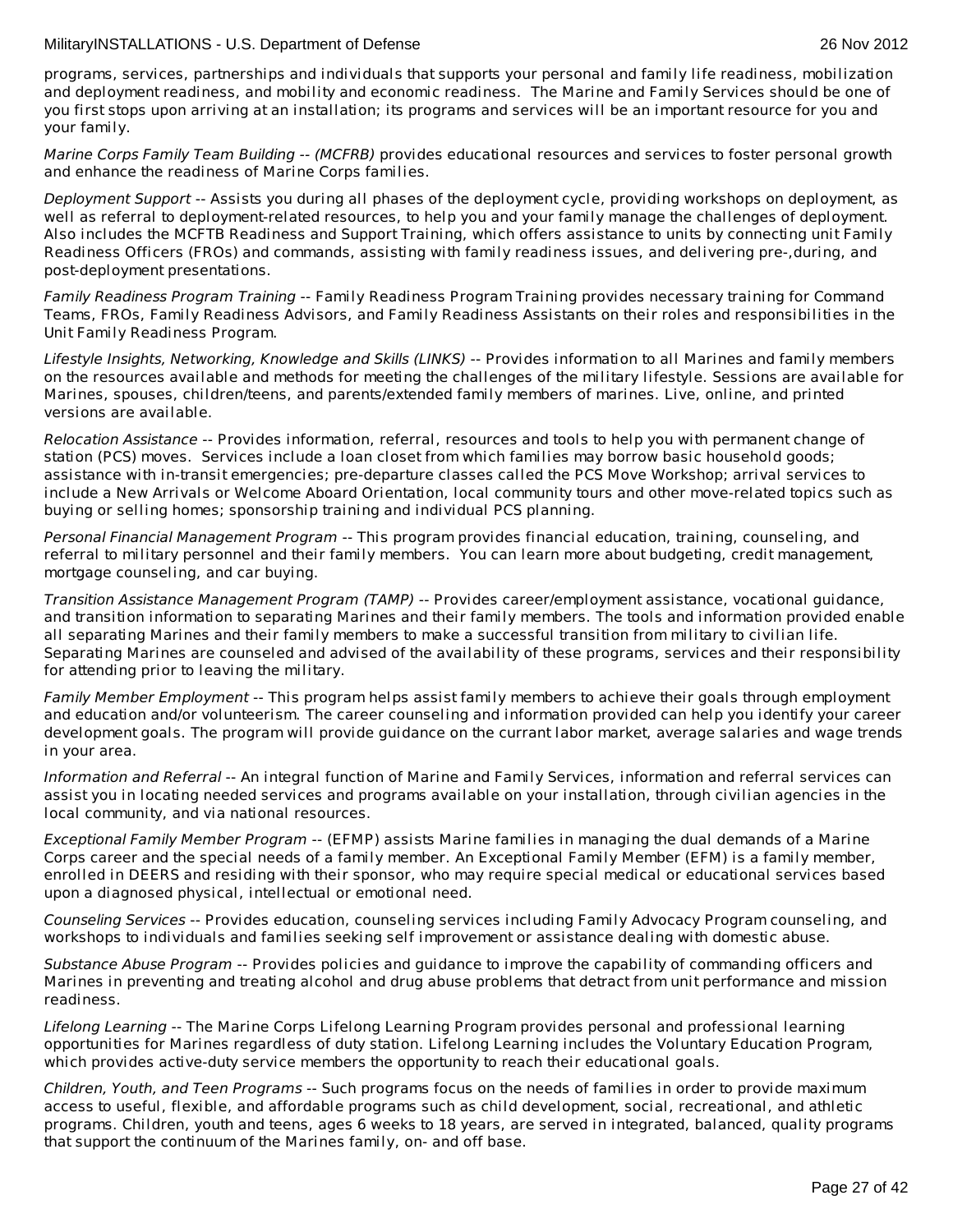New Parent Support Program - Complementary to the Children, Youth and Teen Programs, the NPSP offers a wide range of support services to Marine families with children from birth through five years of age.

Marine and Family Services may also provide other services, such as counseling, family advocacy, fitness and recreation programs and exceptional family member support. Services vary by location.

# Employment - Overview

# **Employment Options**

The major problem affecting this region is that the Morongo Basin does not have a strong tourist or industrial base which provides for a variety of professional or technical positions. The Palm Springs area has an outstanding tourist base and offers many opportunities in the hospitality industry as well as several major hotels, casinos and high-end retail stores. The majority of the employment opportunities are in the service fields or in small businesses.

# Good Prospects

Regarding job opportunities in the local community, there are good prospects with the doctors' and dentists' offices, the school district, and in the fast food branches.

# Fair Prospects

There are a fair amount of prospects with the restaurants, medical centers and local small businesses.

### On Base Employment

There are 3 types of employment aboard the Combat Center; Civil Service, MCCS and Contract Employment. There are also Civil Service opportunities at the Joshua Tree National Park. For information concerning employment, call 760- 830-7225 or DSN 312-230-7225.

### **Career Resources Office**

There are many opportunities throughout the Morongo Basin, for the military spouse to seek gainful employment. The local merchants are very willing to assist the military community by employing the family members.

The Spousal Family Members' Referral Service located in the Career Resource Office, Bldg 1438, Telephone: 760- 830-7225 can provide up-to-date information regarding job availability in the Morongo Basin.

Finding a job in the high desert can be tricky; however, there are jobs available both on and off the base. The Career Resources Office aboard MCGACC can help finding a job in the high desert a lot easier for relocating spouses. The Family Member Employment Assistance Program specifically offers career counseling, educational workshops and can assist with job searches. Contact the Career Resources Office at 760-830-7225 to schedule an appointment with a counselor.

# **Employment Documentation**

To speed up the job finding process, be sure to hand carry all employment documentation with you when moving to MCAGCC. Documents to remember include: Resume, SF 171, SF 50, Transcripts and Certificates and licenses.

# **Unemployment Benefits**

[Unemployment](http://www.edd.ca.gov/) Benefits may be available to relocating spouses. Visit the State of California's Employment Development Department website to see if you qualify.

# **Transition Assistance**

The Career Resources Office can provide transition assistance to separating and retiring service members and their families. Call CRO at 760-830-7225 for more information.

#### **Tuition Assistance**

The MCGACC Education Center is staffed with knowledgeable personnel who can assist service members and their families identify education options and tuition assistance programs available to them. Contact the Education Center at 760-830-6881 to see if you qualify for tuition assistance. Copper Mountain College and National University also have offices aboard MCAGCC.

Copper Mountain College is a two-year community college that offers a variety of Certificates and Associates Degree Programs. Active duty military students are eligible for 100% tuition assistance. Family members are eligible for instate tuition rates. CMC is on an 18-week semester schedule and offers accelerated courses and other short-term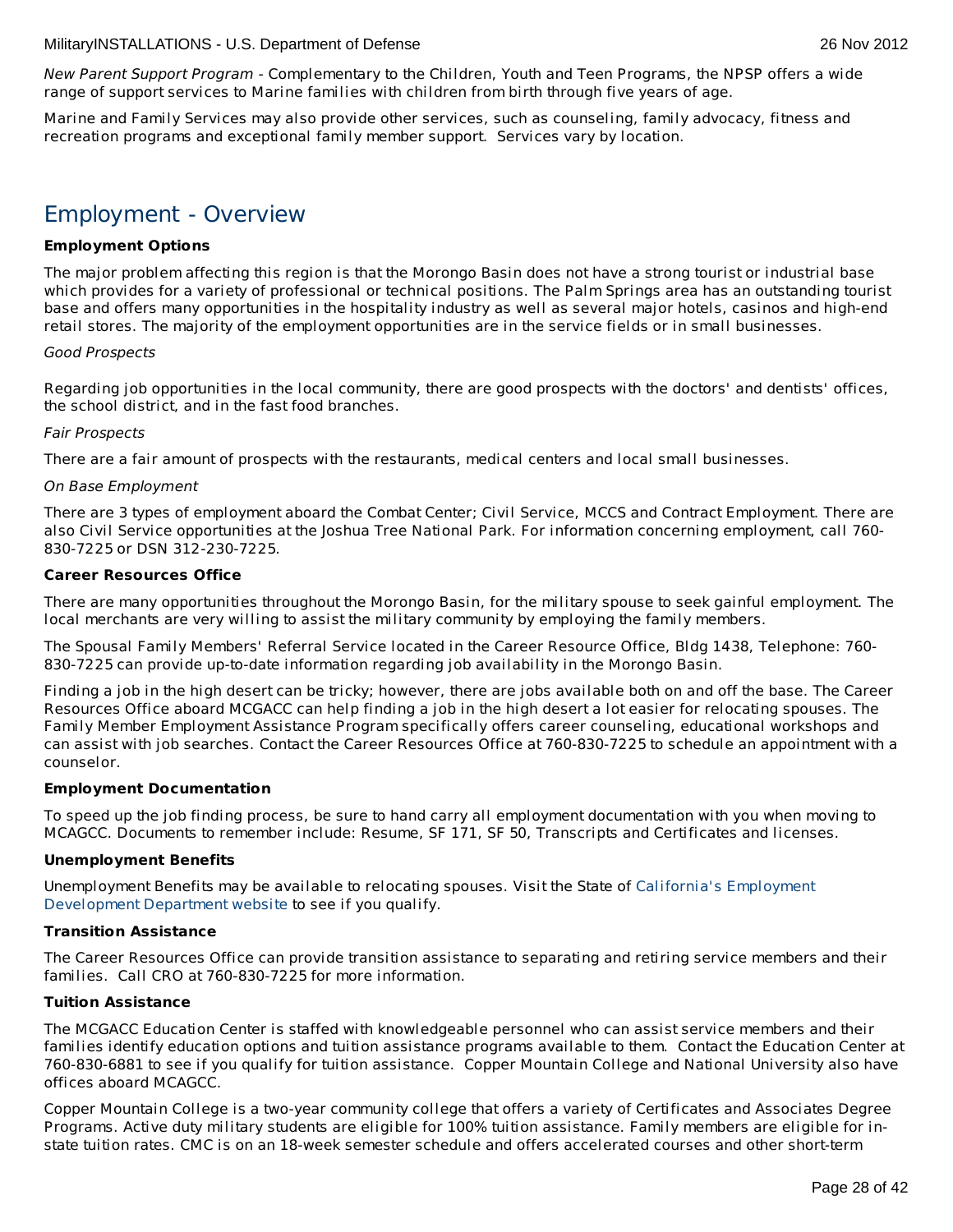classes. Visit their [website](http://www.cmccd.edu/) for more information and course schedules.

National University is a private college that offers a four week accelerated schedule. Each term is one month long. Classes meet for two days per week and two Saturdays for half a day per month. Visit their [website](http://www.nu.edu/) for more information on courses offered aboard the base.

# MyCAA

For information on MyCAA and Military Spouse Education and Career Opportunities, visit Military [OneSource](http://www.militaryonesource.mil/MOS/f?p=MOS:TOPIC:0::::SV,UT,LG,CID,TID:ArmyActive,Member,EN,23.50.40.0.0.0.0.0.0,23.50.40.10.0.0.0.0.0).

# Relocation Assistance

# **Programs and Services**

While moving is always stressful, your stress can be drastically reduced if you take full advantage of the information, education, and personal assistance provided to you by the Relocation Program. This is the place to find answers and get referral to other installation resources as well as assistance with in-transit emergencies. The most important thing you can do to ensure a smooth move is to start planning early using the many Relocation Assistance program services and tools available.

Individual PCS Planning -- Most relocation programs offer one-on-one consultation for anyone needing assistance. In particular those making their first military move, first overseas move, or those with challenging and complex situations such as special needs family members or financial problems should call the Relocation Program for an appointment.

Military Installations and Plan My Move -- For managing and planning your move, use these two DoD sponsored webbased relocation tools with information on over 250 installations worldwide. You can estimate expenses, find the forms necessary for housing and household goods, keep a calendar of events and take other necessary actions to ensure a successful move.

Loan Closet -- Basic household goods items are available to borrow while waiting for your personal property predeparture or upon arrival. The typical items in stock include: pots and pans, dishes, silverware, irons, ironing boards, portacribs, high chairs, and infant/toddler car seats. Generally, towels and bed linens are not available, so these should be packed in your hold baggage.

Workshops and Briefings -- The classes offered vary from installation to installation but you can generally find classes on buying, selling and renting smart, budgeting and finance, moving with children, general moving preparation and many other moving related topics.

Pre-departure Briefings -- Sometimes called Smooth Move or PCS Briefings, you and your spouse will want to attend for sure. These briefings provide essential information that can prevent you from making uninformed and costly decisions before your move.

Settling-in Services -- These may include welcome wagon services, local area tours with childcare often provided, or basic household items to use until your goods arrive. Overseas arrival services may include introductory language classes and cultural awareness training.

Deployment Support -- The Family Center assists unit family readiness groups and Ombudsman programs during the entire deployment cycle. Support includes services for special needs, classes on deployment preparation, managing finances, helping children adjust, family separation, return and reunion, and information on resources available locally and on-line.

Foreign Born Spouse Support -- Whether your question concerns immigration and naturalization, learning the English language or how to take local transportation, the Relocation Program provides assistance, classes and referrals.

Emergency Assistance -- From time-to-time emergencies occur while moving, the Relocation Program office has the resources to provide emergency financial assistance and referrals.

Transition Assistance -- This is a mandatory program available to assist personnel and family members when they separate from the military. The Relocation Assistance office will establish your individual transition plan and refer you to all the installation and community resources necessary to complete a successful transition.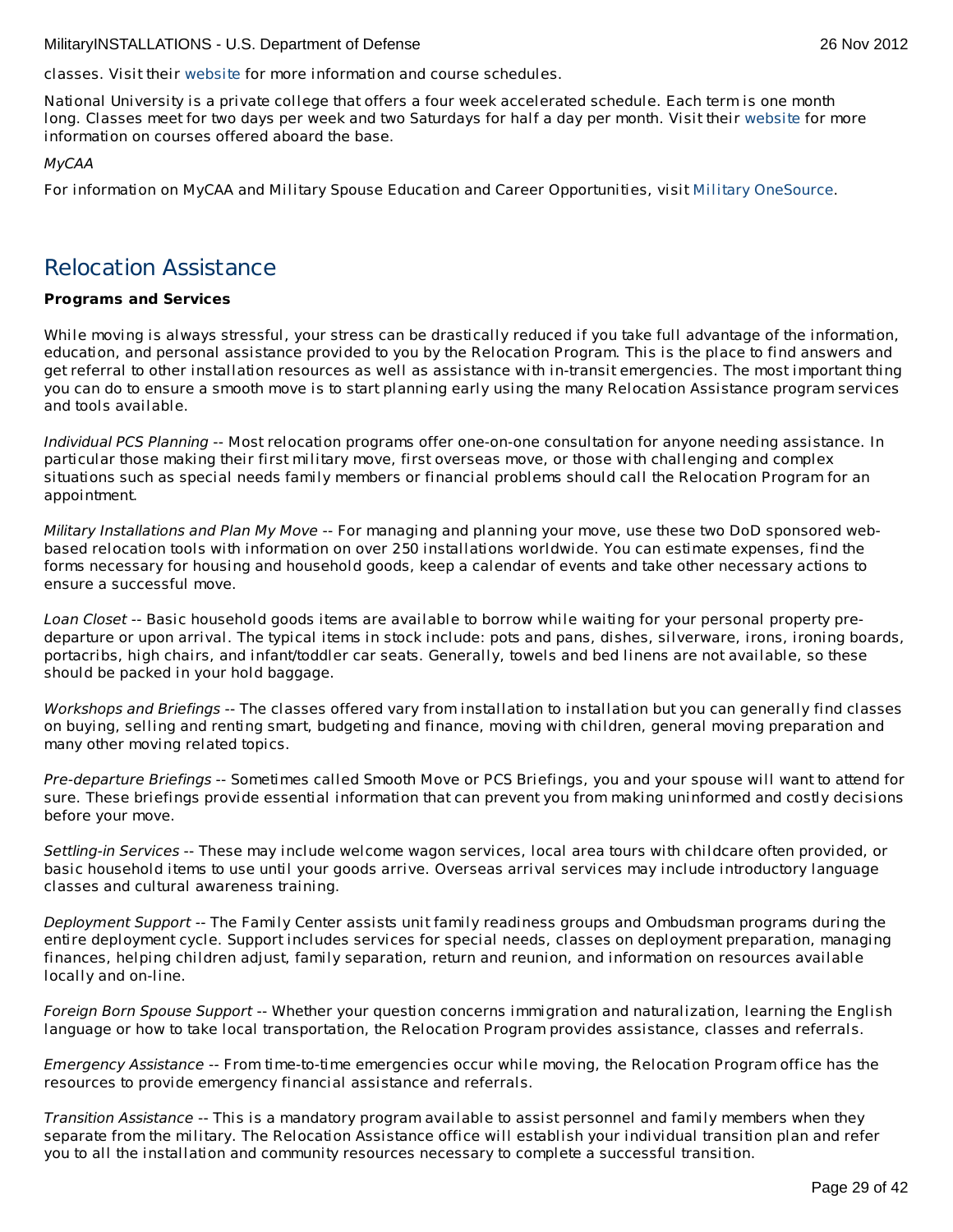# **Installation Specific Information**

The Relocation Assistance Program is like having a good friend at 29 Palms. Our knowledgeable and experienced staff are here to provide support, information and assistance to you.

We are here to answer your questions and ensure that the transition for every member of your family is smooth one. We know all too well that your move affects your kids, and we can help them also. Just stop by and ask.

We provide Hospitality Kits with the following items ( silverware, pots and pans, coffee makers, toasters, dishes, glasses, cooking utensils, iron and ironing boards) which are loaned to incoming families awaiting their DMO shipments and outgoing families who have shipped their household good to their next duty station

You can forward your mail to your new Command until you get a permanent mailing address or you can obtain a P.O.Box at 29 Palms Post Office. Fill out an appllication at your local Post Office (form 1093), and they will then forward it to 29 Palms branch with your check for \$31.00 (for six months). Don't forget to send out change of address forms. Please verify the current cost of a P.O. Box in 29 Palms by calling 1-760-367-1161.

The Relocation Assistance Program at Community Support is ready, willing and able to answer any and all of your questions to assist you in your relocation process. Each Command will establish its own separation procedures.

Call Community Support to chat with a Relocation Specialist who can answer your questions and provide insight and helpful guidance regarding your PCS to (or from) Twentynine Palms, CA.

# Loan Closet

### **Items Available**

Loan Locker kits contain kitchen items only; i.e. pots, pans, dishes, cookware, etc. The kits are pre-assembled and are checked out as a complete kit. Kits are based on the number of people in your family.

Although the Relocation Assistance Program does not have linens, beds, chairs, tables, etc. for loan, Outdoor Adventures at 760-830-7235, Building 1262, does have these items for check out at very reasonable fees.

#### **How to Borrow**

To check out gear from this the loan locker, paperwork and information must be filled out completely. Therefore, clients utilizing this service must have their information ready and available. Contact the Relocation Assistance Program at 760-830-4028 and DSN 312-230-4028 for more information and hours of availability.

# Financial Assistance

# **Financial Assistance**

The Financial Management Counselor is located in Bldg 1551 - The Village Center. There are workshops available on various aspects of money management as well as one-on-one appointments which can be scheduled. For more information call 760-830-7342.

Additionally, the Navy-Marine Corps Relief Society, located in Bldg 1551 - The Village Center - can be contacted at 760-830-6323.

#### **Personal Financial Management Program (PFMP)**

The Personal Financial Management Program (PFMP) directs, implements and monitors comprehensive personal financial management education, training and counseling programs. These programs emphasize personal financial responsibility and accountability through the basic principles and practices of sound money management, specialized counseling, consumer education, and information and referral. The program is designed as a working tool, giving assistance to the unit Commanders and his Marines by providing necessary education and training to the service members stationed aboard the Combat Center. This program is a starting point for service members and their families to acquire financial management skills and consumer knowledge.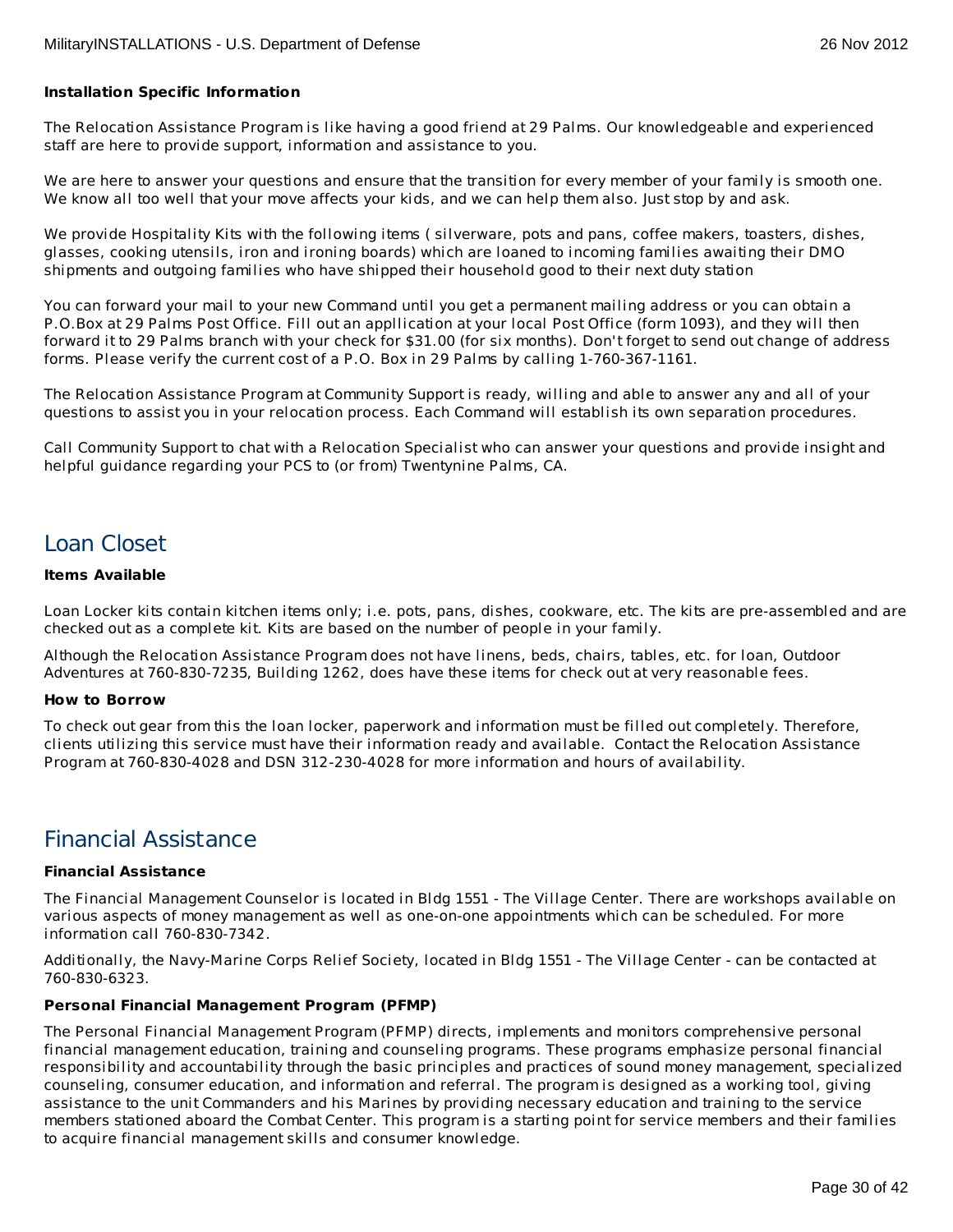Education classes are available, either as a one-on-one counseling session or as unit Professional Military Education. Classes include: Banking, Basic Budgeting, Car Buying, Credit Reports and more.

For individual appointments or seat reservations contact the Personal Readiness and Community Support Brach bldg 1551 at 760-830-4262 or the PFMP directly at 760-830-7342.

# Emergency Assistance

# **Planning for Emergencies**

We know all too well that emergencies can happen en route to a new duty station. If you experience an "in transit" emergency, contact your new unit. If you are near a military installation you can contact the Information and Referral area of that installation for guidance and referrals.

# **American Red Cross (ARC)**

The American Red Cross is available for emergencies and their telephone number is usually listed in the telephone directory. You can call their emergency assistance number at 1-877-272-7337. You can also contact your nearest Navy Marine Corps Relief Society. They can help with emergency financial assistance and also notification of others in an emergency.

If non-emergency medical assistance is required, be sure that you call for pre-authorization from TRICARE.

In 29 Palms, the American Red Cross is located in Bldg 1551 - The Village Center and can be reached at 760-830-6685. If you need to reach your family in times of emergency, call the ARC at 1-877-272-7337.

# **Navy-Marine Corps Relief Society (NMCRS)**

NMCRS is a nonprofit charitable organization designed to provide emergency financial services for active duty service members and dependents aboard MCGACC. Interest-free loans and/or grants are available in the event of an emergency such as:

Funeral expenses Medical/dental bills Emergency transportation Food, rent, utilities Disaster relief assistance Essential vehicle repairs Unforseen family emergencies Contact NMCRS at 760-830-6323 to schedule an appointment or to learn more about their emergency services.

# **Information & Referral**

For more information on Emergency Assistance, contact the MCAGCC Information & Referral Office. The I&R representative will be able to refer you to an emergency relief agency that best suits your needs. The I&R office can be reached at 760-830-6344.

# **Victim Advocate**

For immediate emergency assistacne, please call the Military Police at the numbers listed below or call the Vicitm Advocate on call number at 760-799-0273.

Military Police commercial emergency numbers:

If calling from a hard wired telephone (civilian or military) on base the number is 911.

If calling from a cell phone; 760-830-3333 or 3334.

All numbers will reach the MCAGCC Fire Department dispatcher which is our emergency response coordinator. We a have government housing that is physically located off base. Normally it falls within the jurisdiction of the San Bernardino County Sherriff and here again using a hard wire phone and dialing 911 will reach their emergency response coordinator. If you dial 911 using a cell phone you would reach the local California Highway Patrol office.

Legal Assistance

**Legal Services**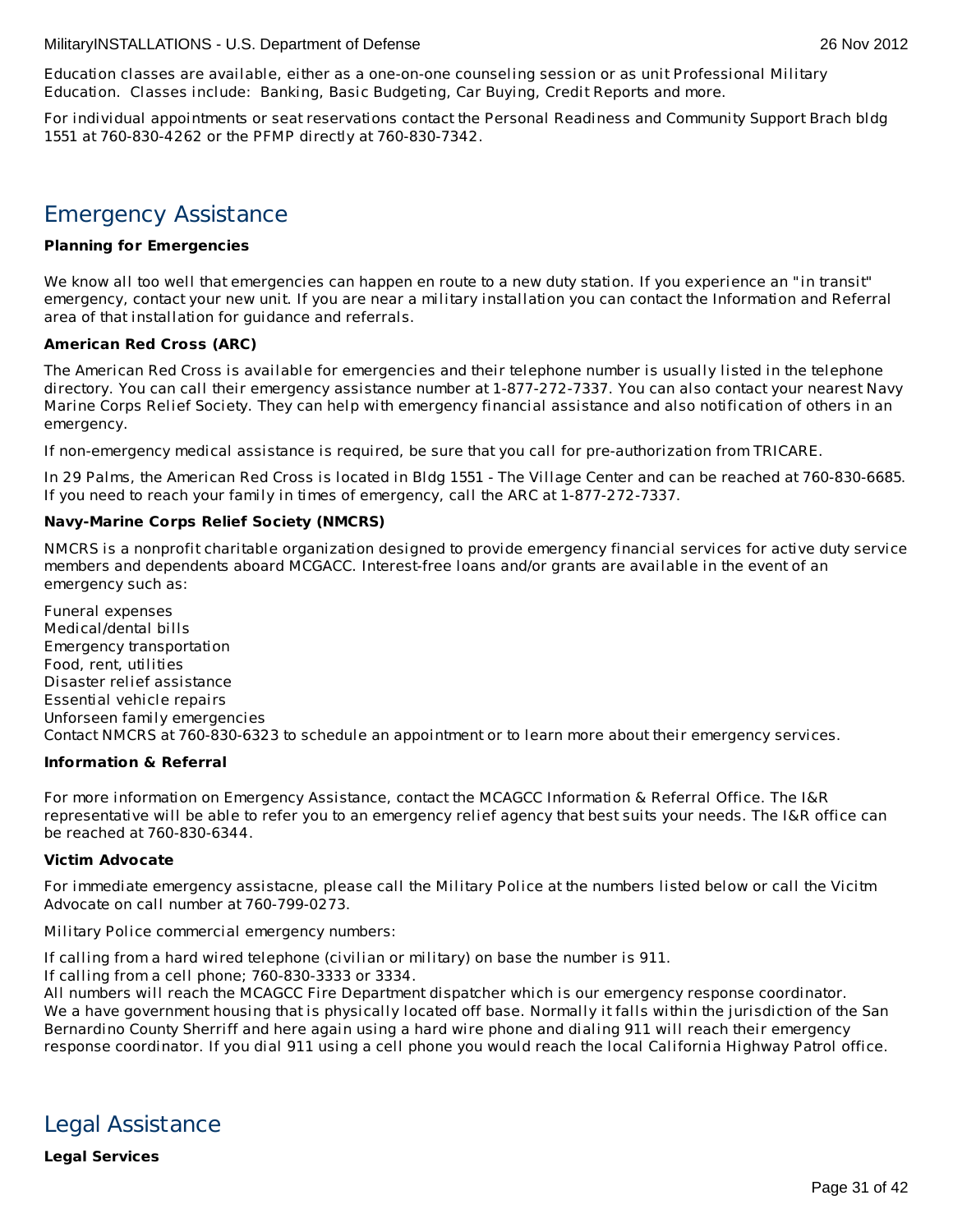The Legal Assistance Office provides assistance to active duty members, spouses and retirees. Hours of operation are Monday - Thursday 0730-1100 & 1230-1600 Fridays 0730-1030 bldg 1514 at 760-830-6111

Legal Assistance can help with the following:

Adoption, stepparent with consent Advance medical directives Affidavits Bills of sale Child support and custody Consumer law Divorce, uncontested Landlord/tenant Immigration (naturalization for service members/spouse) Paternity Powers of Attorney Servicemembers' civil relief act Wills, living Wills, simple Notarizations Notary Public Information: Legal Assistance Notary hours are Wednseday 1300-1500 and Friday 0800-1030 in bldg 1514 at 760-830-6111, this is a free service.

Legal Assistance cannot help with the following:

Annulments Bankruptcy Criminal matters Divorces, contested DUI Employment disputes Guardianships Military issues Military protective orders Probate Restraining orders, civilian

# Deployment Support

# **Marine Corps Family Team Building**

Marine Corps Family Team Building (MCFTB) programs enhance unit readiness by providing educational programs to deploying and returning troops in an effort to build confident military families. Please call 760-830-3110, if you have any questions regarding deployment issues.

# **L.I.N.K.S (Lifestyles, Insight, Networking, Knowledge & Skills)**

L.I.N.K.S. is a spouse-mentor program that helps spouses adjust to life in the military. The program provides a positive environment for spouses to learn to manage the demands of Marine Corps life and to work together as a team in balancing family needs as well as meeting Marine Corps expectations. For more information call 760-830-1696.

# **Family Readiness Officer (FRO)**

The Family Readiness Officer (FRO) is the face of the Commander's visioin, the hub of communication and the Commander's main point of contact in coordination of the Family Readiness Program. They conduct proactive outreach, rapport development and multi-faceted communication efforts to facilitate meaningful two-way communication between the command its Marines and families. The goal of the FRO is to provide resource information and training in addition to support services to enhance a Marines personal and family readiness in response to life, career and mission events. For more information on this program call 760-830-4163.

# **Family Readiness Program (FRP)**

The Marine Corps most valuable asset is the individual Marine and their family. The Family Readiness Program (FRP)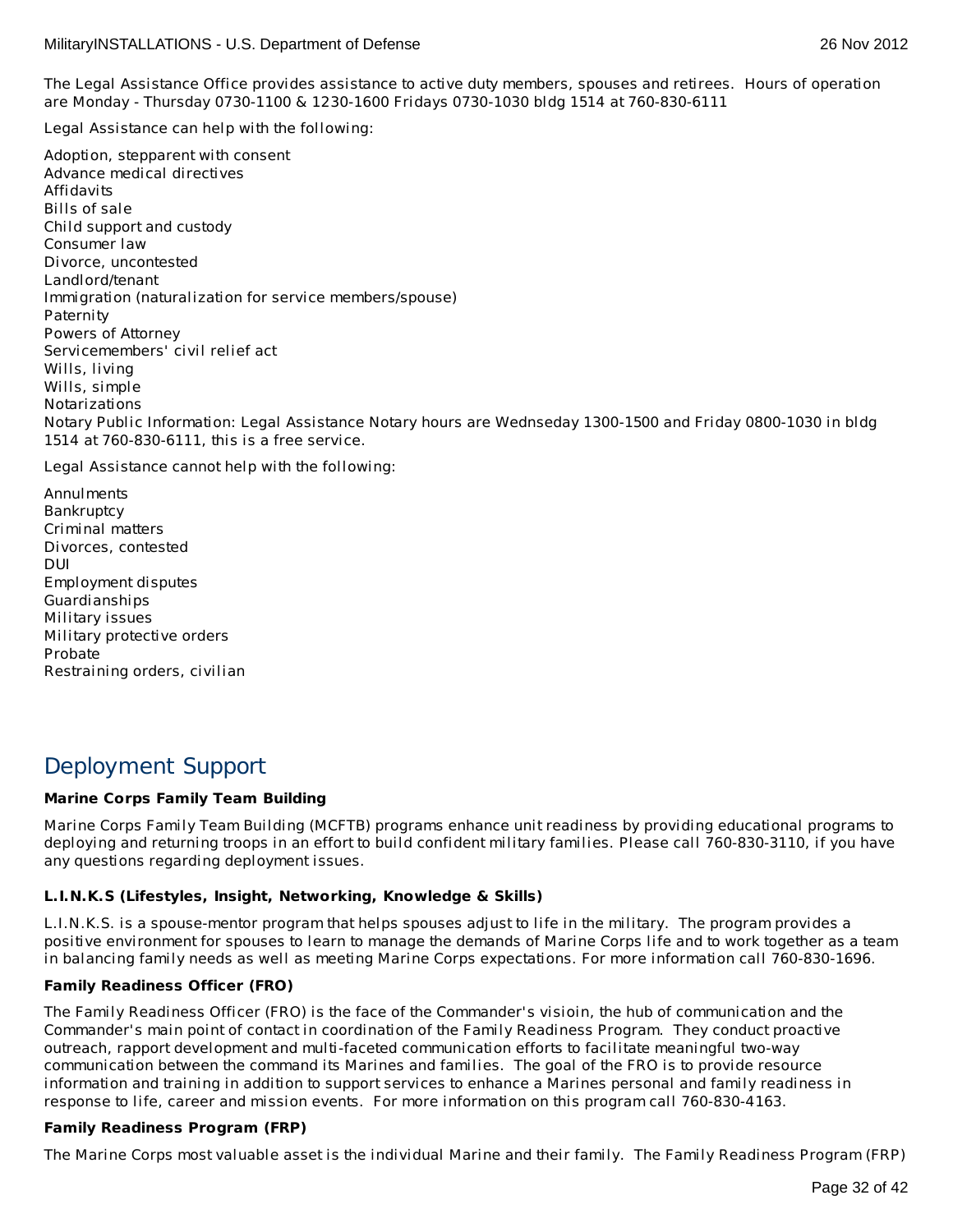# **Readiness and Deployment Support**

Readiness and Deployment Support Trainers are here to help families stay strong throughout the deployment cycle with Pre-deployment seminars, Kids-N-Deployment workshops, Return & Reunion workshops and more. We are located in Bldg 1551 at 760-830-3674/3127.

# **Life Skills Education and Training**

Life Skills encompasses the capabilities necessary to meet the challenges of everyday life with the mobile military lifestyle as well as the heightened operational and deployment tempo. With the use of Four Lenses personality assessment, Parenting for Teens, How to Avoid Marrying a Jerk/Jerkette of (PICK), Prevention and Relationship Enhancement Program for Couples (PREP), Family Care Plan brief, Conflict Management Workshop, Basic Anger Management Workshop, Single Parenting Workshop and the Seven Habits of Highly Effective Military Families. We are located in bldg 1551 at 760-830-3115.

# **MCCS Area Coordinator**

The Area Coordinator provides support for unit morale functions, such as Family Days. Call 760-830-8106 for more information on services provided.

# Contact Information

**DSN Dialing Instructions:** When dialing a DSN number from U.S. installation to U.S. installation, it is unnecessary to dial the 312 area code. When dialing a DSN number to/from overseas locations, the DSN area code must be included.

1551 Fifth Street The Village Center **MCAGCC** Twentynine Palms, CA 92278-8150 Phone 760-830-6344 Phone (DSN) 312-230-6344 Fax (DSN) 312-230-8323 [Email](http://apps.militaryonesource.mil/MOS/f?p=AMS:5:0::::P5_APP_NAME,P5_MSG_TYPE,P5_EID:MilitaryINSTALLATIONS,Installation Address,86567) | [Website](http://www.29palms.usmc.mil) | [Map](http://maps.google.com/maps?q=1551 Fifth Street+Twentynine Palms+CA+92278-8150)

# **Automotive Services**

Auto Service Station (JT Automotive) 1078 Del Valle Road **MCAGCC** Twentynine Palms, CA 92278 Phone 760-830-6693 Phone (DSN) 312-230-6693 Fax 760-830-7329 Fax (DSN) 312-230-7329 Mon - Fri 7:00 a.m. - 6:00 p.m. Sat & Sun 8:30 a.m. - 4:00 p.m. Holidays - closed 24/7 for Credit Sales [Email](http://apps.militaryonesource.mil/MOS/f?p=AMS:5:0::::P5_APP_NAME,P5_MSG_TYPE,P5_EID:MilitaryINSTALLATIONS,Auto Service Station (JT Automotive),128089) | [Website](http://www.mccs29palms.com) | [Map](http://maps.google.com/maps?q=1078 Del Valle Road+Twentynine Palms+CA+92278)

# **Beauty/Barber Shops**

Barber Shop @ MCCES 1863 Griffin Road **MCAGCC** 

# **Adult Education Centers**

Adult Education Center (AKA Lifelong Learning Center) 1427 South MCAGCC Twentynine Palms, CA 92278 Phone 760-830-6881/6085 Phone (DSN) 312-230-6881 Fax 760-830-7243 Fax (DSN) 312-230-7243 Mon - Thu 7:30 a.m. - 5:00 p.m. Fri 7:30 a.m. - 4:30 p.m. Sat, Sun & Holidays - Closed [Email](http://apps.militaryonesource.mil/MOS/f?p=AMS:5:0::::P5_APP_NAME,P5_MSG_TYPE,P5_EID:MilitaryINSTALLATIONS,Adult Education Center (AKA Lifelong Learning Center),197432) | [Website](http://www.mccs29palms.com) | [Map](http://maps.google.com/maps?q= 1427 South MCAGCC +Twentynine Palms+CA+92278)

# **Beauty/Barber Shops**

Barber Shop @ Camp Wilson 5400 Wilson Road Bldg 2347 **MCAGCC** Twentynine Palms, CA 92278 Phone 760-830-4633 Phone (DSN) 312-230-4633 Open 8:00 a.m. - 6:00 p.m. 7 days a week [Website](http://www.mccs29palms.com) | [Map](http://maps.google.com/maps?q=5400 Wilson Road+Twentynine Palms+CA+92278)

# **Beauty/Barber Shops**

Beauty Shop 1533 Fifth Street **MCAGCC**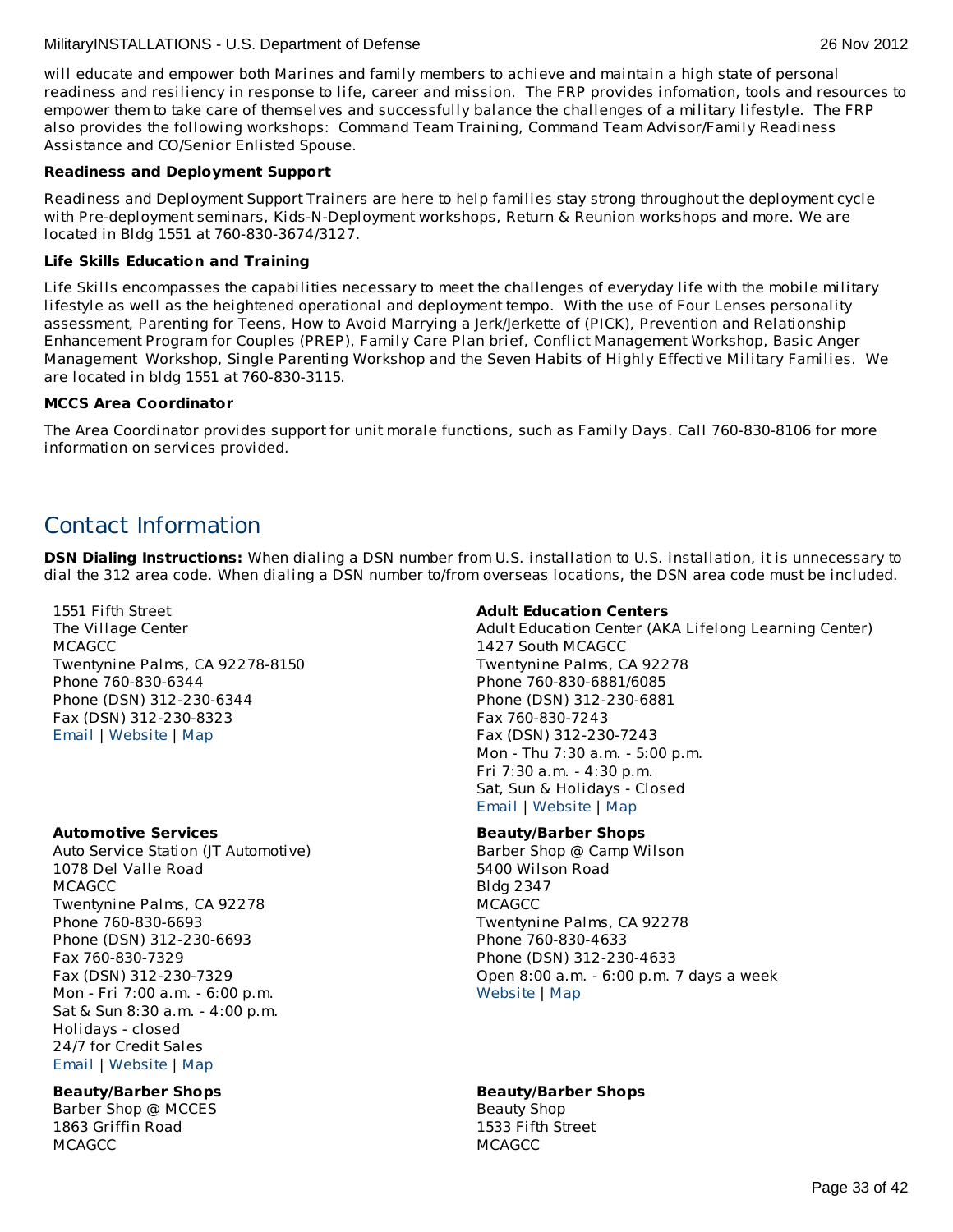Twentynine Palms, CA 92278 Phone 760-830-4101 Phone (DSN) 312-230-4101 Sun - 11:00 a.m. - 5:00 p.m. Mon - 7:00 a.m. - 4:00 p.m. Tue, Wed, Thu & Fri 7:00 a.m. - 3:00 p.m. Sat & Holidays - closed [Website](http://www.mccs29palms.com) | [Map](http://maps.google.com/maps?q=1863 Griffin Road+Twentynine Palms+CA+92278)

### **Beneficiary Counseling Assistance Coordinators**

Heath Benefits Advisory Manager 1145 Del Valle Road **MCAGCC** Twentynine Palms, CA 92278 Phone 760-830-2978 Phone (DSN) 312-230-2978 Fax 760-830-2882 Fax (DSN) 312-230-2882 Mon - Fri 7:30 a.m. - 4:30 p.m. Sat, Sun & Holidays Closed [Email](http://apps.militaryonesource.mil/MOS/f?p=AMS:5:0::::P5_APP_NAME,P5_MSG_TYPE,P5_EID:MilitaryINSTALLATIONS,Heath Benefits Advisory Manager,197434) | [Website](http://www.nhtp.med.navy.mil) | [Map](http://maps.google.com/maps?q=1145 Del Valle Road+Twentynine Palms+CA+92278)

### **Child Development Centers**

Bright Beginnings CDC 693 Del Valle Road **MCAGCC** Twentynine Palms, CA 92278 Phone 760-830-3227 Fax 760-830-3228 Mon - Fri 6:30 a.m. - 5:30 p.m. Sat, Sun & Holidays - closed [Website](http://www.mccs29palms.com) | [Map](http://maps.google.com/maps?q=693 Del Valle Road+Twentynine Palms+CA+92278)

#### **Child and Youth Registration and Referral**

Family Care Homes, Resource and Referral - Family Day Human Resource Office (HRO) Care Coordinator 694 Del Valle Road **MCAGCC** Twentynine Palms, CA 92278 Phone 760-830-3227 Phone (DSN) 312-230-3227 Fax 760-830-7539 Fax (DSN) 312-230-7539 Mon - Fri 7:30 a.m. - 4:30 p.m. Sat, Sun & Holidays - closed [Email](http://apps.militaryonesource.mil/MOS/f?p=AMS:5:0::::P5_APP_NAME,P5_MSG_TYPE,P5_EID:MilitaryINSTALLATIONS,Family Care Homes  Resource and Referral - Family Day Care Coordinator,197436) | [Website](http://www.mccs29palms.com) | [Map](http://maps.google.com/maps?q=694 Del Valle Road+Twentynine Palms+CA+92278)

#### **Commissary/Shoppette**

Commissary Building 1025 **MCAGCC** Twentynine Palms, CA 92278 Phone 760-830-7572 Phone (DSN) 312-230-7572 Fax 760-830-6325 Fax (DSN) 312-230-6325 Tue - Sat 10:00 a.m. - 7:00 p.m. Sun 12:00 a.m. - 6:00 p.m. Closed Mon & Holidays [Map](http://maps.google.com/maps?q=Building 1025+Twentynine Palms+CA+92278)

#### **Deployment/Mobilization EFMP - Enrollment**

Twentynine Palms, CA 92278 Phone 760-830-6163, ext. 249 Phone (DSN) 312-230-6163 x249 Mon - Fri 8:00 a.m. - 6:00 p.m. Sat 8:00 a.m. - 4:00 p.m. Sun & Holidays - closed [Website](http://www.mccs29palms.com) | [Map](http://maps.google.com/maps?q=1533 Fifth Street+Twentynine Palms+CA+92278)

#### **Chapels**

Religious Ministries Directorate (RMD) 1551 Fifth Street The Village Center **MCAGCC** Twentynine Palms, CA 92278 Phone 760-830-6304 Phone (DSN) 312-230-6304 Fax 760-830-4279 Fax (DSN) 312-230-4279 Mon - Fri 7:30 a.m. - 4:30 p.m. Sun 7:30 a.m. - 7:30 p.m. Sat & Most Holidays - closed [Email](http://apps.militaryonesource.mil/MOS/f?p=AMS:5:0::::P5_APP_NAME,P5_MSG_TYPE,P5_EID:MilitaryINSTALLATIONS,Religious Ministries Directorate (RMD),128416) | [Website](http://www.29palms.usmc.mil) | [Map](http://maps.google.com/maps?q=1551 Fifth Street+Twentynine Palms+CA+92278)

# **Child Development Centers**

New Horizons CDC 694 Del Valle Road **MCAGCC** Twentynine Palms, CA 92278 Phone 760-830-3227 Fax 760-830-4899 Mon - Fri 6:30 a.m. - 5:30 p.m. Sat, Sun & Holidays - closed [Website](http://www.mccs29palms.com) | [Map](http://maps.google.com/maps?q=694 Del Valle Road+Twentynine Palms+CA+92278)

#### **Civilian Personnel Office**

1551 Fifth Street **MCAGCC** Twentynine Palms, CA 92278 Phone 760-830-6328 Phone (DSN) 312-230-6328 Fax 760-830-7669 Fax (DSN) 312-230-7669 Mon - Fri 7:00 a.m. - 4:00 p.m. Sat and Sun - closed [Website](http://www.29palms.usmc.mil) | [Map](http://maps.google.com/maps?q=1551 Fifth Street+Twentynine Palms+CA+92278)

#### **Dental Clinics**

23rd Dental Company 1591 Griffin Road **MCAGCC** Twentynine Palms, CA 92278 Phone 760-830-7052 Phone (DSN) 312-230-7052 Fax 312-230-7053 Fax (DSN) 312-230-7074 Mon - Fri 7:30 a.m. - 4:00 p.m. Sat, Sun & Holidays - closed [Email](http://apps.militaryonesource.mil/MOS/f?p=AMS:5:0::::P5_APP_NAME,P5_MSG_TYPE,P5_EID:MilitaryINSTALLATIONS,23rd Dental Company,128446) | [Website](http://www.29palms.usmc.mil) | [Map](http://maps.google.com/maps?q=1591 Griffin Road+Twentynine Palms+CA+92278)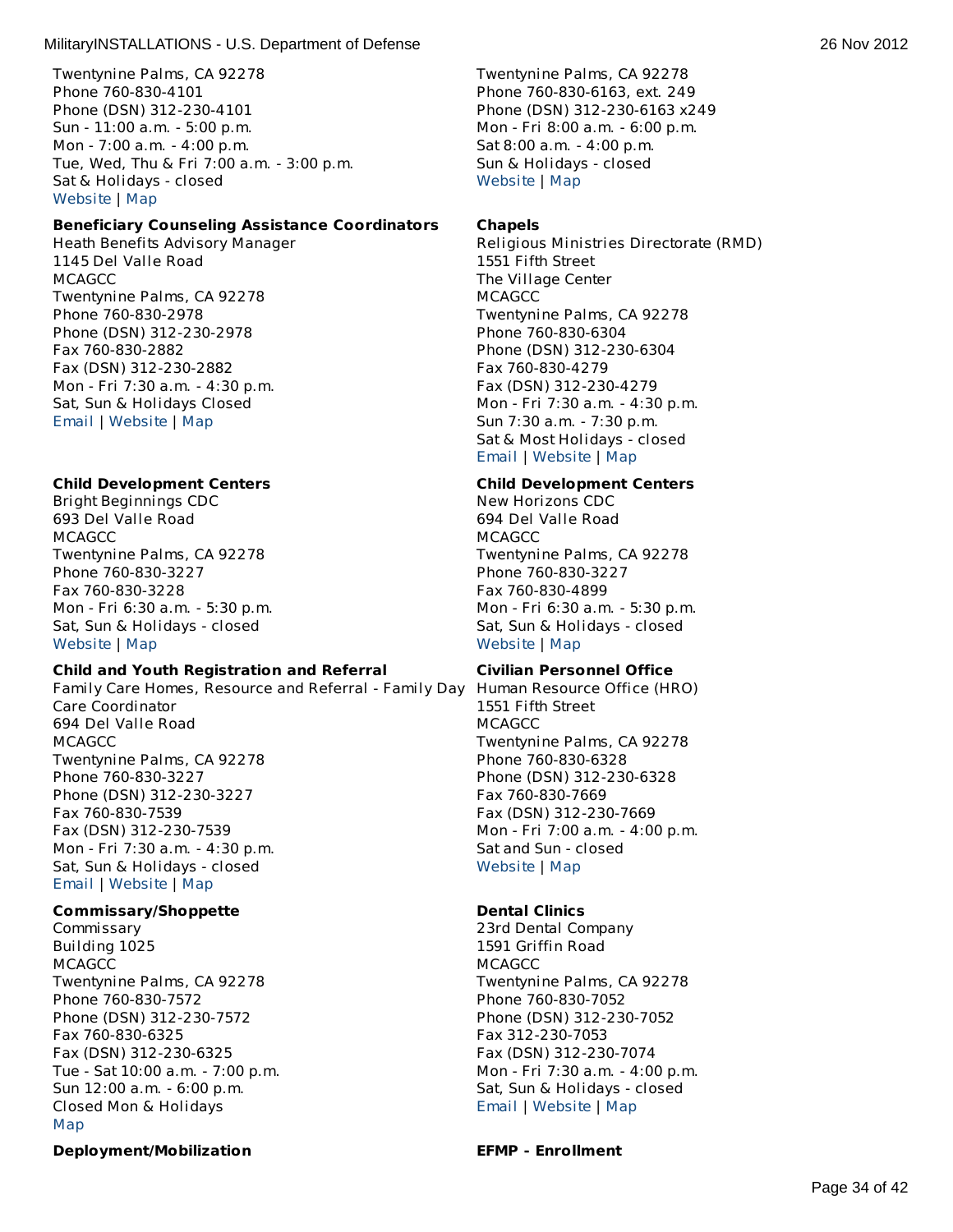Marine Corps Family Team Building 1551 Fifth Street The Village Center Twentynine Palms, CA 92278 Phone 760-830-3110 Phone (DSN) 312-230-3110 Fax 760-830-8981 Fax (DSN) 312-230-8981 Mon - Fri 7:30 a.m. - 4:30 p.m. Sat, Sun & Holidays - closed [Email](http://apps.militaryonesource.mil/MOS/f?p=AMS:5:0::::P5_APP_NAME,P5_MSG_TYPE,P5_EID:MilitaryINSTALLATIONS,Marine Corps Family Team Building,1000005957) | [Website](http://www.mccs29palms.com/) | [Map](http://maps.google.com/maps?q=1551 Fifth Street+Twentynine Palms+CA+92278)

# **EFMP - Family Support**

EFMP / Family Support Marine Corps Air ground Combat Center P.O. Box 788150 Attn: MCCS EFMP Twentynine Palms, CA 92278-8150 Phone 760-830-8789 [Email](http://apps.militaryonesource.mil/MOS/f?p=AMS:5:0::::P5_APP_NAME,P5_MSG_TYPE,P5_EID:MilitaryINSTALLATIONS,EFMP / Family Support,1000007465) | [Website](http://www.mccs29palms.com/pages/mFamServices/EFMP/EFMP.html) | [Map](http://maps.google.com/maps?q=Marine Corps Air ground Combat Center+Twentynine Palms+CA+92278-8150)

# **Exchange(s)**

Exchange(s) - Camp Wilson Branch Building 5400 MCAGCC Twentynine Palms, CA 92278 Phone 760-830-7821 Phone (DSN) 312-230-7821 Sun - Sat 0800-2000 Call for Holiday Hours [Map](http://maps.google.com/maps?q=Building 5400 MCAGCC +Twentynine Palms+CA+92278 )

# **Exchange(s)**

Exchange - MCCES Branch Exchange 1863 Griffin Road **MCAGCC** Twentynine Palms, CA 92278 Phone 760-830-4104 Phone (DSN) 312-230-4104 Mon - Fri 0630 - 1730 Sun 1100-1700 Sat & Holidays Closed [Website](http://www.mccs29palms.com) | [Map](http://maps.google.com/maps?q=1863 Griffin Road+Twentynine Palms+CA+92278)

# **Exchange(s)**

Exchange(s) - Marine Mart Branch 1090 Del Valle Road **MCAGCC** Twentynine Palms, CA 92278 Phone 760-830-1573/1572 Phone (DSN) 312-230-1573 Mon - Thu 0500-2200 Fri 0500-2400 Sat 0700-2400 Sun 0700-2200 Holidays 0700-2200 [Map](http://maps.google.com/maps?q=1090 Del Valle Road +Twentynine Palms+CA+92278)

# **Family Center**

Marine and Family Services P.O. Box 788150

EFMP / Enrollment Marine Corps Air ground Combat Center P.O. Box 788150 Attn: MCCS EFMP Twentynine Palms, CA 92278-8150 Phone 760-830-8789 [Email](http://apps.militaryonesource.mil/MOS/f?p=AMS:5:0::::P5_APP_NAME,P5_MSG_TYPE,P5_EID:MilitaryINSTALLATIONS,EFMP / Enrollment,1000007464) | [Website](http://www.mccs29palms.com/pages/mFamServices/EFMP/EFMP.html) | [Map](http://maps.google.com/maps?q=Marine Corps Air ground Combat Center+Twentynine Palms+CA+92278-8150)

# **Emergency Relief Services**

American Red Cross 1551 Fifth Street **MCAGCC** 29 Palms, CA 92278 Phone 760-830-6685 Phone (DSN) 312-230-6685 Fax 760-830-7190 Fax (DSN) 312-230-7190 Mon - Fri 7:30 a.m. - 4:30 p.m. Sat, Sun & Holidays - closed [Email](http://apps.militaryonesource.mil/MOS/f?p=AMS:5:0::::P5_APP_NAME,P5_MSG_TYPE,P5_EID:MilitaryINSTALLATIONS,American Red Cross,128361) | [Website](http://www.mccs29palms.com) | [Map](http://maps.google.com/maps?q=1551 Fifth Street+29 Palms+CA+92278)

# **Exchange(s)**

Exchange(s) - Ocotillo Branch 3851 Berkeley Road MCAGCC Twentynine Palms, CA 92278 Phone 760-830-5614 Phone (DSN) 312-230-5614 Mon - Fri 0600-2000 Sat 0630-2000 Sun 1000-1900 Closed Holidays [Map](http://maps.google.com/maps?q=3851 Berkeley Road MCAGCC+Twentynine Palms+CA+92278 )

# **Exchange(s)**

Exchange (Marine Corps Main Exchange Building) MCX Building 1502 **MCAGCC** Twentynine Palms, CA 92278 Phone 760-830-6163 Phone (DSN) 312-230-6163 Sun - Sat 0600 - 2200 Call for Holiday Special Hours. [Website](http://www.mccs29palms.com/) | [Map](http://maps.google.com/maps?q=MCX Building 1502+Twentynine Palms+CA+92278)

# **Family Advocacy Program**

Family Advocacy Program 1438 Fourth Street **MCAGCC** Twentynine Palms, CA 92278 Phone 760-830-6345 Phone (DSN) 312-230-6345 Fax 760-830-5179 Fax (DSN) 312-230-5179 Mon - Fri 7:30 a.m. - 4:30 p.m. Sat, Sun & Holidays Closed [Email](http://apps.militaryonesource.mil/MOS/f?p=AMS:5:0::::P5_APP_NAME,P5_MSG_TYPE,P5_EID:MilitaryINSTALLATIONS,Family Advocacy Program,197435) | [Website](http://www.mccs29palms.com) | [Map](http://maps.google.com/maps?q=1438 Fourth Street+Twentynine Palms+CA+92278)

# **Family Center**

Marine Corps Family Team Building 1551 Fifth Street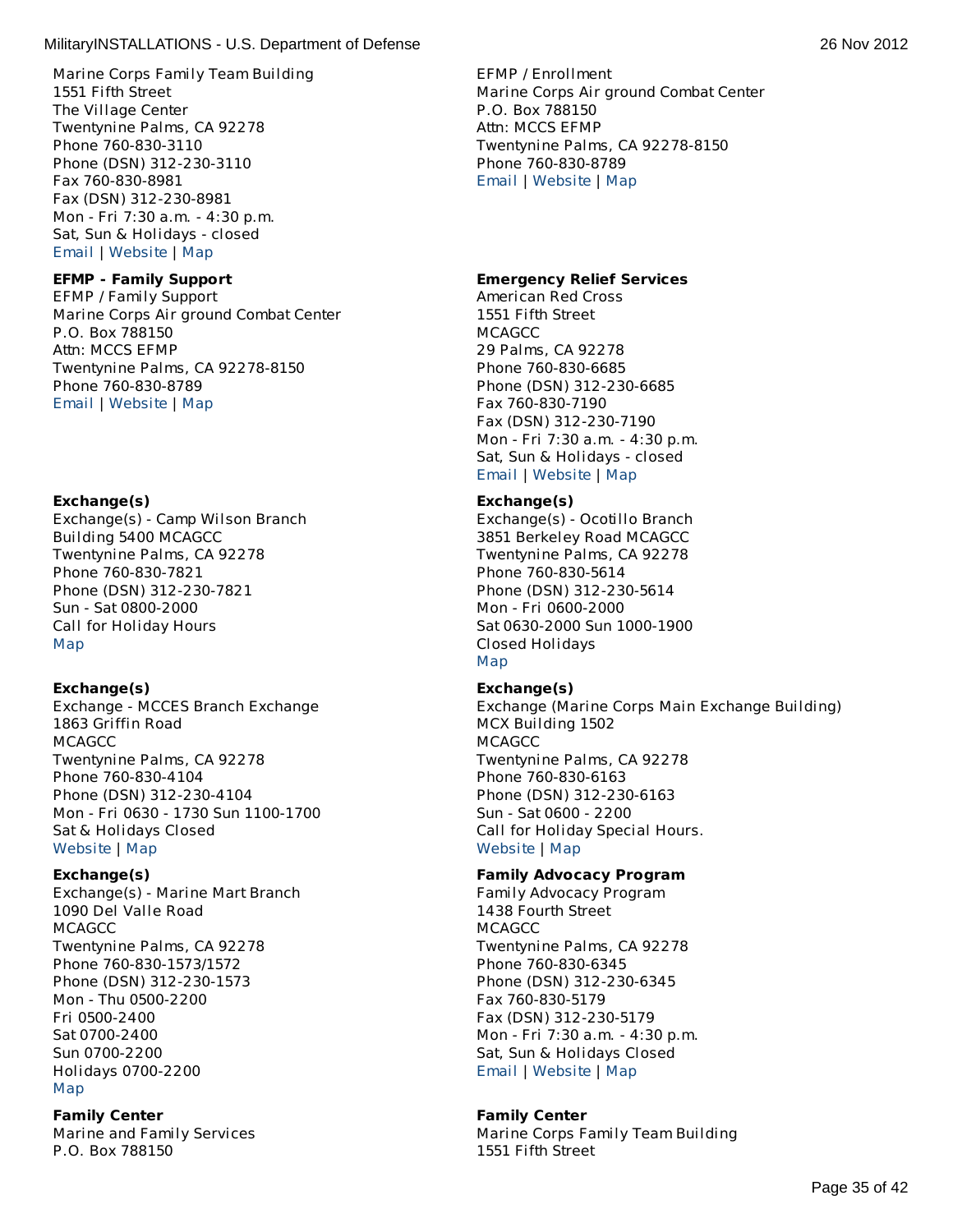### **MCAGCC**

Twentynine Palms, CA 92278 Phone 760-830-6344 / 760-830-7479 Phone (DSN) 312-230-6344, 7479 Fax 760-830-8323 Fax (DSN) 312-230-8323 Mon - Fri 7:30 a.m. - 4:30 p.m. Sat, Sun & Holidays Closed [Email](http://apps.militaryonesource.mil/MOS/f?p=AMS:5:0::::P5_APP_NAME,P5_MSG_TYPE,P5_EID:MilitaryINSTALLATIONS,Marine and Family Services,128353) | [Website](http://www.mccs29palms.com) | [Map](http://maps.google.com/maps?q=P.O. Box 788150+Twentynine Palms+CA+92278)

# **Family Child Care/Child Development Homes**

Family Care Homes, Resource and Referral - Family Day Care Coordinator 694 Del Valle Road **MCAGCC** Twentynine Palms, CA 92278 Phone 760-830-3227 Phone (DSN) 312-230-3227 Fax 760-830-7539 Fax (DSN) 312-230-7539 Mon - Fri 7:30 a.m. - 4:30 p.m. Sat, Sun & Holidays - closed

# [Email](http://apps.militaryonesource.mil/MOS/f?p=AMS:5:0::::P5_APP_NAME,P5_MSG_TYPE,P5_EID:MilitaryINSTALLATIONS,Family Care Homes  Resource and Referral - Family Day Care Coordinator,197436) | [Website](http://www.mccs29palms.com) | [Map](http://maps.google.com/maps?q=694 Del Valle Road+Twentynine Palms+CA+92278)

**Finance Office** Finance Office AKA Disbursing Office 1521 Fourth Street **MCAGCC** Twentynine Palms, CA 92278 Phone 760-830-5346 Phone (DSN) 312-230-5346 Fax 760-230-1818 Fax (DSN) 312-230-1812 Mon - Fri 7:30 a.m. - 4:30 p.m. Sat, Sun & Holidays Closed [Email](http://apps.militaryonesource.mil/MOS/f?p=AMS:5:0::::P5_APP_NAME,P5_MSG_TYPE,P5_EID:MilitaryINSTALLATIONS,Finance Office AKA Disbursing Office,197332) | [Website](http://www.29palms.usmc.mil) | [Map](http://maps.google.com/maps?q=1521 Fourth Street+Twentynine Palms+CA+92278)

# **Gymnasiums/Fitness Centers**

Camp Wilson Gym/Fitness Center Building 5411 MCAGCC Twentynine Palms, CA 92278 Phone 760-830-4353 Phone (DSN) 312-230-4353 Sun - Sat 0600 2200 Call for Extended Hours [Map](http://maps.google.com/maps?q=Building 5411 MCAGCC +Twentynine Palms+CA+92278 )

# **Gymnasiums/Fitness Centers**

East Gym/Fitness Center Building 1588 Fourth Street **MCAGCC** Twentynine Palms, CA 92278 Phone 760-830-6440 Phone (DSN) 312-230-6440 Sun - Sat 0430 - 2200 [Email](http://apps.militaryonesource.mil/MOS/f?p=AMS:5:0::::P5_APP_NAME,P5_MSG_TYPE,P5_EID:MilitaryINSTALLATIONS,East Gym/Fitness Center,128410) | [Website](http://www.mccs29palms.com) | [Map](http://maps.google.com/maps?q=Building 1588 Fourth Street+Twentynine Palms+CA+92278)

# **Hospital/Medical Treatment Facility(s)**

Naval Hospital Twentynine Palms (Robert E. Bush Naval Claims Office (Traffic Management Office - TMO) Hospital) 1145 Del Valle Road **MCAGCC** Twentynine Palms, CA 92278

**MCAGCC** Twentynine Palms, CA 92278 Phone 760-830-3110 (MCFTB) / 760-830-3818 (F.O.C.U.S.) Phone (DSN) 312-230-3110 (MCFTB)/312-230-3818 (F.O.C.U.S.) Fax 760-830-8981 Fax (DSN) 312-230-8981 Mon - Fri 10:00 a.m. - 6:00 p.m. Sat, Sun & Holidays Closed [Email](http://apps.militaryonesource.mil/MOS/f?p=AMS:5:0::::P5_APP_NAME,P5_MSG_TYPE,P5_EID:MilitaryINSTALLATIONS,Marine Corps Family Team Building,1000005777) | [Website](http://www.mccs29palms.com/) | [Map](http://maps.google.com/maps?q=1551 Fifth Street+Twentynine Palms+CA+92278)

### **Family Child Care/Child Development Homes**

New Horizons CDC 694 Del Valle Road **MCAGCC** Twentynine Palms, CA 92278 Phone 760-830-3227 Fax 760-830-4899 Mon - Fri 6:30 a.m. - 5:30 p.m. Sat, Sun & Holidays - closed [Website](http://www.mccs29palms.com) | [Map](http://maps.google.com/maps?q=694 Del Valle Road+Twentynine Palms+CA+92278)

# **Golf Courses**

Golf Course (Desert Winds Golf Course) 3812 West Side Road **MCAGCC** Twentynine Palms, CA 92278 Phone 760-830-4094/ 3011 Phone (DSN) 312-230-4094/3011 Fax 760-830-7934 Fax (DSN) 312-230-7934 Fri - Sun 7:00 a.m. - Dusk Mon - Thu 7:00 a.m. - Dusk [Email](http://apps.militaryonesource.mil/MOS/f?p=AMS:5:0::::P5_APP_NAME,P5_MSG_TYPE,P5_EID:MilitaryINSTALLATIONS,Golf Course (Desert Winds Golf Course),128405) | [Website](http://www.mccs29palms.com) | [Map](http://maps.google.com/maps?q=3812 West Side Road+Twentynine Palms+CA+92278)

# **Gymnasiums/Fitness Centers**

West Gym/Fitness Center Building 1518 Sixth Street MCAGCC Twentynine Palms, CA 92278 Phone 760-830-6451 Phone (DSN) 312-230-6451 Sun - Sat 0430 - 2200 [Map](http://maps.google.com/maps?q=Building 1518 Sixth Street MCAGCC +Twentynine Palms+CA+92278 )

#### **Gymnasiums/Fitness Centers**

Community Center Gym/Fitness Center Building 1004 Cottontail Road MCAGCC Twentynine Palms , CA 92278 Phone 760-830-3350 Phone (DSN) 312-230-3350 Mon - Fri 0700-2100 Sat, Sun & Holiday Closed [Map](http://maps.google.com/maps?q=Building 1004 Cottontail Road MCAGCC +Twentynine Palms +CA+92278 )

# **Household Goods/Transportation Office (inbound)**

1102 Del Valle Road **MCAGCC** Twentynine Palms, CA 92278 Phone 760-830-6119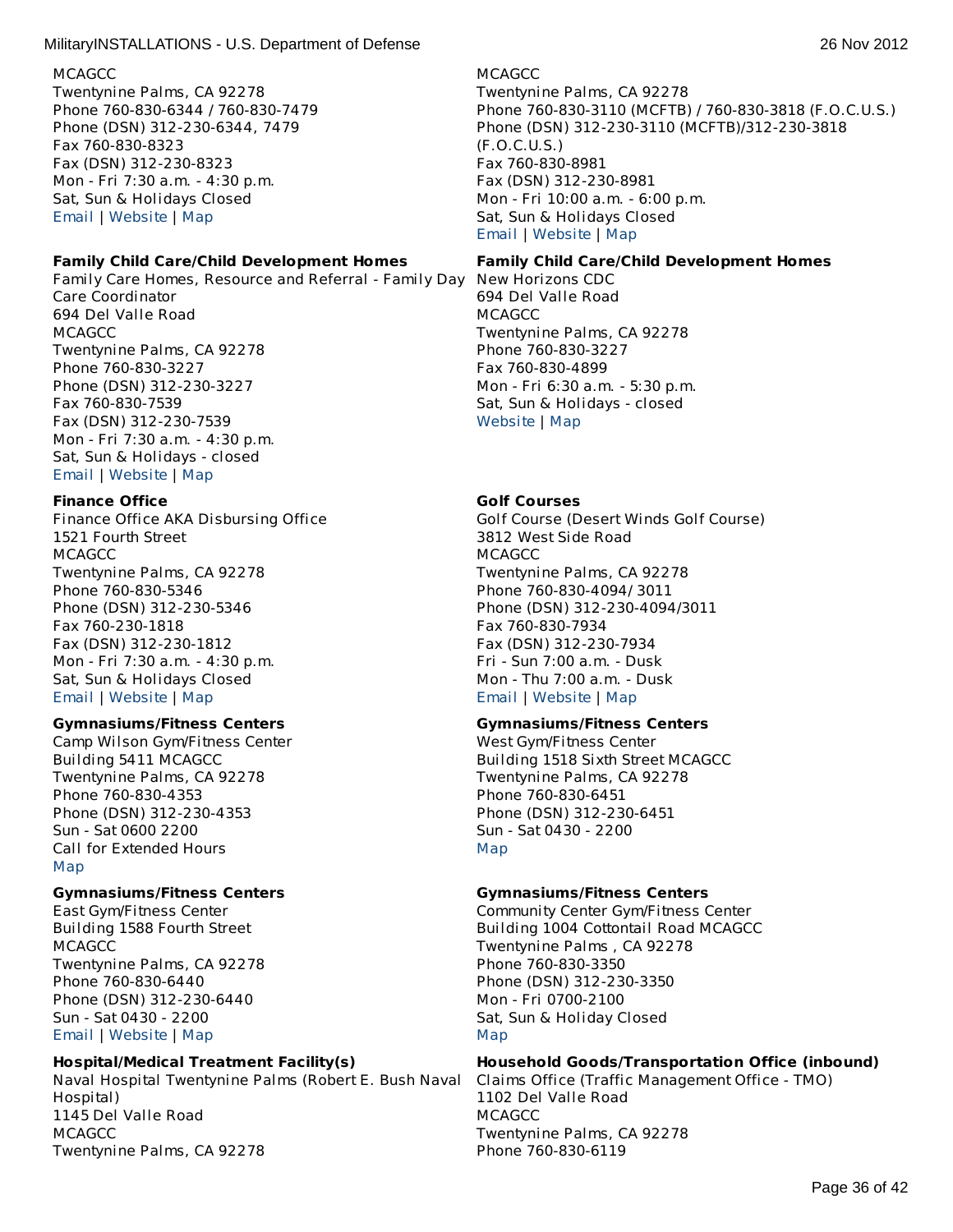Phone 760-830-2190/ 2651 Phone (DSN) 312-230-2190/ 2651 Fax 760-830-2182 Fax (DSN) 312-230-2182 Hospital: Mon - Fri 7:30 a.m. - 4:30 p.m. Sat, Sun & Holidays Closed Emergency Room: Open 24 hours a day, 7 days a week Adult Care Clinic: Mon - Fri 7:30 a.m. - 4:30 p.m. Sat, Sun & Holidays Closed [Email](http://apps.militaryonesource.mil/MOS/f?p=AMS:5:0::::P5_APP_NAME,P5_MSG_TYPE,P5_EID:MilitaryINSTALLATIONS,Naval Hospital Twentynine Palms (Robert E. Bush Naval Hospital),128346) | [Website](http://www.nhtp.med.navy.mil) | [Map](http://maps.google.com/maps?q=1145 Del Valle Road+Twentynine Palms+CA+92278)

# **Household Goods/Transportation Office (inbound)**

Household Goods/Transportation Office (Inbound) (AKA Traffic Management Office TMO)

Phone 760-830-6119 / 760-830-6701 Phone (DSN) 312-230-6119 Fax 760-830-6960 Fax (DSN) 312-230-6960 Mon - Fri 7:30 a.m. - 4:30 p.m. Sat, Sun & Holidays Closed [Email](http://apps.militaryonesource.mil/MOS/f?p=AMS:5:0::::P5_APP_NAME,P5_MSG_TYPE,P5_EID:MilitaryINSTALLATIONS,Household Goods/Transportation Office (Inbound) (AKA Traffic Management Office TMO),203793) | [Website](http://www.29palms.usmc.mil) | [Map](http://maps.google.com/maps?q= +)

# **Housing Office/Government Housing**

Housing Office (Family) 1003 Cottontail Road **MCAGCC** Twentynine Palms, CA 92278 Phone 760-830-6611 Phone (DSN) 312-230-6611 Fax 760-830-6950 Fax (DSN) 312-230-6950 Mon - Fri 7:30 a.m. - 4:30 p.m. Sat, Sun & Holidays Closed [Email](http://apps.militaryonesource.mil/MOS/f?p=AMS:5:0::::P5_APP_NAME,P5_MSG_TYPE,P5_EID:MilitaryINSTALLATIONS,Housing Office (Family),128313) | [Website](http://www.29palms.usmc.mil) | [Website](http://www.housing.navy.mil/onestop/housingoffices.aspx?bid=725&tab=mil) | [Map](http://maps.google.com/maps?q=1003 Cottontail Road+Twentynine Palms+CA+92278)

# **Housing Referral Office/Housing Privatization**

Housing Referral Office 1003 Cottontail Road **MCAGCC** Twentynine Palms, CA 92278 Phone 760- 830-6611 Phone (DSN) 312-230-6611 Fax 760-830-6950 Fax (DSN) 312-230-6950 Mon - Fri 7:30 a.m. - 4:30 p.m. Sat, Sun & Holidays Closed [Email](http://apps.militaryonesource.mil/MOS/f?p=AMS:5:0::::P5_APP_NAME,P5_MSG_TYPE,P5_EID:MilitaryINSTALLATIONS,Housing Referral Office,128110) | [Website](http://www.29palms.usmc.mil) | [Website](http://www.housing.navy.mil/onestop/housingoffices.aspx?bid=725&tab=mil) | [Map](http://maps.google.com/maps?q=1003 Cottontail Road+Twentynine Palms+CA+92278)

# **Information and Referral Services**

Marine and Family Services P.O. Box 788150 **MCAGCC** Twentynine Palms, CA 92278 Phone 760-830-6344 / 760-830-7479 Phone (DSN) 312-230-6344, 7479 Fax 760-830-8323 Fax (DSN) 312-230-8323 Mon - Fri 7:30 a.m. - 4:30 p.m.

Phone (DSN) 312-230-6119 Mon - Fri 7:30 a.m. - 4:30 p.m. Sat, Sun & Holidays Closed [Map](http://maps.google.com/maps?q=1102 Del Valle Road+Twentynine Palms+CA+92278)

### **Household Goods/Transportation Office (outbound)**

Household Goods/Transportation Office (Outbound) (AKA Traffic Management Office TMO) 1102 Del Valle Road **MCAGCC** Twentynine Palms, CA 92278 Phone 760-830-6119 / 760-830-6701 Fax 760-830-6469 Fax (DSN) 312-230-6469 Mon - Fri 7:30 a.m. - 4:30 p.m. Sat, Sun & Holidays Closed [Email](http://apps.militaryonesource.mil/MOS/f?p=AMS:5:0::::P5_APP_NAME,P5_MSG_TYPE,P5_EID:MilitaryINSTALLATIONS,Household Goods/Transportation Office (Outbound) (AKA Traffic Management Office TMO),203794) | [Website](http://www.29palms.usmc.mil) | [Map](http://maps.google.com/maps?q=1102 Del Valle Road+Twentynine Palms+CA+92278)

### **Housing Referral Office/Housing Privatization**

Lincoln Military Housing Office 1003 Cottontail Road **MCAGCC** Twentynine Palms, CA 92278 Phone 760-830-4500 Mon - Fri 7:30 a.m. - 4:30 p.m. Sat, Sun & Holidays Closed [Website](http://www.lpcmil.com) | [Website](http://www.housing.navy.mil/onestop/housingoffices.aspx?bid=725&tab=mil) | [Map](http://maps.google.com/maps?q=1003 Cottontail Road+Twentynine Palms+CA+92278)

# **ID/CAC Card Processing**

I.D. /CAC Card Processing/DEERS 1551 Fourth Street **MCAGCC** Twentynine Palms, CA 92278 Phone 760-830-5365/ 7326 Phone (DSN) 312-230-5365/ 7326 Fax 760-830-4334 Fax (DSN) 312-230-4334 Mon - Fri 7:30 a.m. - 4:30 p.m. Sat, Sun & Holidays Closed [Email](http://apps.militaryonesource.mil/MOS/f?p=AMS:5:0::::P5_APP_NAME,P5_MSG_TYPE,P5_EID:MilitaryINSTALLATIONS,I.D. /CAC Card Processing/DEERS,128086) | [Website](http://www.29palms.usmc.mil) | [Map](http://maps.google.com/maps?q=1551 Fourth Street+Twentynine Palms+CA+92278)

#### **Information and Referral Services**

Information and Referral (I&R) for Marine Corps Community Services (MCCS) Programs 1551 Fifth Street The Village Center **MCAGCC** Twentynine Palms, CA 92278 Phone 760-830-6344 Phone (DSN) 312-230-6344 Fax 760-830-8323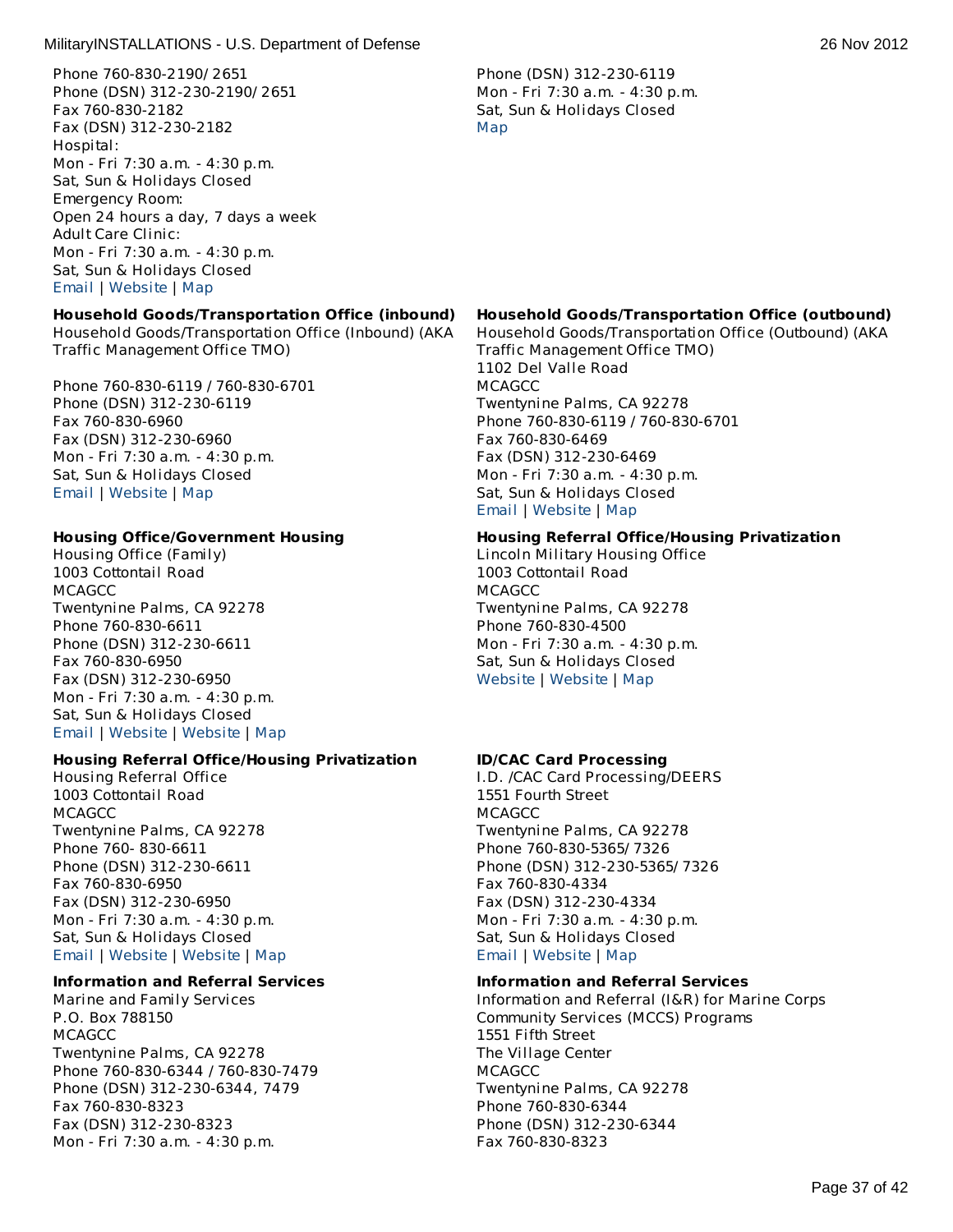Sat, Sun & Holidays Closed [Email](http://apps.militaryonesource.mil/MOS/f?p=AMS:5:0::::P5_APP_NAME,P5_MSG_TYPE,P5_EID:MilitaryINSTALLATIONS,Marine and Family Services,128353) | [Website](http://www.mccs29palms.com) | [Map](http://maps.google.com/maps?q=P.O. Box 788150+Twentynine Palms+CA+92278)

### **Legal Services/JAG**

Legal Assistance Office (SJA) 1514 Brown Road **MCAGCC** Twentynine Palms, CA 92278 Phone 760-830-5249/6111 Phone (DSN) 312-230-5249/ 6111 Fax 760-830-5255 Fax (DSN) 312-230-5255 Mon - Fri 7:30 a.m. - 4:30 p.m. Sat, Sun & Holidays Closed [Email](http://apps.militaryonesource.mil/MOS/f?p=AMS:5:0::::P5_APP_NAME,P5_MSG_TYPE,P5_EID:MilitaryINSTALLATIONS,Legal Assistance Office (SJA),128422) | [Website](http://www.29palms.usmc.mil) | [Map](http://maps.google.com/maps?q=1514 Brown Road+Twentynine Palms+CA+92278)

### **Loan Closet**

Hospitality Kits (Relocation Assistance Program)

Phone 760-830-4028 Phone (DSN) 312-230-4028 Fax 760-830-8323 Fax (DSN) 312-230-8323 Mon - Fri 7:30 a.m. - 4:30 p.m. Sat, Sun & Holidays Closed [Email](http://apps.militaryonesource.mil/MOS/f?p=AMS:5:0::::P5_APP_NAME,P5_MSG_TYPE,P5_EID:MilitaryINSTALLATIONS,Hospitality Kits (Relocation Assistance Program),197380) | [Website](http://www.mccs29palms.com) | [Map](http://maps.google.com/maps?q= +)

### **MWR (Morale Welfare and Recreation)**

Wood Hobby Shop Building 1342 Second Street MCAGCC Twentynine Palms, CA 92278 Phone 760-830-7214 Phone (DSN) 312-230-7214 Wed - Fri 1100 - 1900 Sat & Sun 1000-1800 Mon,Tues & Holidays Closed [Map](http://maps.google.com/maps?q=Building 1342 +Twentynine Palms+CA+92278 )

# **New Parent Support Program**

New Parent Support Program 1438 Fourth Street **MCAGCC** Twentynine Palms, CA 92278 Phone 760-830-7622 Phone (DSN) 312-230-7622 Fax 760-830-4249 Fax (DSN) 312-230-7622 Mon - Fri 7:30 a.m. - 4:30 p.m. Sat, Sun & Holidays - closed [Email](http://apps.militaryonesource.mil/MOS/f?p=AMS:5:0::::P5_APP_NAME,P5_MSG_TYPE,P5_EID:MilitaryINSTALLATIONS,New Parent Support Program,128426) | [Website](http://www.mccs29palms.com) | [Map](http://maps.google.com/maps?q=1438 Fourth Street+Twentynine Palms+CA+92278)

# **Personal Financial Management Services**

Personal Financial Management Program 1551 Fifth Street The Village Center **MCAGCC** Twentynine Palms, CA 92278 Phone 760-830-7342 Phone (DSN) 312-230-7342 Fax 760-830-8323 Fax (DSN) 312-230-8323 Mon - Fri 7:30 a.m. - 4:30 p.m.

# Fax (DSN) 312-230-8323 [Email](http://apps.militaryonesource.mil/MOS/f?p=AMS:5:0::::P5_APP_NAME,P5_MSG_TYPE,P5_EID:MilitaryINSTALLATIONS,Information and Referral (I R) for Marine Corps Community Services (MCCS) Programs,197437) | [Website](http://www.mccs29palms.com) | [Map](http://maps.google.com/maps?q=1551 Fifth Street+Twentynine Palms+CA+92278)

### **Library**

Library 1528 Sixth Street **MCAGCC** Twentynine Palms, CA 92278 Phone 760-830-6875 Fax 760-830-4497 Fax (DSN) 312-230-4498 Mon - Fri 8:30 a.m. - 8:00 p.m. Sat and Sun 10:00 a.m. - 6:00 p.m. [Email](http://apps.militaryonesource.mil/MOS/f?p=AMS:5:0::::P5_APP_NAME,P5_MSG_TYPE,P5_EID:MilitaryINSTALLATIONS,Library,128406) | [Website](http://www.mccs29palms.com) | [Map](http://maps.google.com/maps?q=1528 Sixth Street+Twentynine Palms+CA+92278)

### **MWR (Morale Welfare and Recreation)**

Marine Corps Exchange (MCX) Building 1502 The Main Exchange Complex **MCAGCC** Twentynine Palms, CA 92278 Phone 760-830-6163 Phone (DSN) 312-230-6163 Sun - Sat 6:00 a.m. - 10:00 p.m. Call for Holiday Special Hours [Email](http://apps.militaryonesource.mil/MOS/f?p=AMS:5:0::::P5_APP_NAME,P5_MSG_TYPE,P5_EID:MilitaryINSTALLATIONS,Marine Corps Exchange (MCX),128247) | [Website](http://www.mccs29palms.com) | [Map](http://maps.google.com/maps?q=Building 1502+Twentynine Palms+CA+92278)

### **Military Clothing Sales**

Military Clothing Sales (Cash Sales) Building 1502 **MCAGCC** Twentynine Palms, CA 92278 Phone 760-830-6163 Phone (DSN) 312-230-6163 Sun - Sat 6:00 a.m. - 10:00 p.m. Call for Holiday Special Hours [Email](http://apps.militaryonesource.mil/MOS/f?p=AMS:5:0::::P5_APP_NAME,P5_MSG_TYPE,P5_EID:MilitaryINSTALLATIONS,Military Clothing Sales (Cash Sales),197212) | [Website](http://www.mccs29palms.com) | [Map](http://maps.google.com/maps?q=Building 1502+Twentynine Palms+CA+92278)

# **Non-appropriated Funds (NAF) Human Resources**

Non-Appropriated Fund (Human Resource Office) 1533 Brown Road **MCAGCC** Twentynine Palms, CA 92278 Phone 760-830-5637 option 5 Mon - Fri 7:30 a.m. - 4:30 p.m. Sat, Sun & Holidays - closed [Email](http://apps.militaryonesource.mil/MOS/f?p=AMS:5:0::::P5_APP_NAME,P5_MSG_TYPE,P5_EID:MilitaryINSTALLATIONS,Non-Appropriated Fund (Human Resource Office),197433) | [Website](http://www.mccs29palms.com) | [Map](http://maps.google.com/maps?q=1533 Brown Road+Twentynine Palms+CA+92278)

# **Personnel Support Office**

Installation Personnel Administration Center (IPAC) 1450 Fourth Street **MCAGCC** Twentynine Palms, CA 92278 Phone 760- 830-1818 Phone (DSN) 312-230-1818 Fax 760-830-1812 Fax (DSN) 312-230-1812 Mon - Fri 7:30 a.m. - 4:30 p.m. Sat, Sun & Holidays - closed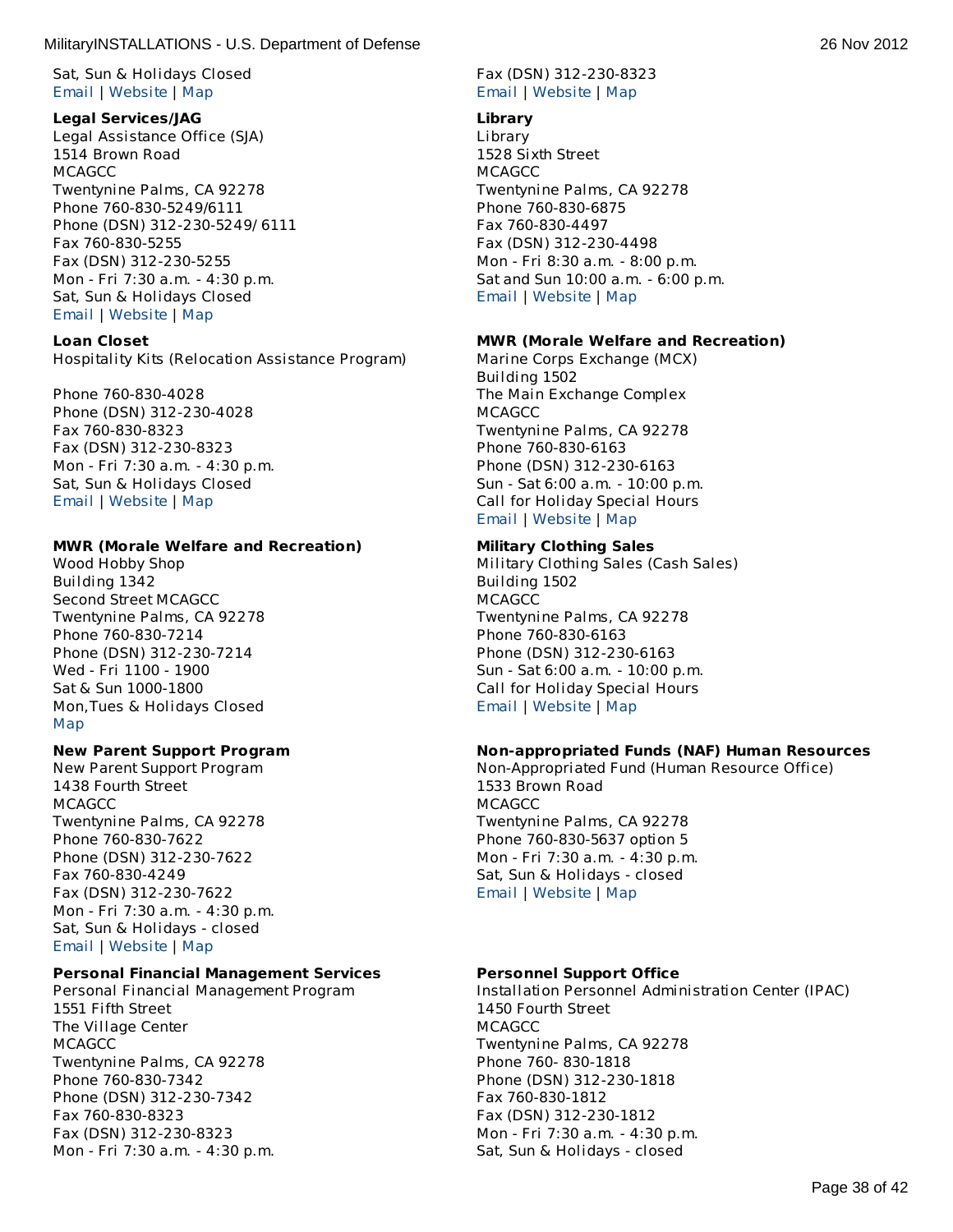Sat, Sun & Holidays - closed [Email](http://apps.militaryonesource.mil/MOS/f?p=AMS:5:0::::P5_APP_NAME,P5_MSG_TYPE,P5_EID:MilitaryINSTALLATIONS,Personal Financial Management Program,128383) | [Website](http://www.mccs29palms.com) | [Map](http://maps.google.com/maps?q=1551 Fifth Street+Twentynine Palms+CA+92278)

### **Relocation Assistance Program**

Relocation Assistance Program Bldg 1551 The Village Center **MCAGCC** Twentynine Palms, CA 92278 Phone 760-830-6540/4028 Phone (DSN) 312-230-6540/4028 Fax 760-830-8323 Fax (DSN) 312-230-8323 Mon - Fri 7:30 a.m. - 4:30 p.m. Sat, Sun & Holidays - closed [Email](http://apps.militaryonesource.mil/MOS/f?p=AMS:5:0::::P5_APP_NAME,P5_MSG_TYPE,P5_EID:MilitaryINSTALLATIONS,Relocation Assistance Program,128359) | [Website](http://www.mccs29palms.com) | [Map](http://maps.google.com/maps?q=Bldg 1551+Twentynine Palms+CA+92278)

#### **Retirement Services**

Career Resource Office (AKA Family Member Employment Assistance Program) 1438 Fourth Street **MCAGCC** Twentynine Palms, CA 92278 Phone 760-830-7225 Phone (DSN) 312-230-7225 Fax 760-830-5955 Fax (DSN) 312-230-5955 Mon - Fri 7:30 a.m. - 4:30 p.m. Sat, Sun & Holidays Closed [Email](http://apps.militaryonesource.mil/MOS/f?p=AMS:5:0::::P5_APP_NAME,P5_MSG_TYPE,P5_EID:MilitaryINSTALLATIONS,Career Resource Office (AKA Family Member Employment Assistance Program),128358) | [Website](http://www.mccs29palms.com) | [Map](http://maps.google.com/maps?q=1438 Fourth Street+Twentynine Palms+CA+92278)

### **Spouse Education, Training and Careers**

Career Resource Office (AKA Family Member Employment Assistance Program) 1438 Fourth Street **MCAGCC** Twentynine Palms, CA 92278 Phone 760-830-7225 Phone (DSN) 312-230-7225 Fax 760-830-5955 Fax (DSN) 312-230-5955 Mon - Fri 7:30 a.m. - 4:30 p.m. Sat, Sun & Holidays Closed [Email](http://apps.militaryonesource.mil/MOS/f?p=AMS:5:0::::P5_APP_NAME,P5_MSG_TYPE,P5_EID:MilitaryINSTALLATIONS,Career Resource Office (AKA Family Member Employment Assistance Program),128358) | [Website](http://www.mccs29palms.com) | [Map](http://maps.google.com/maps?q=1438 Fourth Street+Twentynine Palms+CA+92278)

Nsval Hospital: Mon - Fri 7:30 a.m. - 4:30 p.m. Sat, Sun & Holidays - closed [Email](http://apps.militaryonesource.mil/MOS/f?p=AMS:5:0::::P5_APP_NAME,P5_MSG_TYPE,P5_EID:MilitaryINSTALLATIONS,Installation Personnel Administration Center (IPAC),128111) | [Website](http://www.29palms.usmc.mil) | [Map](http://maps.google.com/maps?q=1450 Fourth Street+Twentynine Palms+CA+92278)

#### **Restaurants/Fast Food**

Carl's Jr. 1081 Del Valle Road MCAGCC Twentynine Palms, CA 92278 Phone 760-830-5607 Phone (DSN) 312-230-5607 Fax 760-830-7239 Fax (DSN) 312-230-7239 Officers Club: Mon - Fri 11:00 a.m. - 1:00 p.m. Charlie's: Mon - Fri 6:30 a.m. - 3:00 p.m. Di Carlos Italian Café Sun – Thurs 10:00 a.m. – 10:00 p.m. Fri & Sat 10:00 a.m. – 12:00 a.m. Sandy Hill Lanes: Mon - Thu 11:00 a.m.- 10:00 p.m. Fri 11:00 a.m. - 12:00 p.m. Sat 12:00 a.m. - 12:00 p.m. Sun 12:00 a.m. - 10:00 p.m. Carls Jr.: Dining Area -Mon - Sun 6:00 a.m. - 11:00 p.m. Drive Thru Mon - Sun 6:00 a.m. - 12:00 p.m. Taco Bell: Fri & Sat 10:00 a.m. - 11:00 p.m. Sun - Thu 10:00 a.m. - 10:00 p.m Warrior Club: Fri - Sun & Holidays 11:00 a.m. - 10:00 p.m [Email](http://apps.militaryonesource.mil/MOS/f?p=AMS:5:0::::P5_APP_NAME,P5_MSG_TYPE,P5_EID:MilitaryINSTALLATIONS,Carl) | [Website](http://www.mccs29palms.com) | [Map](http://maps.google.com/maps?q=1081 Del Valle Road+Twentynine Palms+CA+92278)

### **School Age Care**

Youth and Teen Oasis Bldg 692, MAGTFTC, MCAGCC 29 Palms, CA 92278 Phone 760-830-3227 ext 273 Phone (DSN) 312-230-3227 ext 273 Fax 760-830-4899 Fax (DSN) 312-230-4899 Mon - Fri 10:00 a.m. - 6:00 p.m. Sat, Sun & Holidays - closed [Email](http://apps.militaryonesource.mil/MOS/f?p=AMS:5:0::::P5_APP_NAME,P5_MSG_TYPE,P5_EID:MilitaryINSTALLATIONS,Youth and Teen Oasis,128423) | [Website](http://www.mccs29palms.com) | [Map](http://maps.google.com/maps?q=Bldg 692, MAGTFTC, MCAGCC+29 Palms+CA+92278)

### **Temporary Lodging/Billeting**

Bachelor Housing Office 1565 Griffin Road **MCAGCC** Twentynine Palms, CA 92278 Phone 760-830-6642 Phone (DSN) 312-230-6642 Open 24 hours a day, 7 days a week [Email](http://apps.militaryonesource.mil/MOS/f?p=AMS:5:0::::P5_APP_NAME,P5_MSG_TYPE,P5_EID:MilitaryINSTALLATIONS,Bachelor Housing Office,128314) | [Website](http://www.29palms.usmc.mil) | [Map](http://maps.google.com/maps?q=1565 Griffin Road+Twentynine Palms+CA+92278)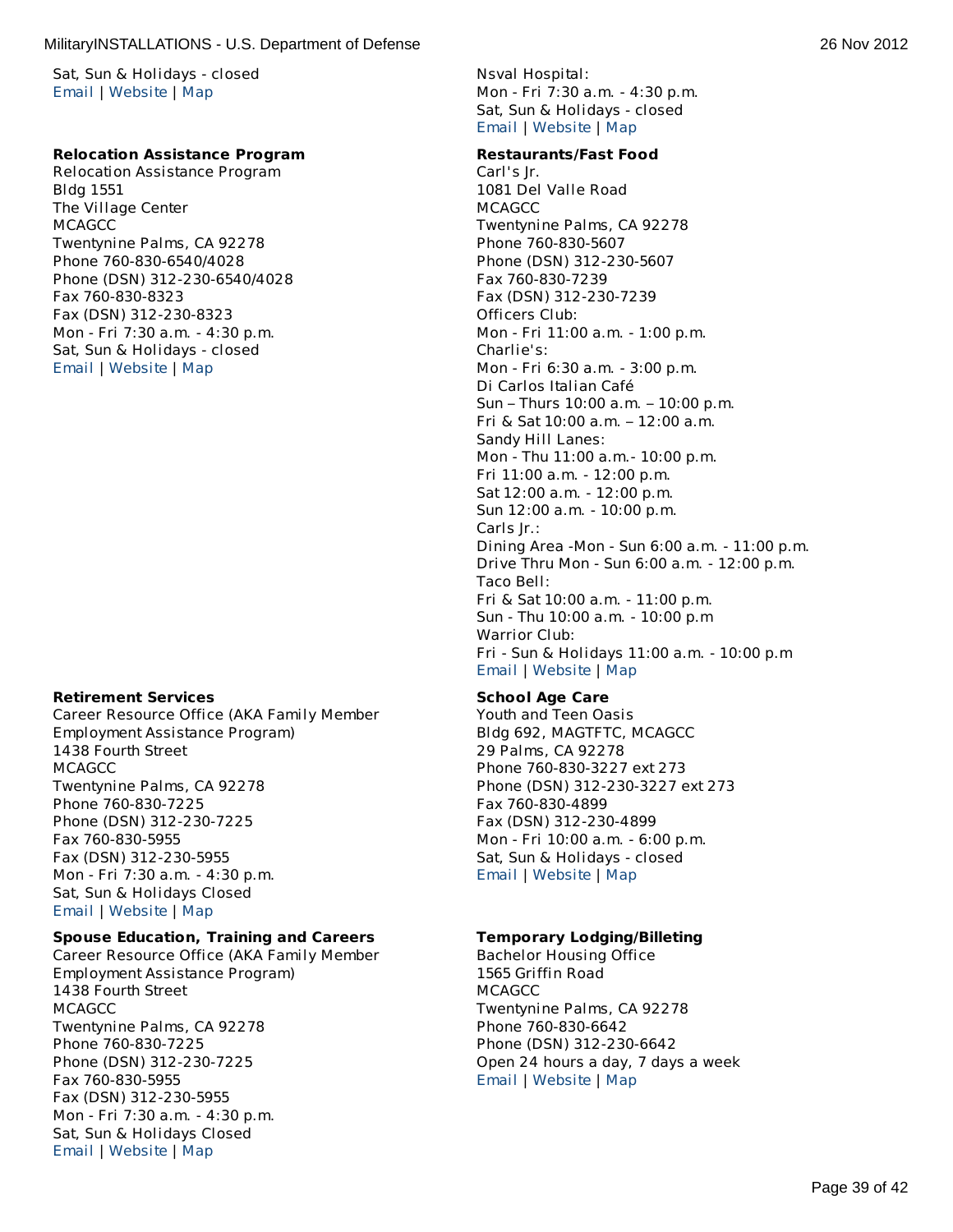Temporary Lodging Facility (TLF) AKA Sleepy Tortoise Lodge 690 Saddleback Road MCAGCC Twentynine Palms, CA 92278 Phone 760-830-6573/ 4850 Phone (DSN) 312-230-6573/ 4850 Open 24 hours a day, 7 days a week [Email](http://apps.militaryonesource.mil/MOS/f?p=AMS:5:0::::P5_APP_NAME,P5_MSG_TYPE,P5_EID:MilitaryINSTALLATIONS,Temporary Lodging Facility (TLF) AKA Sleepy Tortoise Lodge,128349) | [Website](http://www.mccs29palms.com) | [Map](http://maps.google.com/maps?q=690 Saddleback Road+Twentynine Palms+CA+92278)

# **Travel Office**

Scheduled Airline Ticket Office (SATO) 1102 Del Valle Road MCAGCC Twentynine Palms, CA 92278 Phone 760-830-6622 Phone (DSN) 312-230-6622 Fax 760-830-6960 Fax (DSN) 312-230-6960 Mon - Fri 7:30 a.m. - 4:30 p.m. Sat, Sun & Holidays - closed [Email](http://apps.militaryonesource.mil/MOS/f?p=AMS:5:0::::P5_APP_NAME,P5_MSG_TYPE,P5_EID:MilitaryINSTALLATIONS,Scheduled Airline Ticket Office (SATO),128127) | [Website](http://www.29palms.usmc.mil) | [Map](http://maps.google.com/maps?q=1102  Del Valle Road+Twentynine Palms+CA+92278)

### **Victim Advocate Services**

Victim Advocate Services - Counseling Center 1437 Fourth Street **MCAGCC** Twentynine Palms, CA 92278 Phone 760-830-6345 / 760-799-0273 (On Call Number) Phone (DSN) 312-230-6345 Fax 760-830-5179 Fax (DSN) 312-230-5179 Mon - Fri 7:30 a.m. - 4:30 p.m. Sat, Sun & Holidays - closed Advocate on call 24/7 [Email](http://apps.militaryonesource.mil/MOS/f?p=AMS:5:0::::P5_APP_NAME,P5_MSG_TYPE,P5_EID:MilitaryINSTALLATIONS,Victim Advocate Services - Counseling Center,128385) | [Website](http://www.mccs29palms.com/pages/mFamServices/counseling.html#vaa) | [Map](http://maps.google.com/maps?q=1437 Fourth Street+Twentynine Palms+CA+92278)

#### **Youth Programs/Centers**

Youth and Teen Oasis Bldg 692, MAGTFTC, MCAGCC 29 Palms, CA 92278 Phone 760-830-3227 ext 273 Phone (DSN) 312-230-3227 ext 273 Fax 760-830-4899 Fax (DSN) 312-230-4899 Mon - Fri 10:00 a.m. - 6:00 p.m. Sat, Sun & Holidays - closed [Email](http://apps.militaryonesource.mil/MOS/f?p=AMS:5:0::::P5_APP_NAME,P5_MSG_TYPE,P5_EID:MilitaryINSTALLATIONS,Youth and Teen Oasis,128423) | [Website](http://www.mccs29palms.com) | [Map](http://maps.google.com/maps?q=Bldg 692, MAGTFTC, MCAGCC+29 Palms+CA+92278)

# Major Units

# **VMU-1**

Contact Information: Officer of the Day and Admin COM: 760-830-5680/760-830-5682 DSN: 312-230-5680/312-230-5682

### **Transition Assistance Program**

Retirement Services AKA Transition Assistance Program (TAP) 1438 Fourth Street **MCAGCC** Twentynine Palms, CA 92278 Phone 760-830-7225 Phone (DSN) 312-230-7225 Fax 760-830-8323 Fax (DSN) 312-230-5955 Mon - Fri 7:30 a.m. - 4:30 p.m. Sat, Sun & Holidays - closed [Email](http://apps.militaryonesource.mil/MOS/f?p=AMS:5:0::::P5_APP_NAME,P5_MSG_TYPE,P5_EID:MilitaryINSTALLATIONS,Retirement Services AKA Transition Assistance Program (TAP),128360) | [Website](http://www.mccs29palms.com) | [Map](http://maps.google.com/maps?q=1438 Fourth Street+Twentynine Palms+CA+92278)

### **Veterinary Services**

Veterinarian Services 1028 Cottontail Road MCAGCC Twentynine Palms, CA 92278 Phone 760-830-7522 Phone (DSN) 312-230-7522 Fax 760-830-7520 Fax (DSN) 312-230-7520 Mon - Fri 7:30 a.m. - 4:30 p.m. Sat, Sun & Holidays - closed [Email](http://apps.militaryonesource.mil/MOS/f?p=AMS:5:0::::P5_APP_NAME,P5_MSG_TYPE,P5_EID:MilitaryINSTALLATIONS,Veterinarian Services,128134) | [Website](http://www.29palms.usmc.mil) | [Map](http://maps.google.com/maps?q=1028 Cottontail Road+Twentynine Palms+CA+92278)

### **Victim Advocate Services**

Sexual Assault Prevention and Response Program 1551 4th Street **MCAGCC** Twentynine Palms, CA 92278 Phone 760-830-4997 / 760-799-0273 (On Call Number) Phone (DSN) 312-230-4997 Fax 760-830-8131 Fax (DSN) 312-230-8131 Mon - Fri 7:30 a.m. – 4:30 p.m. Sat, Sun & Holidays - closed [Email](http://apps.militaryonesource.mil/MOS/f?p=AMS:5:0::::P5_APP_NAME,P5_MSG_TYPE,P5_EID:MilitaryINSTALLATIONS,Sexual Assault Prevention and Response Program,1000008597) | [Website](http://www.marines.mil/unit/29palms/g1/pages/sapr/sapr.html) | [Map](http://maps.google.com/maps?q=1551 4th Street+Twentynine Palms+CA+92278)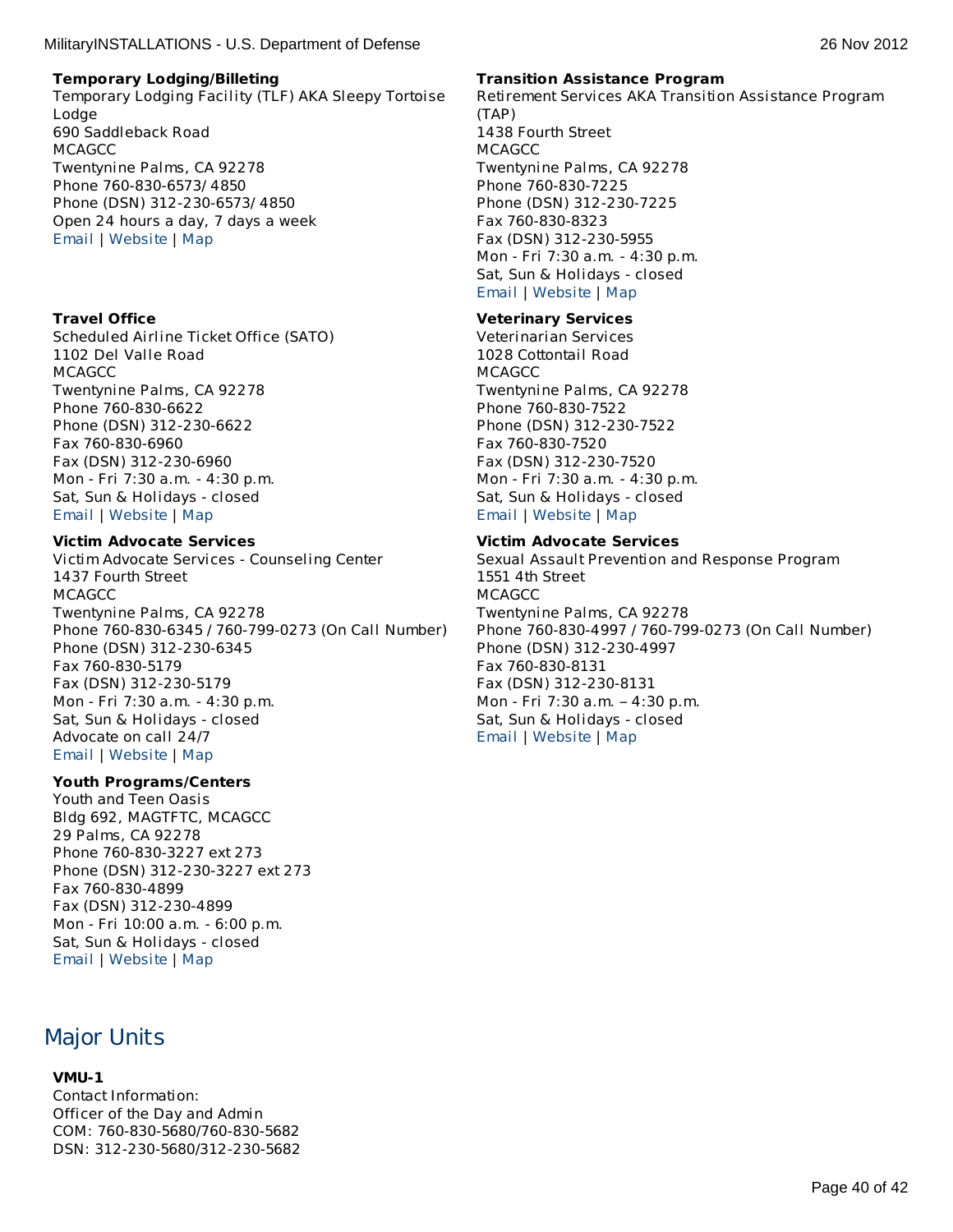COM FAX: 760-830-5625

# **1 s t T a n k B N**

Contact Information: Officer of the Day an d A d min. COM: 760-830-6387/760-830- 6 6 5 3 D S N: 3 1 2 - 2 3 0 - 6 3 8 7 /3 1 2 - 2 3 0 - 6 6 5 3 COM FAX: 760-830-8009 **MilitaryINSTALLATIONS - U.S. Department of Defense 26 Nov 2012<br>
2.6 Nov 70-455-6252<br>
2.6 Nov 70-455-6252<br>
Collection (Particular Back of Asystem)<br>
Collection (Particular Back of Asystem)<br>
Collection (Particular Back of As** 

# **3 r d L A R B n**

Contact Information: Officer of the Day an d A d min. COM: 760-830-6620/760-830- 5 2 2 8 D S N: 3 1 2 - 2 3 0 - 6 6 2 0 / 3 1 2 - 2 3 0 - 5 2 2 8 COM FAX: 760-830-5224

# **3 r d AAV B n**

Contact Information: Officer of the Day an d A d min. COM: 760-830-7196/760-830- 7 1 8 2 DSN: 312-230-7196/312-230-7182 COM FAX: 760-830-5197

### **C L B - 7**

Contact Information: Officer of the Day an d A d min. COM: 760-830-5134/760-830- 5 9 3 7 DSN: 312-230-5134/312-230-5937 COM FAX: 760-830-6645

### **M W S S - 3 7 4**

Contact Information: Officer of the Day an d A d min. COM: 760-830-5681/760-830-5 6 8 1 DSN: 312-230-5681/312-230-5681 COM FAX: 760-830-6791

#### **MCCES**

Contact Information: Officer of the Day an d A d min. COM: 760-830-6792/760-830- 6 0 5 3 DSN: 312-230-6792/312-230-6053 COM FAX: 760-830-5917

# 23rd Dental Co.

Contact Information: Officer of the Day an d A d min. COM: 760-830-6189/760-830- 6 5 4 8 D S N: 3 1 2 - 2 3 0 - 6 1 8 9 /3 1 2 - 2 3 0 - 6 5 4 8 COM FAX: 760-830-7074

# **headquarters Bn**

Contact Information: Admin COM: 760-830-7067 DSN: 312-230-7067 COM FAX: 760-830-5 3 8 1

# **3 r d C E B**

Contact Information: Officer of the Day an d A d min. COM: 760-401-0401/760-830- 8 3 9 5 D S N: 3 1 2 - 2 3 0 - 8 3 9 5 COM FAX: 760-830-8359

# **N a v a l H o s p it a**